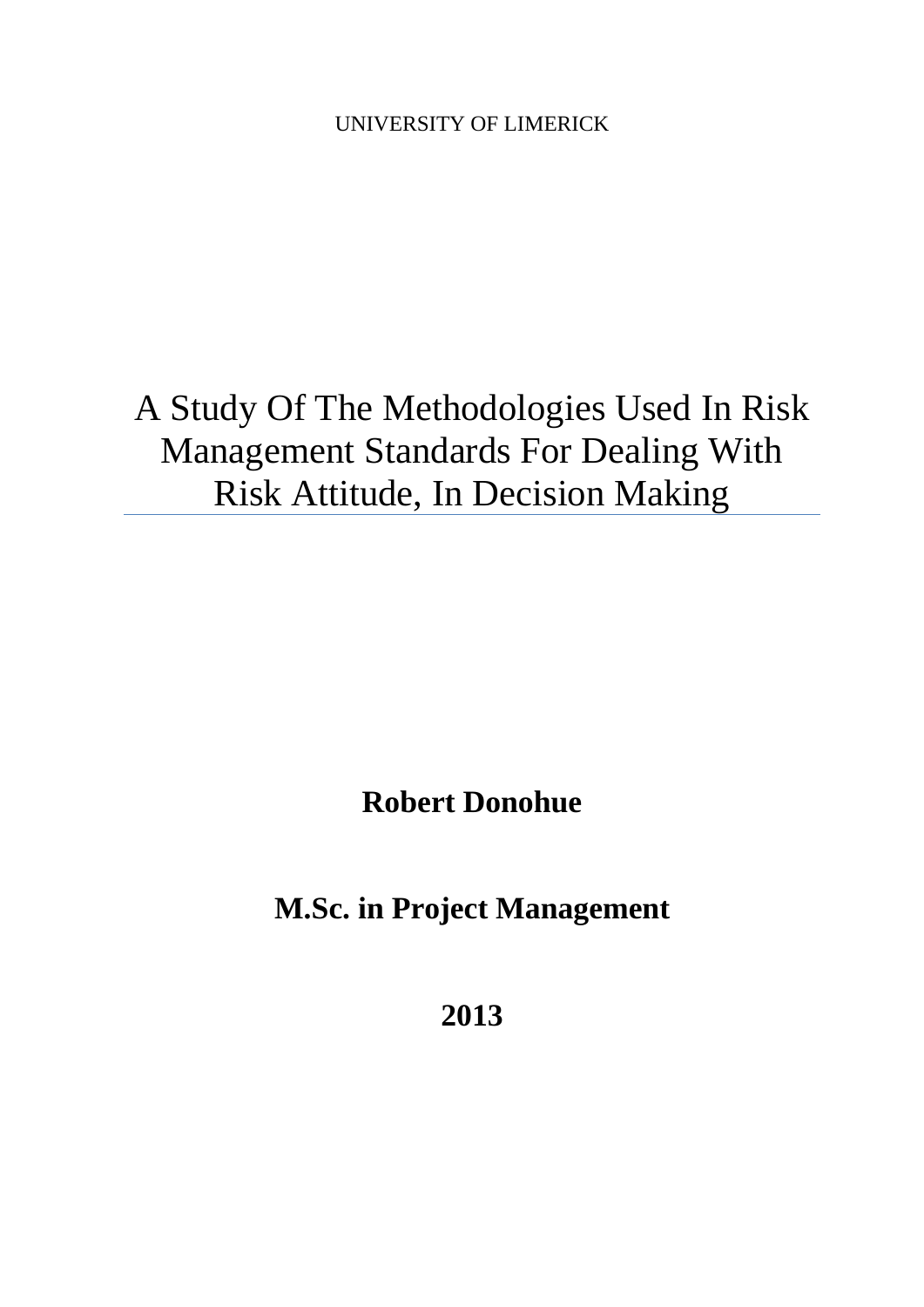## <span id="page-1-0"></span>Abstract

This study has been devised to both raise awareness on the topic of risk attitude within risk management, but also to advise practicing organisations on the shortfalls of risk management standards, which may have been consulted in the development of their own individual risk management plans. Within this study, the methodologies outlined for dealing with risk attitude, within three risk management standards; the IRM standard, PRINCE 2 and the PMBOK, are examined. Furthermore the different methods, tools and techniques highlighted by different authors in the field are also amalgamated. From this the critical elements for managing risk attitude are identified and used to determine the effectiveness of the risk management standards in managing risk attitude within decision making. Risk attitude can affect ones decision making both in a positive or negative manner and as all stages of the risk management process are executed by individuals there is need for it to be managed effectively. Moreover many authors have argued that there are significant shortfalls with regards the management of human factors in the risk management process. From this study it was discovered that there is no exact method for managing risk attitude, that none of the standards analysed contain a fully effective means for managing it and that the tools described within the risk analysis stage of the risk management processes may need to be revised. There is a gap highlighted within the literature with regards the factors which affect risk attitude and also questions which require clarification on the tools to be utilised within risk analysis. Organisations which have developed their own risk management plans based on these standards should also be aware of their short comings, as by ignoring them this could result in unfavourable outcomes in a project environment. However by not having access to a full range of factors which affect ones risk attitude in decision making, means that it is very difficult to manage it effectively.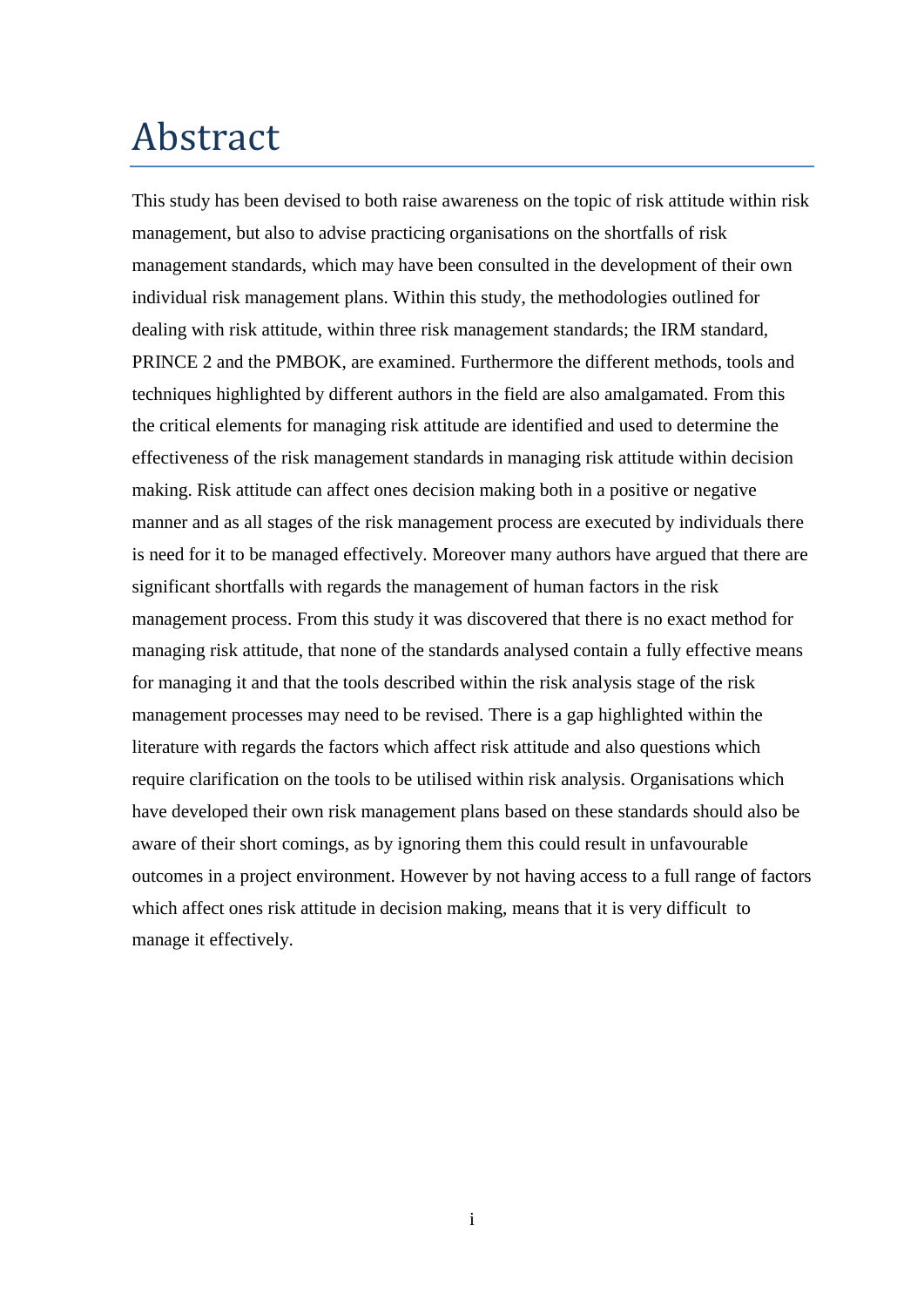## **Table of Contents**

| 1.0                                                                          |   |
|------------------------------------------------------------------------------|---|
|                                                                              |   |
|                                                                              |   |
|                                                                              |   |
|                                                                              |   |
|                                                                              |   |
| 2.0                                                                          |   |
|                                                                              |   |
|                                                                              |   |
|                                                                              |   |
|                                                                              |   |
|                                                                              |   |
|                                                                              |   |
|                                                                              |   |
|                                                                              | 9 |
|                                                                              |   |
|                                                                              |   |
| 3.0                                                                          |   |
|                                                                              |   |
|                                                                              |   |
| 3.3 The importance of risk attitude to decision making in risk management 18 |   |
|                                                                              |   |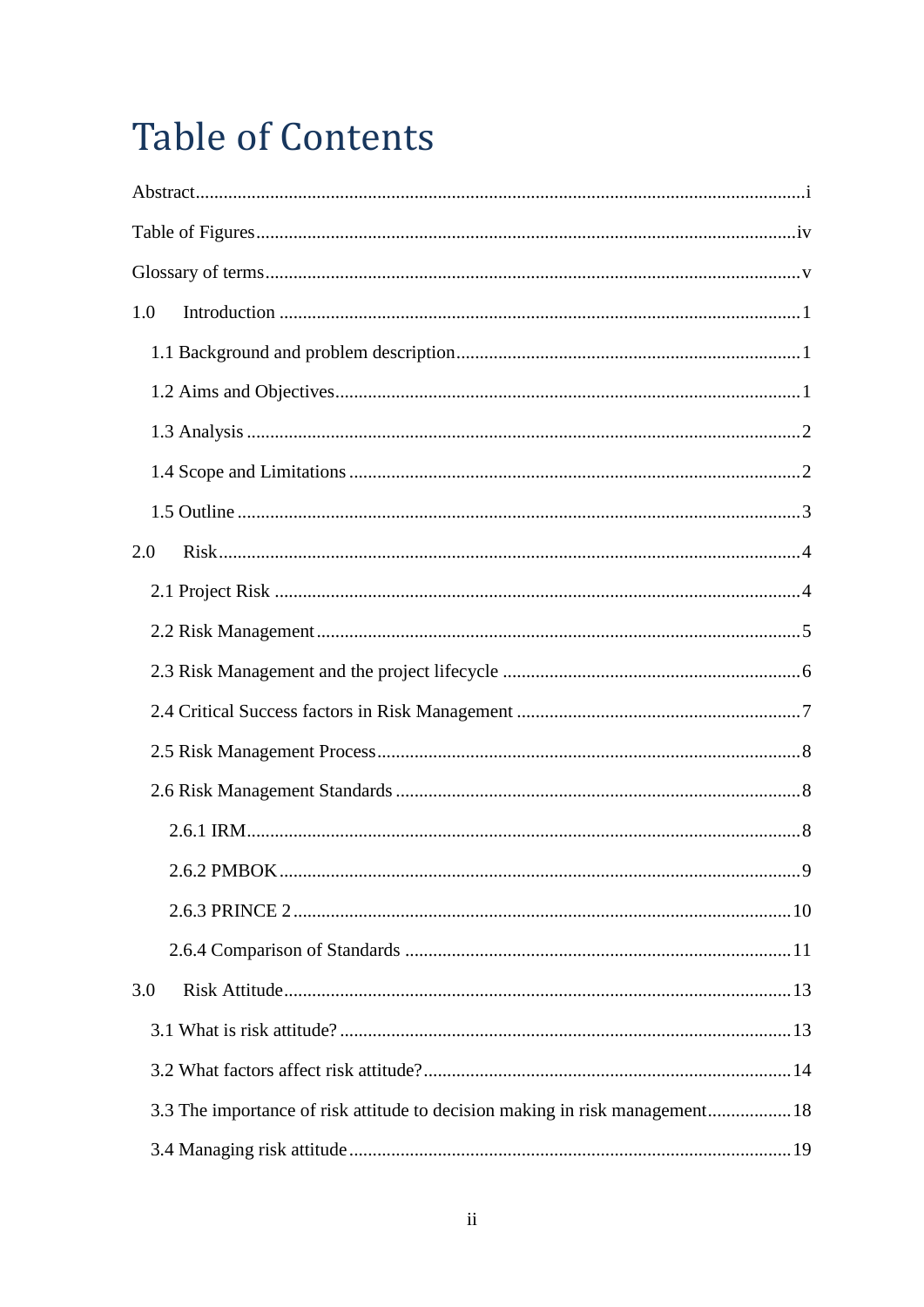| 4.0 |  |
|-----|--|
|     |  |
|     |  |
| 5.0 |  |
|     |  |
|     |  |
|     |  |
|     |  |
| 6.0 |  |
|     |  |
|     |  |
|     |  |
|     |  |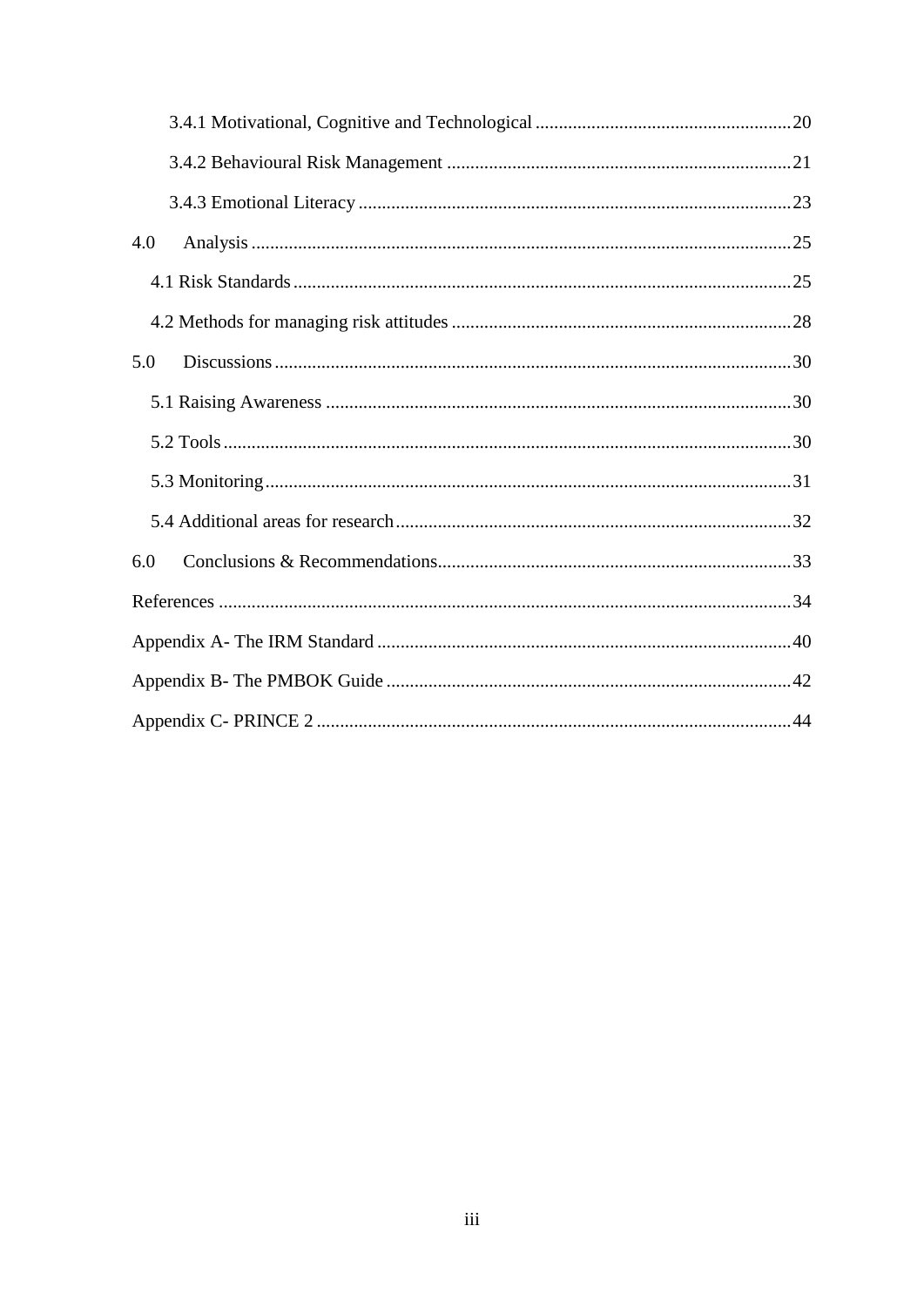# <span id="page-4-0"></span>Table of Figures

| Figure 5- Factors affecting risk attitude (Hillson and Murray-Webster, 2008) 16        |
|----------------------------------------------------------------------------------------|
|                                                                                        |
| Figure 7- Relationship between attitude and planned behaviour (Ajzen, 1993)  18        |
| Figure 8- The key to effective decision making in risk management (Hillson and Murray- |
|                                                                                        |
|                                                                                        |
|                                                                                        |
|                                                                                        |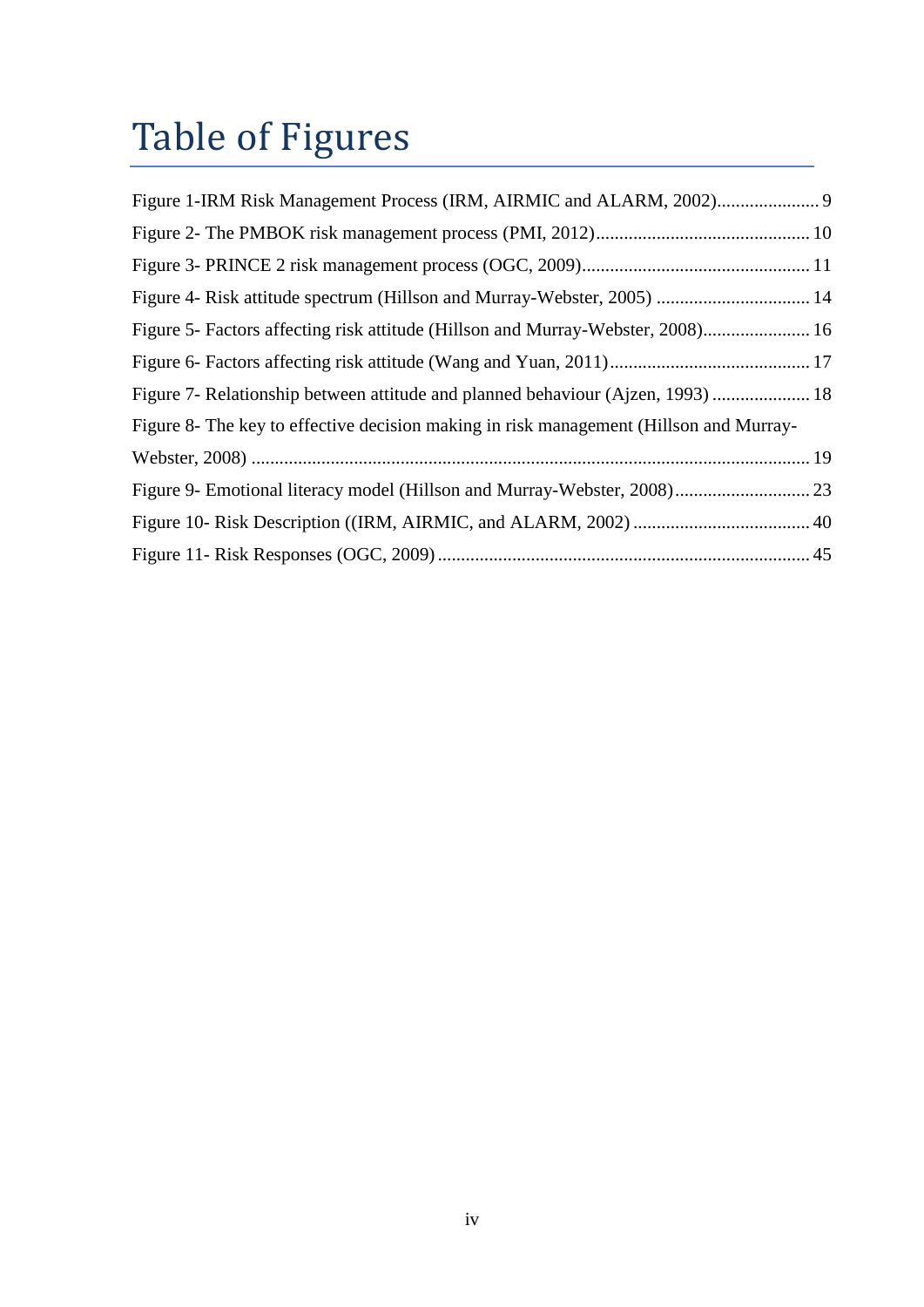## <span id="page-5-0"></span>Glossary of terms

PMBOK- Project Management Body of Knowledge

- IRM- Institute of Risk Management
- AIRMIC- The Association of Insurance and Risk Managers in Industry and Commerce
- ALARM- The Public Risk Management Association
- PRAM- Project risk analysis and management guide
- OGC-The Office of Government Commerce
- PMI- Project Management Institute
- APM- Association for Project Managers
- AS/NZS- Australia/New Zealand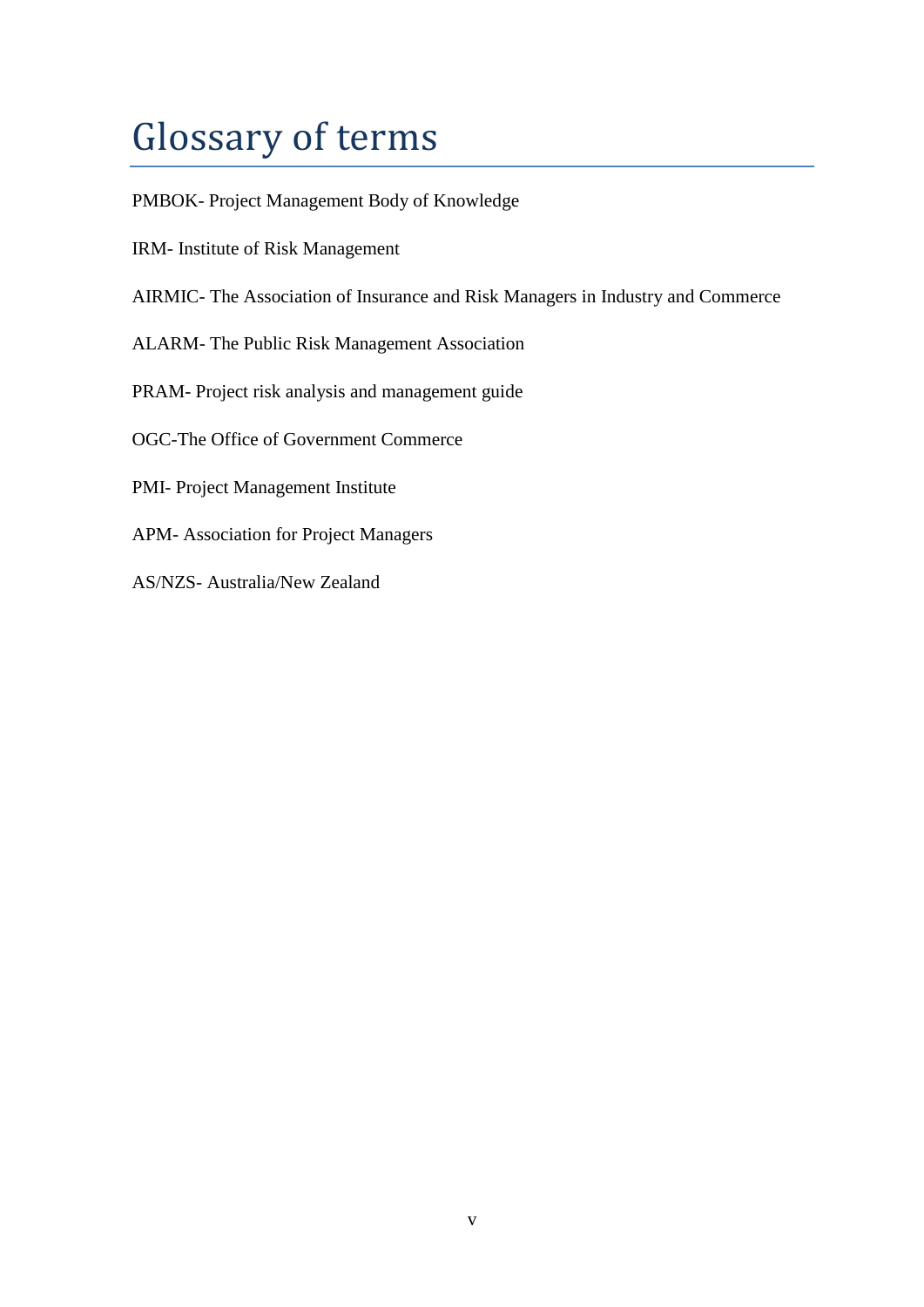## <span id="page-6-0"></span>1.0 Introduction

## <span id="page-6-1"></span>**1.1 Background and problem description**

The aim of risk management with regards project management is to reduce the probability of future threats while aiming to maximise the probability of future opportunities. It is a process through which uncertainty is managed to allow for the successful completion of projects (Pana and Simionescu, 2011). As all stages are implemented and over seen by people there is a major human element which can affect this process. This leads us to the main concept behind this paper; risk attitude.

Risk attitude can be defined as "a chosen response to uncertainty that matters, influenced by perception" (Hillson and Murray-Webster, 2005). Furthermore there are various risk attitudes which people tend to conform to which are dependent on a variety of different factors. One of the major problems with risk attitude is that it can adversely affect decision making in the risk management of projects (Wang and Yuan, 2011). For this reason it is a necessity that risk attitude be managed.

Many professional standards have been developed to deal with the subject of risk management. These include those published by the Project Management Institute (PMI), the Institute for Risk Management (IRM) and the Office of Government Commerce (OGC) in the UK. These Standards offer guidance and advice with regards tools, techniques and processes which are generally accepted as good practice (Raz and Hillson, 2005).

Many authors have argued however, that there are significant shortfalls with regards the risk management processes in their ability to manage such human factors (Pender 2001, Thevendran and Mawdesley, 2004, Yaraghi and Langhe, 2011). In recognition of all these factors the following study was devised.

## <span id="page-6-2"></span>**1.2 Aims and Objectives**

The aim of this study is to determine if risk attitude can be managed effectively using standards/guidelines as devised by the PMI, OCG and IRM. Its aim is to raise awareness on this issue and to create a deeper understanding, which in turn is expected to add to a more effective risk management process. There are three main objectives which are: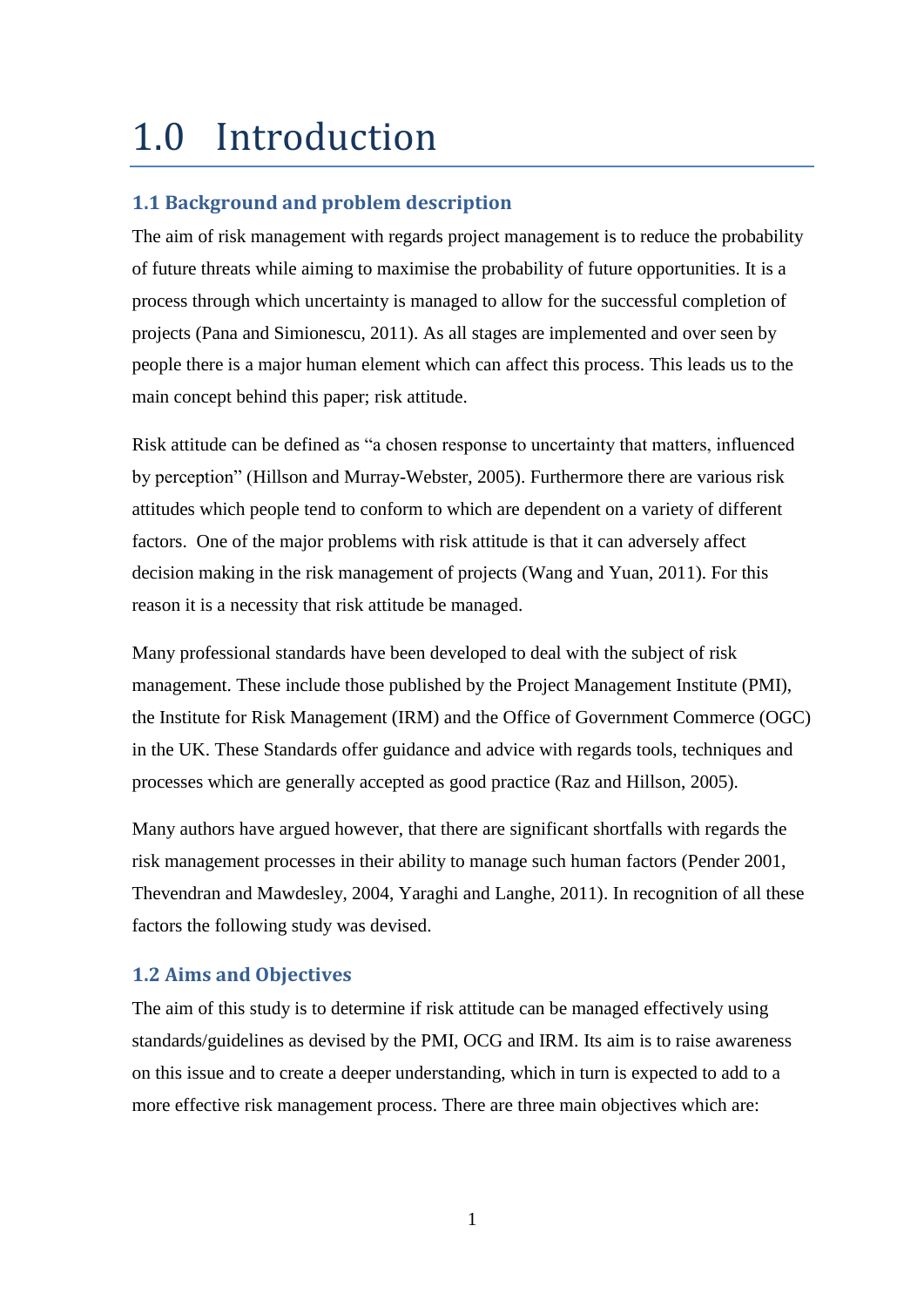- On the basis of review, identify what elements determine an effective means for the management of risk attitude?
- To investigate how the PMBOK, PRINCE 2 and the IRM manage/deal with risk attitude and the adequacy of their methods?
- To provide recommendations on how these standards could be improved with regards the management of risk attitude.

## <span id="page-7-0"></span>**1.3 Analysis**

The data to be used for the analysis will be collected from three standards; the PMBOK, PRINCE 2 and the IRM, but also from techniques/methods identified within the literature. The data from both the standards and literature will relate to the area of risk management and how the subject of risk attitude is managed. Firstly the standards will be segregated using the different stages listed in each one. As there are different stages for managing risk identified in each, a common framework had to be developed to allow for comparisons/contrasts to be drawn. It also allowed for the different methods, tools and techniques used through each stage within the different standards to be distinguished. The second section in the analysis combines all the major methods tools and techniques highlighted by the different authors, within the literature review. These again specifically relate to managing risk attitude. The methods common to all of these are identified, which also provide the headings for the discussions that are held. These discussions revolve around the adequacy of the standards methods for managing risk and areas which require for development.

### <span id="page-7-1"></span>**1.4 Scope and Limitations**

This study will focus primarily on risk attitude and how it may affect decision making within the risk management process. The analysis focuses specifically on three management standards; the PMBOK, PRINCE 2 and the IRM's guide. Due to the limitations on content and time, other well recognised standards such as the PRAM and AS/NZS 4360 have not been included. The attitude management techniques described within the literature review also only take into account the perspective of three papers/studies. Although this paper will give recommendations on how these standards might be improved with regards specific areas, tools and techniques, it will not offer a revised risk management framework. All conclusions and recommendations drawn are from a purely theoretical perspective. As it is not possible to review every piece of

 $\mathfrak{D}$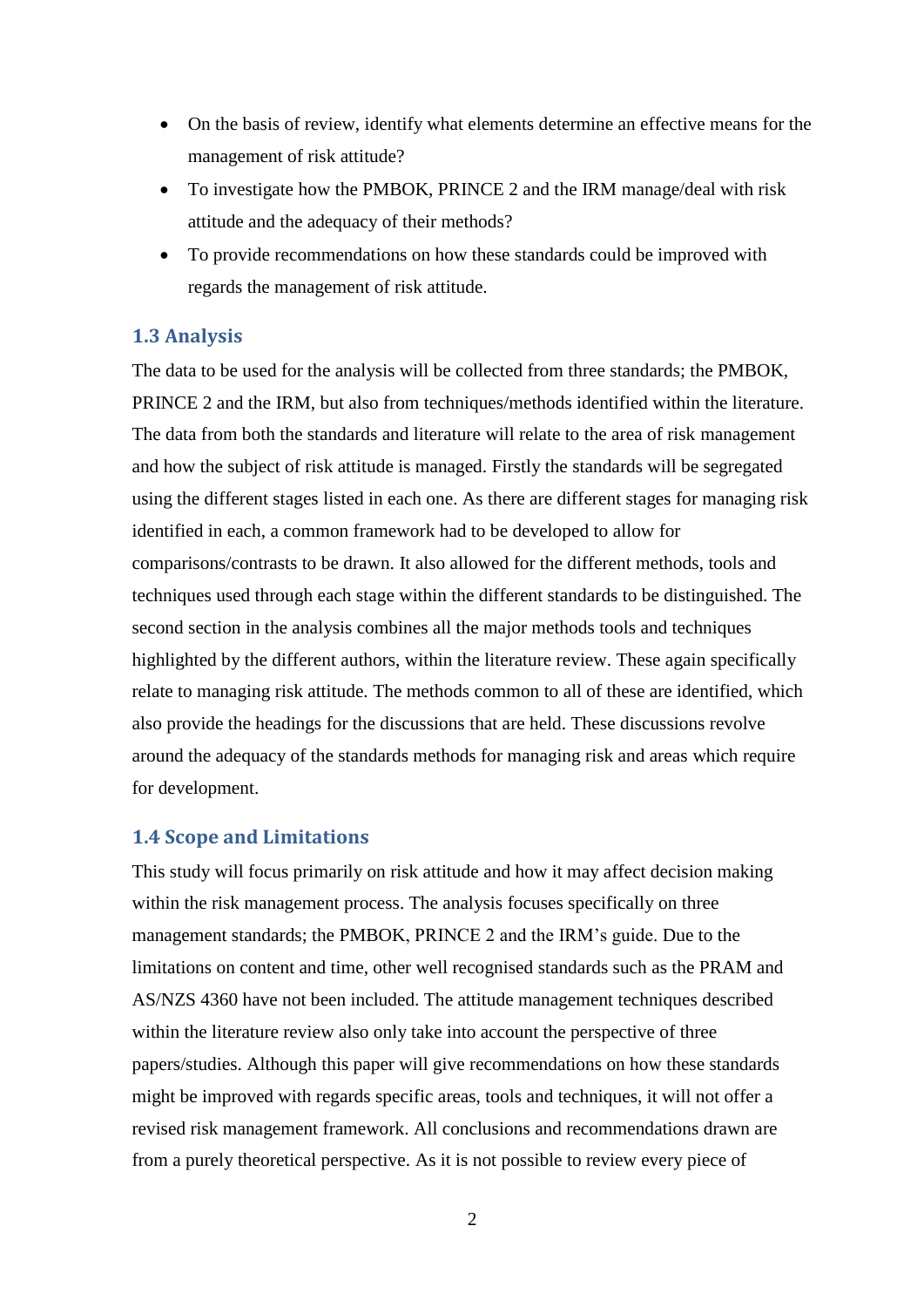literature it should be noted that all conclusions and recommendations which extend from this study are solely based on the authors theories/evaluations identified within the literature review.

### <span id="page-8-0"></span>**1.5 Outline**

Both Chapter 2 and 3 make up the literature review. Chapter 2 deals firstly with the concept of project risk, the next section looks at what exactly project risk is, next at risk management through the project lifecycle and after this the critical success factors for effective risk management are identified. The last two sections of this chapter look firstly at the risk management process and then focus on risk management within three risk management standards; the IRM, PRINCE 2 and the PMBOK. Chapter 3 starts by introducing the topic of risk attitude, next the factors which affect ones risk attitude are recognised, while the next section looks at the importance of risk attitude within decision making in risk management. The final section of this chapter looks at the tools and techniques to manage ones risk attitude within decision making in risk management. Chapter 4 is made up of two sections; risk standards and methods for managing risk attitude. Within this chapter the analysis is carried out. Chapter 5-Discussions, is where the contents of the analysis are critically examined. This is done under four headings; raising awareness, tools, monitoring and additional areas for research. The final chapter, chapter 6 highlights all the conclusions and recommendations which can be drawn from this study.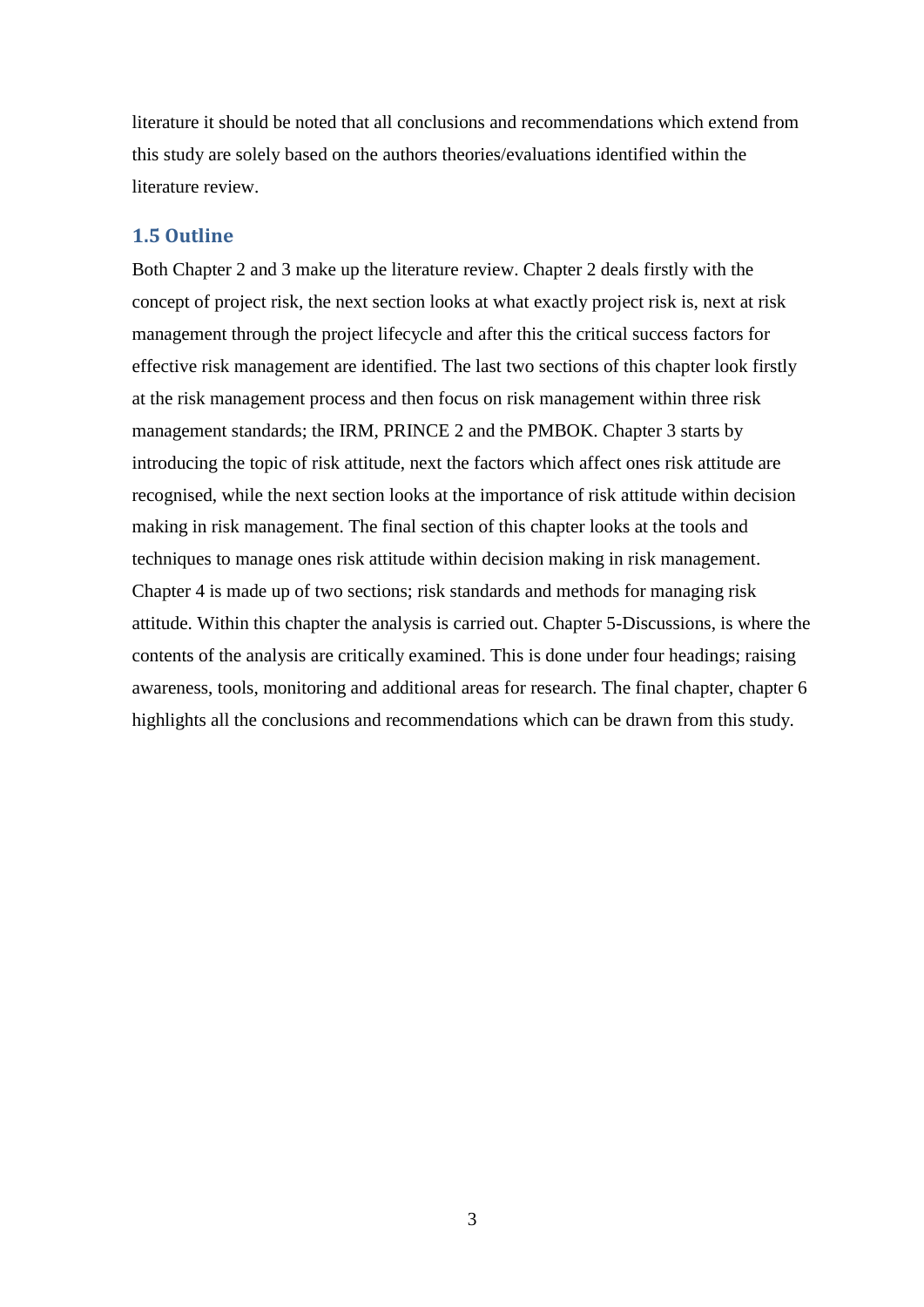## <span id="page-9-0"></span>2.0 Risk

This chapter starts by looking at project risk; what is actually meant by the term, the factors which cause it and some of its common features. Next the focus turns to risk management; its importance to risk management, definitions and a brief look at how risk is handled. Next risk management is looked at through the project lifecycle; the importance of the planning phase, the importance of the post planning phases and some conclusions which can be drawn. Thereafter the focus turns to the critical success factors in risk management; how they can be defined and the views of different authors with regards risk management. After this the risk management process is discussed from the point of view of many authors within the field, through the headings; risk identification, risk assessment, risk handling/mitigation and risk monitoring. Finally three risk management standards are introduced; the IRM, the PMBOK and PRINCE 2, some comparisons/differences are drawn and any findings are highlighted.

## <span id="page-9-1"></span>**2.1 Project Risk**

One of the main attributes associated with projects is their high level of risk; mainly due to the external environment in which they exist, their uniqueness and their complexity. Risk is evident in all projects, in such a way that it can be never fully eradicated, however when managed effectively, the impact it may have can be mitigated (Nieto-Morote and Ruz-Vila, 2010). Risk can either affect projects in a positive or negative light and can impact on more than one deliverable or objective. Such positives can also be referred to as "opportunities" which may include savings in time or cost etc. Many authors and standards now refer to the use of the project risk process in the managing of both positive and negative as good practice (Hilson, 2009; Cooper et al, 2004, IRM, AIRMIC and ALARM, 2002).

Through the project lifecycle risks can surface as a result of different circumstances and factors, which are only added to by the collaboration of temporary project teams. This is further affected by the political, economic and social conditions where the project is to be carried out (Zavadskas et al, 2010). As originally risks were thought to be mainly negative, definitions did not take into account any possible positive effects. Mark et al (2004) saw risk as the "potential for complications and problems with respect to the completion of a project task and the achievement of a project goal". While Baloi and Price (2003) saw it as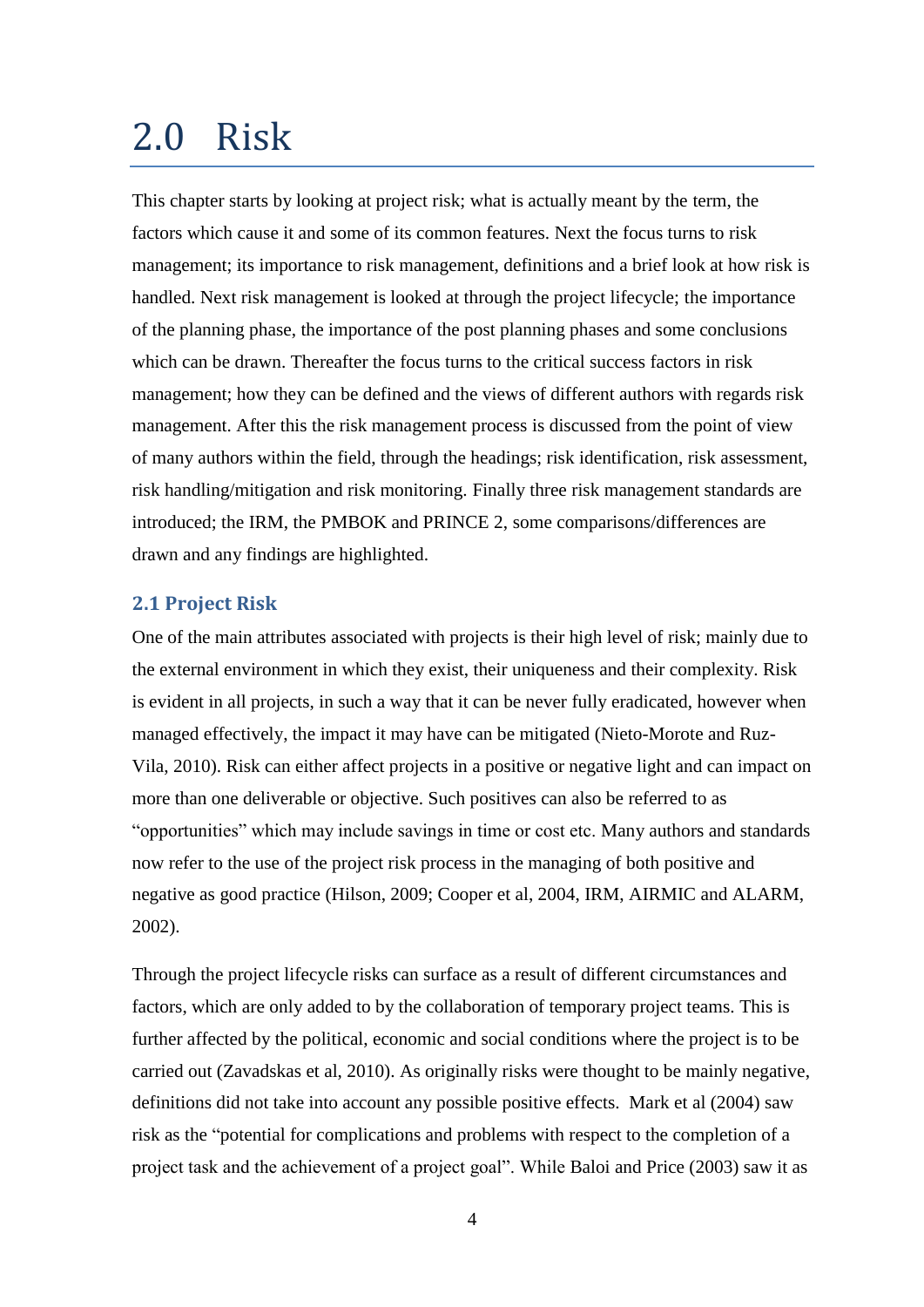the likelihood of a negative event occurring in a project. However, more recently definitions tend to also take these opportunities into account. The PMI standards committee (2004) defines risk as "an uncertain event or condition that, if it occurs, has a positive or negative effect on at least one project objective, such as time, cost or quality. While the IRM defines it as "the combination of the probability of an event and its consequences", but also recognise that in all situations there are "opportunities for benefit (upside) or threats to success (downside) (IRM, AIRMIC and ALARM, 2002).

Although there are many different definitions of risk most share some very common features. These features were recognised by Chia (2006):

- There is the possibility that the event will or will not occur.
- It is an uncertain event that, if it occurs, affects at least one objective e.g. Time, quality, cost.
- The probability of the event occurring ranges between 0 and 100%. This is as, if the probability of the event occurring is 0% it will definitely not occur, while if the probability of the event occurring is 100% it will definitely occur.

### <span id="page-10-0"></span>**2.2 Risk Management**

Project risk management is vital for the success of all projects and is identified as one of the 10 key knowledge areas by the PMI. The overall objective is to reduce the possibility of future problems while aiming to maximise the probability of future opportunities. More than ever now, projects have become affected by risk due to an increase in terms of both their frequency and impact. As a result risk management has also become an increasingly significant part of project management, in order to effectively manage these risks and give a greater guarantee of success to all project stakeholders or at the very least give them notice on factors which may impact the project (Fang and Marle, 2012).

Contradictory to the view that the elimination of risk from projects is of the highest priority, which is actually believed to be inherently impossible, Hilson (2002) felt that the most important task was to ensure that it is reduced to a level that is acceptable to the organisation and is managed effectively throughout. It is also important to note that due to the ever changing environment which projects are based, the process of risk management is a continuous one which is ever changing (Dikmen et al, 2008).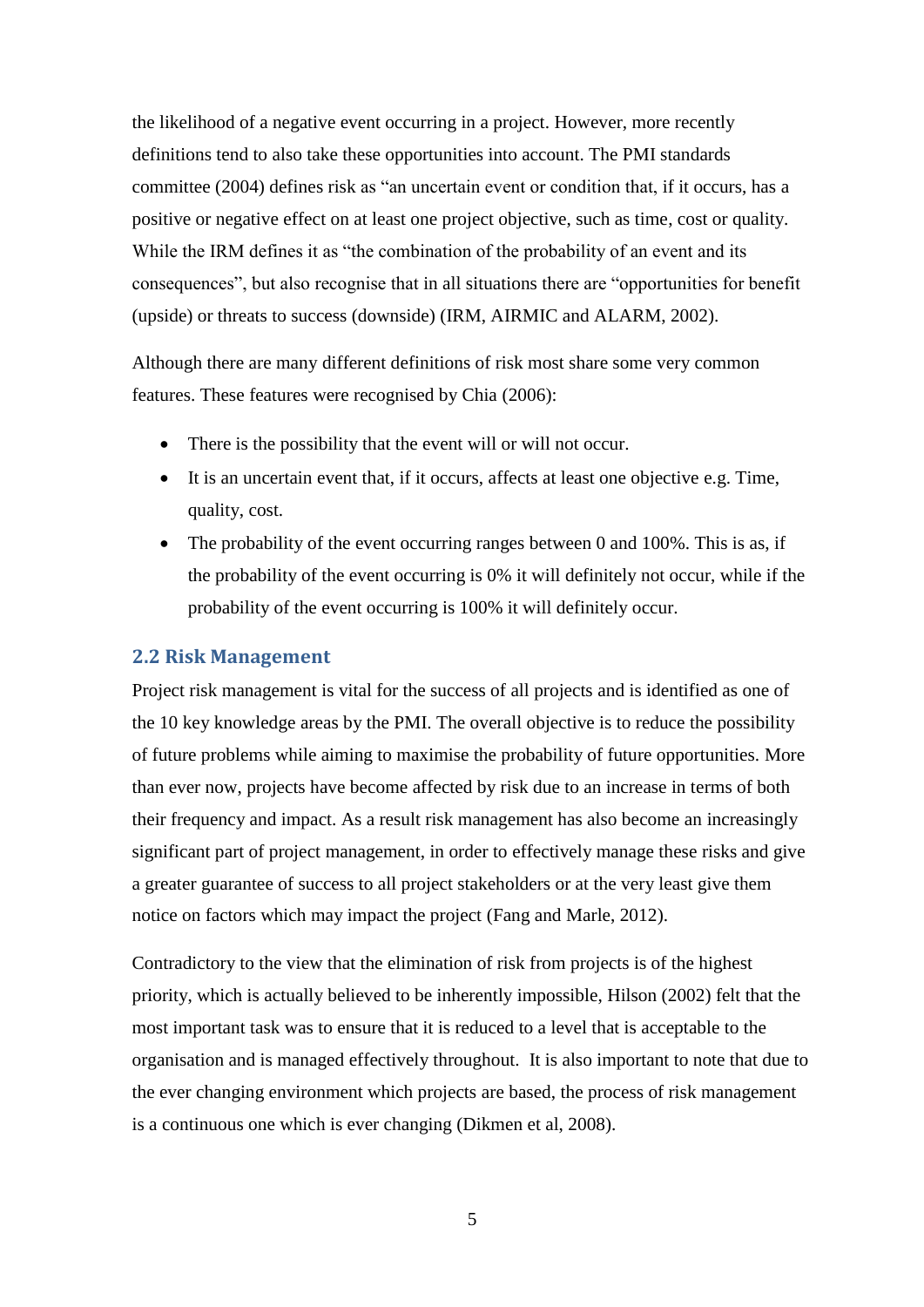Zavadskas et al (2010) described risk management as the process about defining the root of the uncertainties, assessing the impact of the events, devising strategies to cope with the expected or calculated outcome and based on responses repeat this process throughout the project life cycle. Smith et al (2001) recognised that risk management can be viewed as a tool which enables managers to cope with "the complexities and uncertainties that increasingly surround change and its management". While Edwards and Bowen (1998) describe it as a systematic approach to dealing with risk. It was their view that a risk management system should contain "an appropriate context; set goals and objectives; identify and analyse risks; influence risk decision making and monitor and review risk responses".

#### <span id="page-11-0"></span>**2.3 Risk Management and the project lifecycle**

According to the PMBOK (2010) the project lifecycle can be devised into 5 "process groups" which are; Initiating, planning, execution, monitoring and controlling and finally closing. Although risk management is generally seen as on-going process which continues throughout the full project lifecycle there are those who regard certain stages as more critical than others. Both opinions on the importance of the planning stage and the post planning stage will now be analysed in more detail.

It was the view of Datta and Mukherjee (2001) that many of the risks which are not identified within the planning stages of a project cannot be adequately dealt with once the project has commenced. By having done so, greatly aids the quality of decision making, improves preparedness and also allows for the development of action plans. Similarly Northrop (2007) acknowledged that through risk management in the planning stage information on costs, potential delays, changes in scope and issues with quality may all be identified. Such information can be used to update plans and work statements which would improve understanding on whether the project can be completed within the predetermined constraints (Time, budget and quality).

Contrastingly Stellman and Greene (2007) believed that due to the ever changing environment in which projects exist there are a large range of challenges and variables which will be encountered throughout the project lifecycle. As in today's world these occur at such a rapid pace it would be impossible to identify them entirely at the start of a project. As a result it is imperative that risk management is an on-going process. Likewise the New York state information office (2001) stated that as a project evolves so do its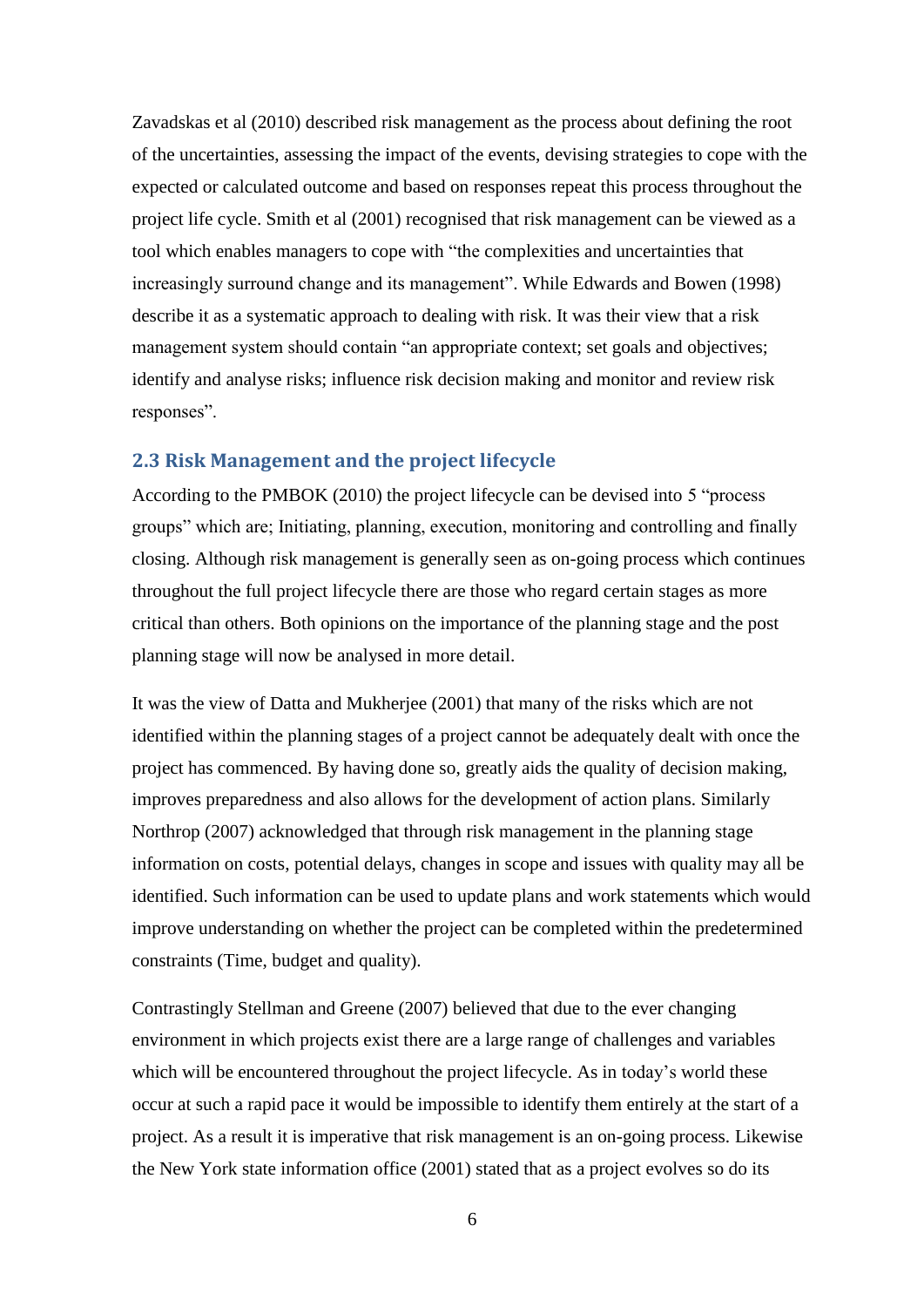risks, which may affect the levels of probabilities, impacts, timelines etc. This gives rise for the importance of constantly updating the risk management plan to ensure the actions chosen are still viable.

From this it is clear that risk management is vital in both the initial planning and throughout the project life cycle and is why it is advised by most major bodies that it be dealt with in all stages (PMBOK, PRINCE 2, PRAM, IRM). With regards the main topic of this paper; risk attitude, it should also be noted that throughout the project life cycle that this can alter immensely. As situational factors can have a major effect on one's risk attitude and so their decision making, depending on the stage of the project this can change dramatically. This topic will be dealt with in much greater detail in chapter 3.

## <span id="page-12-0"></span>**2.4 Critical Success factors in Risk Management**

Although there are many standards and bodies of knowledge which guide organisations on the design and implementation of risk management processes there is not yet any globally accepted guideline open to all industries, which allows for "successful" development and implementation (Yaraghi and Roland, 2011). Critical success factors can be defined as "those few key areas of activity which favourable results are absolutely necessary for a manager to reach his/her goals" (Rockart, 1982). By identifying these factors it is believed that the gap can be closed between literature and practice as organisations would be forced to concentrate more of their resources on the elements which highlight the difference between failure and success (Bullen and Rockart, 1981).

Cooke-Davies (2002) in an attempt to determine which factors are in fact critical to project success identified twelve, through answering three distinct questions; "what factors lead to project management success?", "what factors lead to a successful project?" and "what factors lead to consistently successful projects?". Out of these twelve factors four relate to risk management:

- The extent to which individuals are educated on the concept of risk management.
- The quality of an organisations process for allocating risk ownership.
- The importance of keeping an up to date and assessable risk register.
- The importance of keeping an up to date risk management plan.

Moreover with regards to the implementation of risk management Hurber and Imfeld, (2011) identified the following factors as essential for success: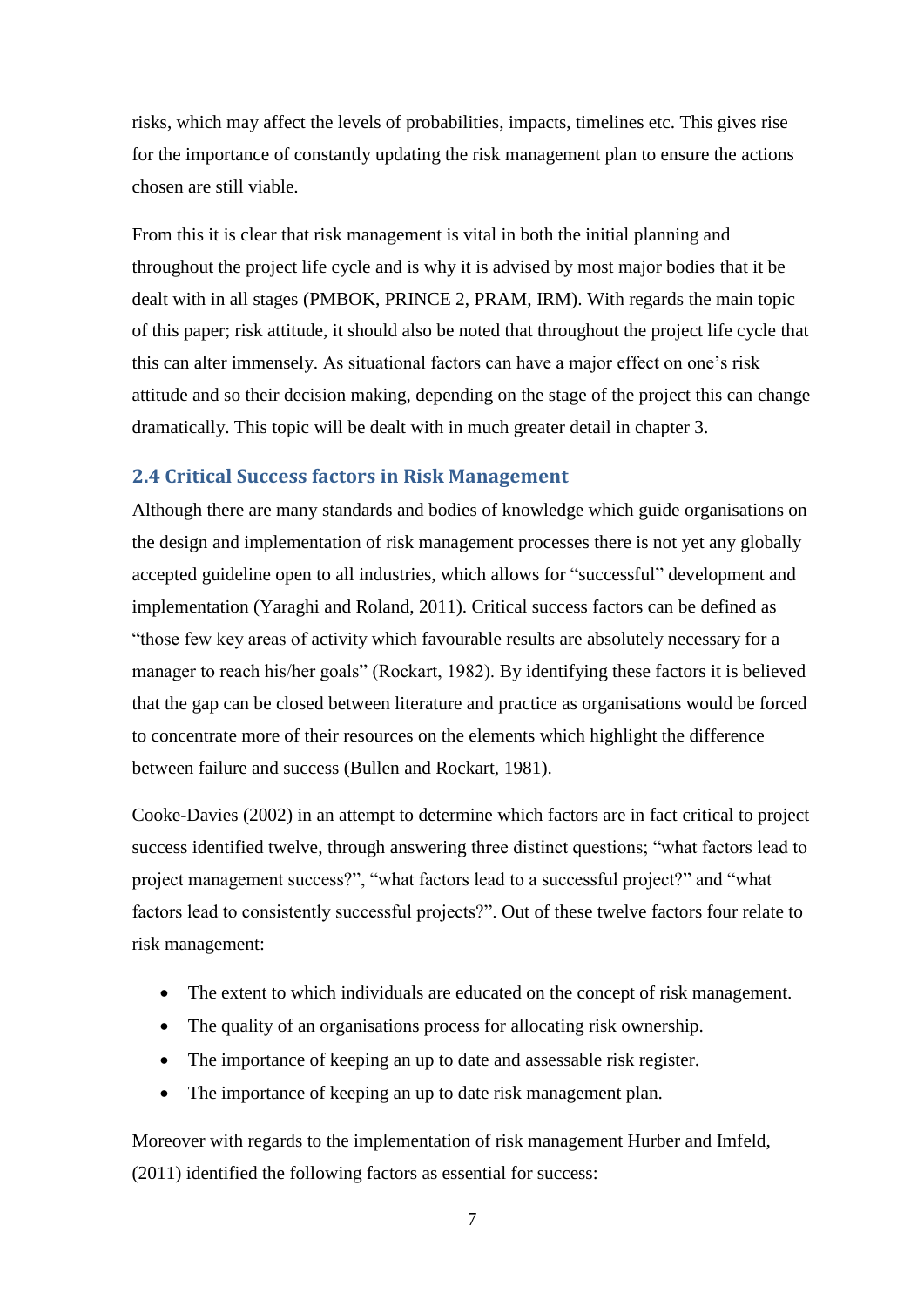- A well-defined risk management framework.
- A well-defined risk policy.
- Objectives for risk management must coincide with company strategy.
- Distinguish risk responsibility clearly.
- Ensure continuous improvement and monitoring of the process.

### <span id="page-13-0"></span>**2.5 Risk Management Process**

Many researchers/institutions have developed a variety of risk management frame works, but typically they possess four steps; risk identification, risk analysis, risk handling/mitigation and risk monitoring (Wysocki, 2009). The first step risk identification deals not only with detection of threats but also the potential opportunities which can emerge. Some risks may be identified prior to commencement while others will be identified during the lifecycle. There are also those of which will be inherent and those which will emerge in the external environment which are not in the control of the project team (Cano and Cruz, 2002). Risk analysis aims to quantify the effects of the identified risks and is usually achieved using a quantitative or a qualitative approach (Mills, 2001). However the APM (2000) advises that both qualitative and quantitative methods be used in conjunction with each other. The qualitative stage should include a subjective assessment of risks, while the quantitative stage should include an objective assessment. Risk handling as its title suggests utilises different techniques to deal with known risks, identifies who owns the responsibility for the risk and gives an estimate of the time and cost to deal with the risk. Risk mitigation methods usually fall into one of four categories; avoidance, control, assumption and transfer (Kremljak, 2010). This view was supported by Akintoye and Macleod (1997) who stated that risks are dealt with using risk retention, risk transfer, risk reduction or risk avoidance. These can be used either individually or in combination with each other. Finally at the risk monitoring stage all risk information is compiled. Continuous observation keeps track of identified risks, helps identify new risks and allows the necessary corrective actions to be taken. Status meetings and risk register updates are also frequent measures implemented (Gajewska and Ropel, 2011).

### <span id="page-13-1"></span>**2.6 Risk Management Standards**

#### <span id="page-13-2"></span>**2.6.1 IRM**

The institute of risk management (IRM) developed its own standard in correlation with a number of risk management organisations within the UK, while also incorporating the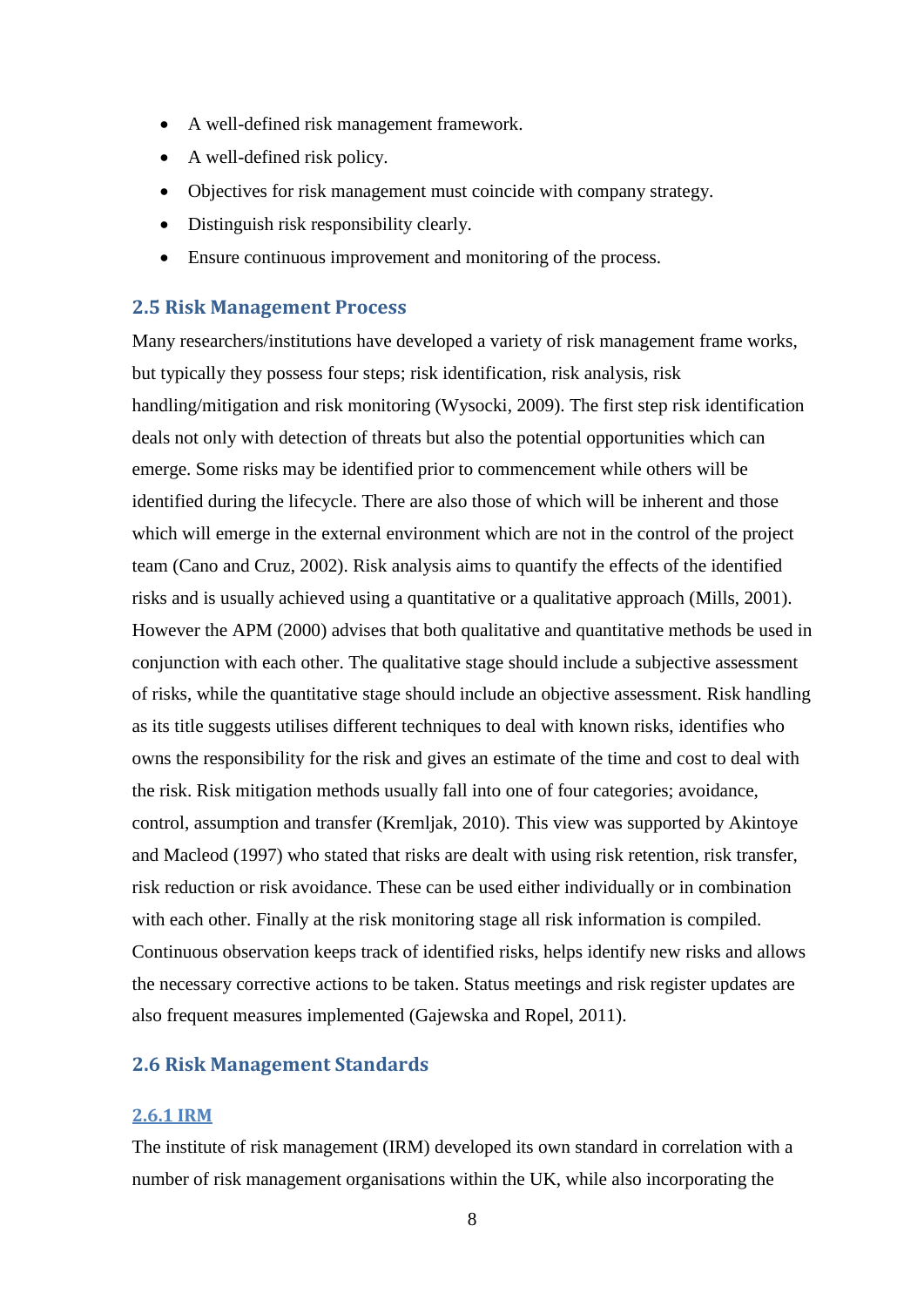views of other bodies and experts within the field. One of the fundamental attributes of this frame work is that it views risk in both a positive and negative light (IRM, AIRMIC, and ALARM, 2002). Figure 1 shows the IRM's risk management process. A more detailed overview of the IRM can be seen in appendix A.



**Figure 1-IRM Risk Management Process (IRM, AIRMIC and ALARM, 2002)**

#### <span id="page-14-1"></span><span id="page-14-0"></span>**2.6.2 PMBOK**

Risk management is one of the 10 key knowledge areas identified by the Project management institute (PMI) in the PMBOK guide. Within this section their process of managing risk is defined as; plan risk management, identify risks, qualitative risk analysis, quantitative risk analysis, plan risk responses and control risks. Within each of these phases the required inputs, tools and techniques and outputs are all identified which are required to implement each phase successfully. Figure 2 shows the PMBOK's risk management process and a more detailed overview can also be seen in appendix B.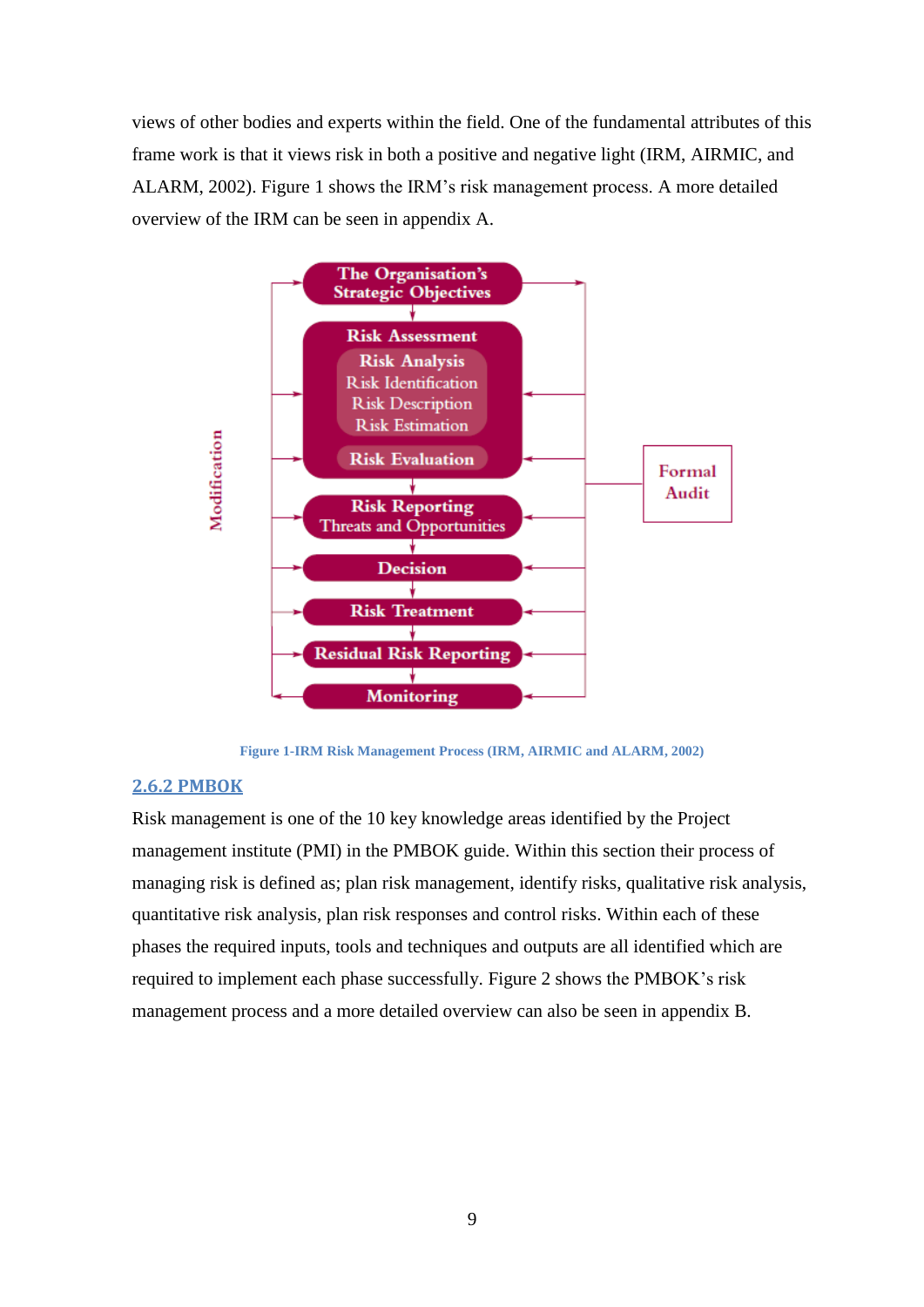

**Figure 2- The PMBOK risk management process (PMI, 2012)**

#### <span id="page-15-1"></span><span id="page-15-0"></span>**2.6.3 PRINCE 2**

PRINCE 2 has been developed by the UK Office of Government Commerce (OGC) and acts as a guidance manual in the management of projects. This manual has been broken up into different "themes" which are thought to be aspects of project management which have to be dealt with throughout the lifecycle of a project. Risk is one of these themes.

Prince 2's risk management procedure contains a five step process; identify, Assess, Plan, implement and communicate. The first four phases follow in series while communicate runs throughout the procedure. Figure 3 shows PRINCE 2's risk management process and a more detailed overview can be seen in appendix C.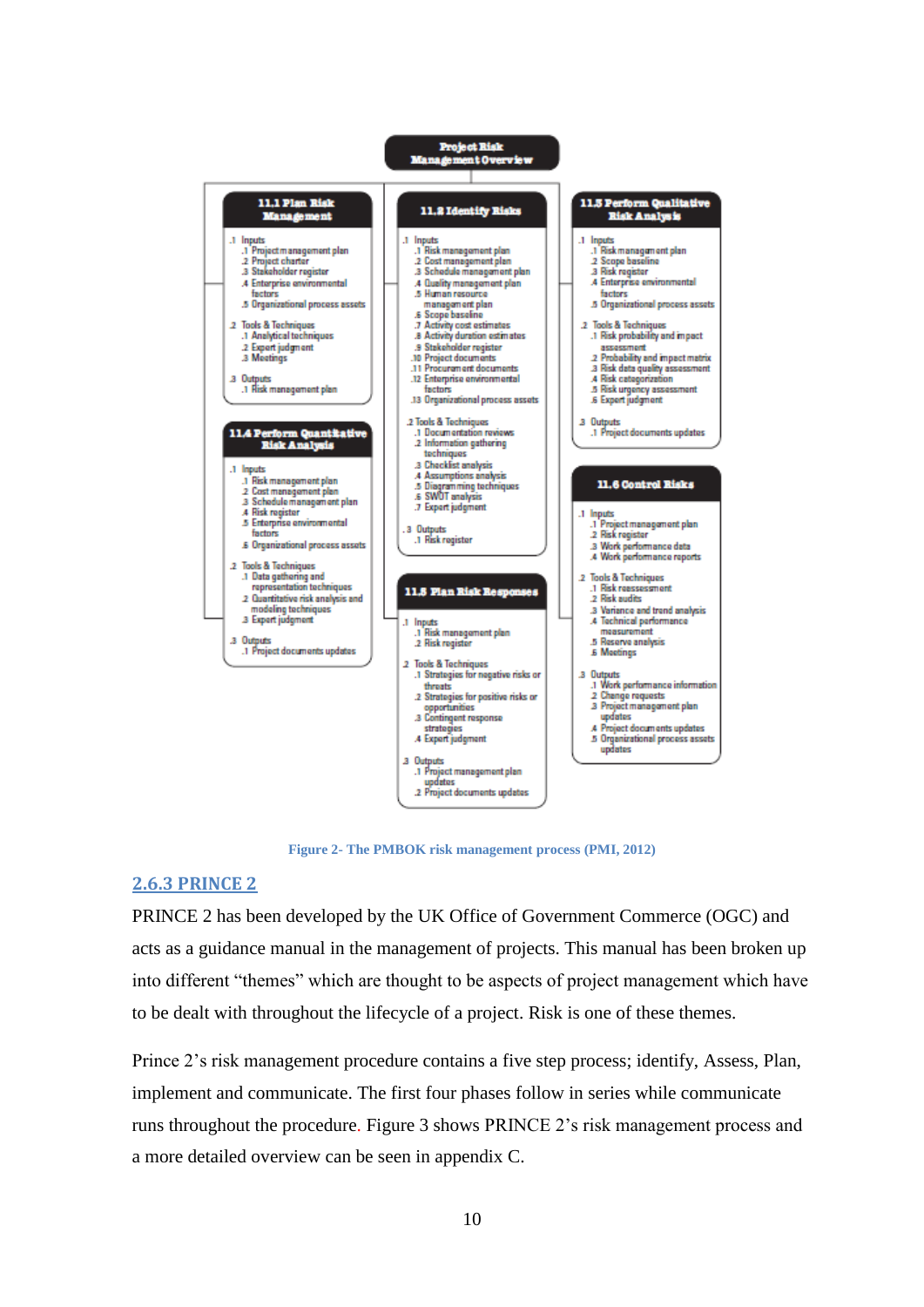

**Figure 3- PRINCE 2 risk management process (OGC, 2009)**

### <span id="page-16-1"></span><span id="page-16-0"></span>**2.6.4 Comparison of Standards**

Although the standards use different terminology/headings to describe their process steps, all follow a common structure; risk identification, risk analysis, risk handling/mitigation and risk monitoring, which was highlighted earlier by authors as typical, to a risk management framework. For example the PRINCE 2 labels a stage assess, while the PMBOK breaks it into qualitative and quantitative risk analysis but both follow a very similar process.

All three frameworks view risk as something which can be viewed as either a threat or an opportunity and incorporate the mechanisms to deal with this through the project life cycle. For positive risks these include exploitation and risk sharing, while for negative risks these include avoidance and transfer. Similarly within the risk assessment stage all three standards seem to break analysis into two further sub-stages; estimation, where the likelihood and impact are determined and assessment, where the risks are assessed and prioritised.

Furthermore with regards to risk attitude it can be seen that all three standards introduce the topic of risk attitude and state that both risk appetite and risk tolerances be pre-defined before project commencement.

However there are also some variations which can be identified. The first can be recognised in the addition of features which go beyond that which are present in the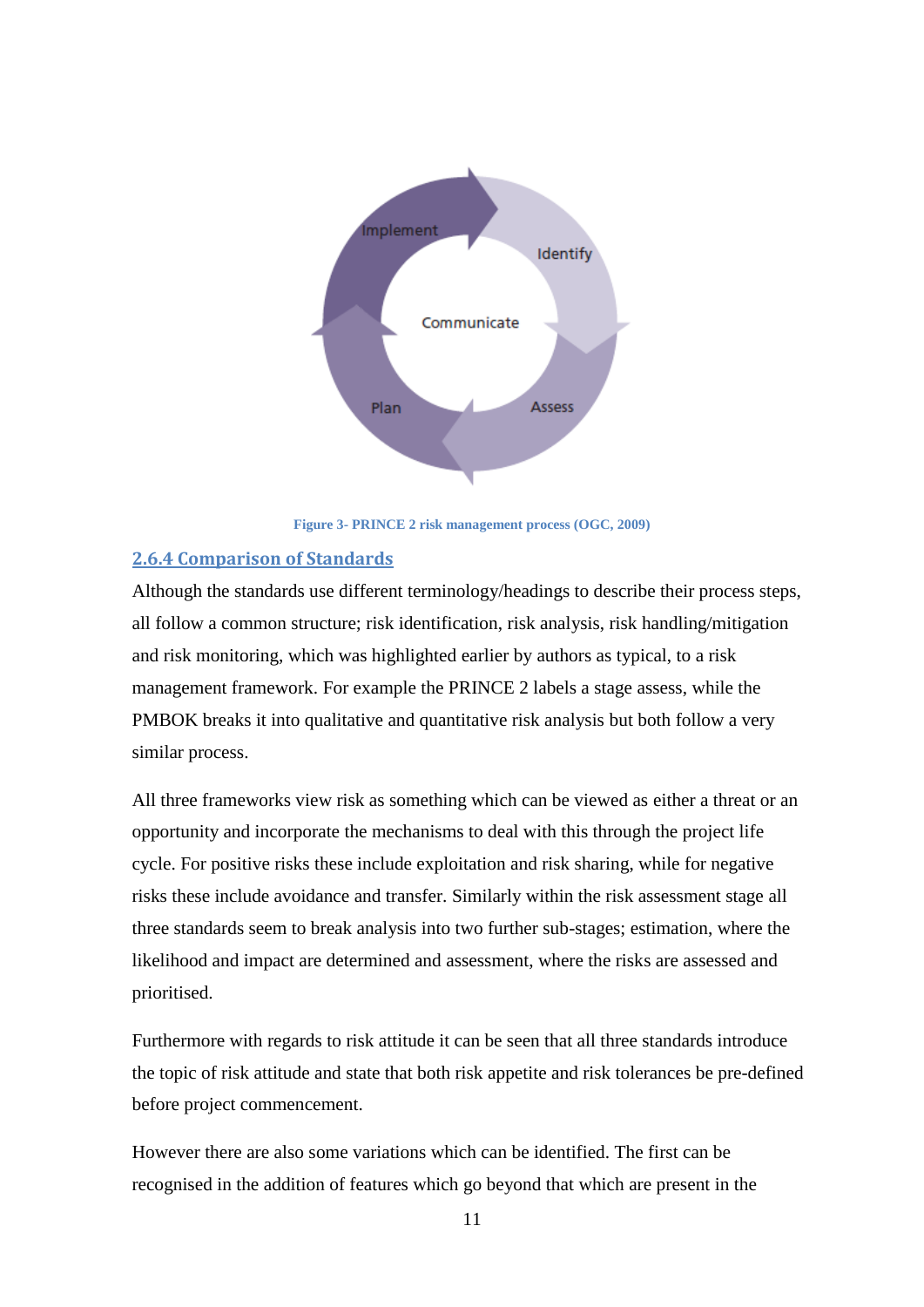"traditional" risk management framework. For example in PRINCE 2 one element which has been added is communication, which identifies how information should be distributed both internally and externally with stakeholders. This is not dealt with separately and in nowhere near the same level of detail, in the PMBOK and IRM guides.

With regards to dealing with risk attitude, the PMBOK is the only standard which recommends that the factors which may affect risk attitude should be identified. Moreover PRINCE 2 is the only guide which recognises the importance of triggering an exception report to senior management when risk tolerances are exceeded. In addition the IRM standard appears to totally neglect the topic of risk attitude in the handling and monitoring stages with no mention of mechanisms for dealing with it what so ever.

The identification of such differences with regards how the different standards manages/controls risk attitude, led to the development of one of the main objectives of this paper, which is; To investigate how the PMBOK, PRINCE 2 and the IRM manage/deal with risk attitude and the adequacy of their methods?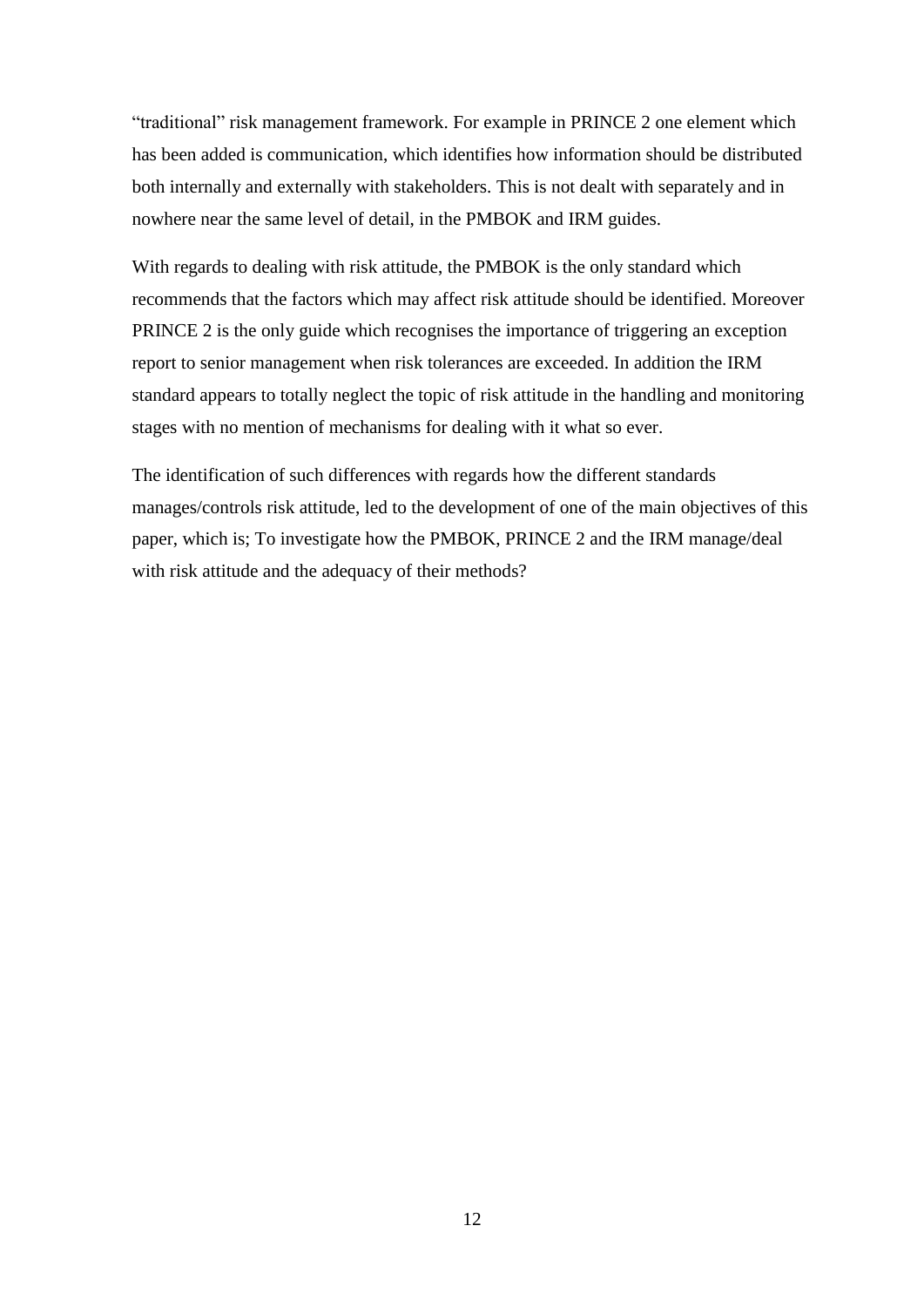## <span id="page-18-0"></span>3.0 Risk Attitude

This chapter starts by focusing on the term risk attitude; what attitude is, defining risk attitude and how risk attitude can affect individuals differently in various situations. Next it looks at the factors which affect risk attitude; organisational factors, the different categories which they can be divided into and a substantial list of various factors which have been identified in industry. Thereafter the importance of risk attitude to decision making is dealt with; the link between attitude and planned behaviour is established and why its management is critical to project success. Finally the focus is on how risk attitude is managed; some the tools and techniques.

## <span id="page-18-1"></span>**3.1 What is risk attitude?**

Before trying to comprehend what risk attitude is, one should look at both terms individually. As risk has already been discussed in much detail in the previous chapter 2 we will now look at attitude and how it affects behaviour. Rokeach (1972) stated that attitude represents peoples evaluations of objects or situations that cause them to act in a certain way. Furthermore Teo and Loosemore (2001) stated that attitude has four dimensions; affective (feelings/emotions), behavioural (intention/actions), cognitive (knowledge/beliefs) and evaluative (values/likes or dislikes).

By combining both terms "risk" and "attitude" Hillson and Murray-Webster (2005) originally defined risk attitude as "chosen state of mind with regard to those uncertainties that could have a positive or negative effect on objectives". It was later discovered though that this definition neglected a very important factor, namely perception. As a result of this discovery they derived, what they felt to be a more complete definition, which incorporated this. As a result Risk attitude was defined as a "chosen response to uncertainty that matters, influenced by perception".

Figure 4 shows the risk attitude spectrum. It illustrates that in the same uncertain circumstance different individuals will exhibit different risk attitudes, which is dependent on their perception. As a person's attitude will affect their behaviour, different individuals will arrive at different conclusions and so will respond differently even in the same situation.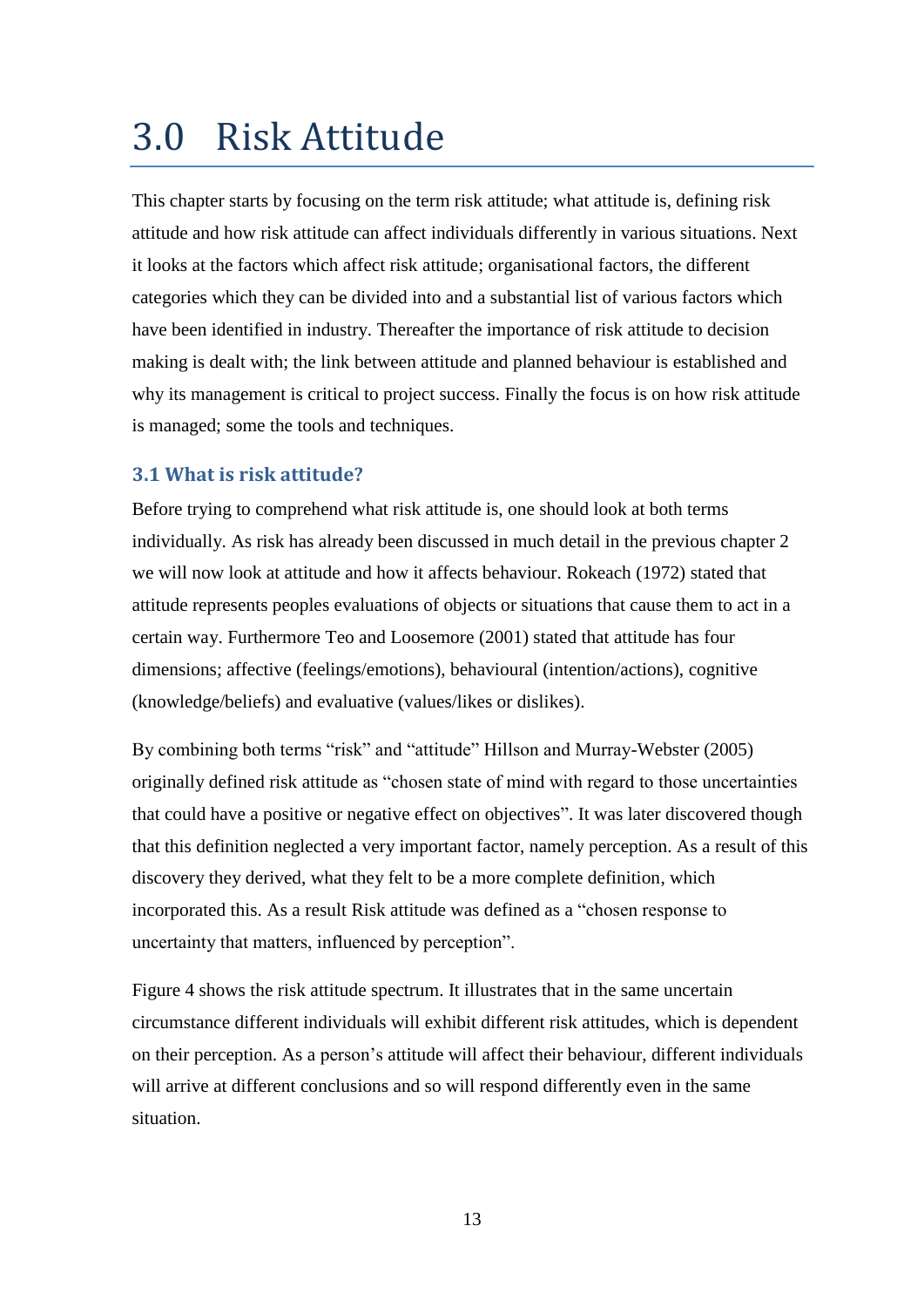

**Figure 4- Risk attitude spectrum (Hillson and Murray-Webster, 2005)**

<span id="page-19-1"></span>Additionally it should be acknowledged that there are various different types of risk attitude which people tend to confirm too. Underwood and Ingram (2010) stated that there are four which authors have come to a consensus on:

- Maximizers- Seek to exploit risk and believe no risk is too large. They see only the opportunity and not the potential loss. They are risk seeking.
- Conservatives- Seek to avoid risk and are very uncomfortable with uncertainty. Taking risks in order to increase profits is less significant than avoiding the potential loss. They are risk averse.
- Managers- Seek to find a medium between potential threats and opportunities. They look for good returns from risks of a reasonably safe nature. Also known as risk neutral.
- Pragmatists- Seek to keep all possible outlets open and so avoid any possible commitments. They are very short term orientated and instead aim to react to changing environments. Also known as risk tolerant.

### <span id="page-19-0"></span>**3.2 What factors affect risk attitude?**

Before risk attitude can be controlled or managed it is necessary for one to understand how risk attitudes are formed and so the factors which affect them are of great importance. Alexopoulos et al (2009) noted that risk perceptions and risk attitudes are vastly affected by many factors which cause them to act differently in various situations, these include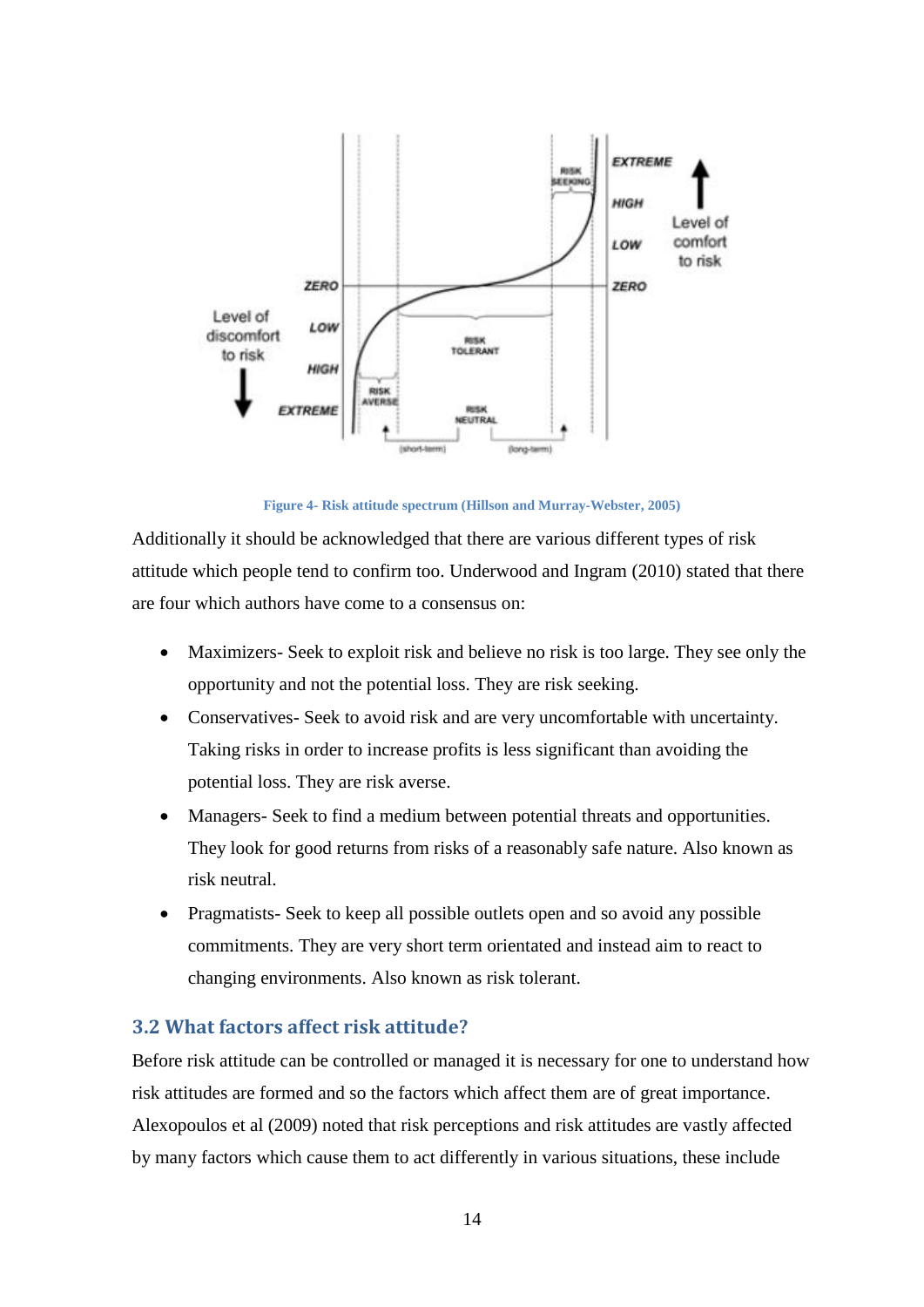education, experiences, beliefs, attitude of co-workers and culture. Similarly Renn and Rohrmann (2000) from their studies on cross cultural risk perception identified a number of factors including; familiarity with the cause, the ability to control the risk, the impact the risk may have, previous personal experiences, the trustworthiness of the information realting to the risk and cultural biases.

Helliar et al. (2001) identified a number of organisational factors which can influence ones attitude in decision making. These include:

- The Organisations attitude- How risky judgements are rewarded/punished by the firm.
- The Industry- Dependant on the industry itself. For example IT firms tend to be more risk seeking due to the level of innovation within the industry while insurance firms tend to be more risk averse, aiming to identify every little detail.
- Threats to survival- In disastrous situations decision makers tend to be more risk seeking than under more normal circumstances.
- Performance related pay- Decision makers would be more risk adverse where their pay is more likely to be affected, while they would be more risk seeking in situations where pay is to be affected due to low performance levels.
- The financial climate- In a "boom" decision makers tend to be more risk seeking due to the feeling of potentially missing out, while in a recession they tend to be quite guarded in an effort to try and protect what they have.

All of these factors will have a major impact on an individual's risk attitude and ultimately the decision which would be made.

Murray-Webster and Hillson (2008) determined that factors affecting risk attitude could be separated into three different categories and went on to devise a list of these factors:

- Conscious factors: These include all factors which are visible and measurable within the environment in which a decision has to be made. At both an individual and group level factors such as familiarity, proximity and severity of impact would apply.
- Subconscious factors: Influences such as heuristics and cognitive bias which affect both individuals and groups can impact decision making. Heuristics may include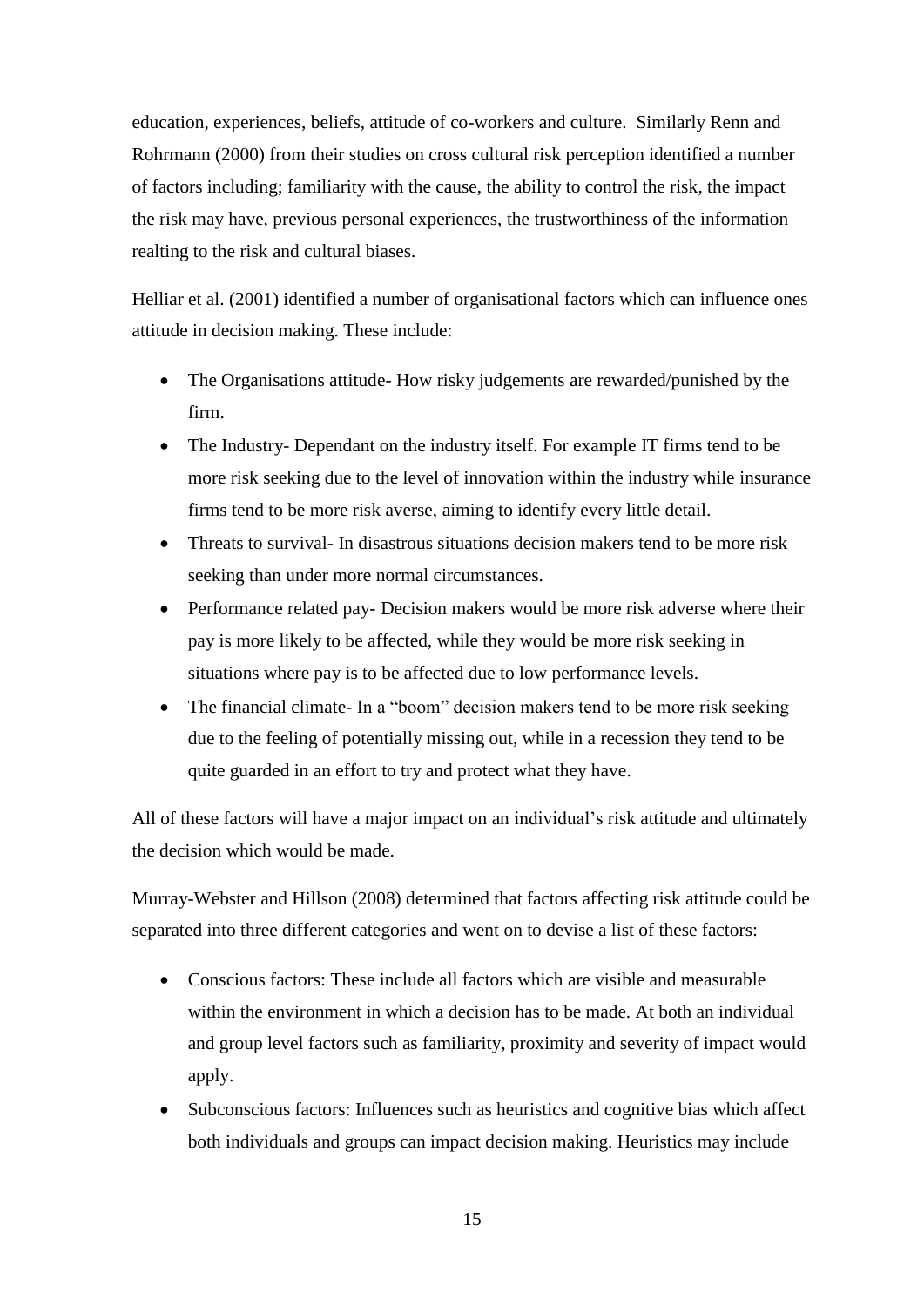factors such as intuition, representativeness and availability. Cognitive biases factors may include prospect theory, repetition bias and the illusion of control.

 Affective factors: Responses are based on emotions/feelings and usually tend to neglect rational assessments. When individuals/groups are faced with a similar set of circumstances often emotions or affective factors can influence ones actions. These may include factors such as love, fear, joy or hate.

Although it is possible to identify these factors separately they do not tend to operate in isolation. They in fact combine to influence how an individual/group will react in a given environment. A full list of these factors can be seen in figure 5.

| <b>Conscious factors</b><br>(situational and rational)                                                                                                                                                                                                                                                                                                                                                                                                                                                                                                                                                                                                                                                                                                              | <b>Subconscious factors</b>                                                                                                                                                                                                                                                                                                                                                                                                                                                                                                                                                                                                                                                                                                                                                                                                              |                                                                                                                                                                                                                                                                                                                                                                                                                                                                                                                                                                                                                                                                                                                                                                                                                                                                                                                                                                                                                                                                           | <b>Affective factors</b>                                                                                                                                                                                                                                                                                                                                                                                                                            |  |
|---------------------------------------------------------------------------------------------------------------------------------------------------------------------------------------------------------------------------------------------------------------------------------------------------------------------------------------------------------------------------------------------------------------------------------------------------------------------------------------------------------------------------------------------------------------------------------------------------------------------------------------------------------------------------------------------------------------------------------------------------------------------|------------------------------------------------------------------------------------------------------------------------------------------------------------------------------------------------------------------------------------------------------------------------------------------------------------------------------------------------------------------------------------------------------------------------------------------------------------------------------------------------------------------------------------------------------------------------------------------------------------------------------------------------------------------------------------------------------------------------------------------------------------------------------------------------------------------------------------------|---------------------------------------------------------------------------------------------------------------------------------------------------------------------------------------------------------------------------------------------------------------------------------------------------------------------------------------------------------------------------------------------------------------------------------------------------------------------------------------------------------------------------------------------------------------------------------------------------------------------------------------------------------------------------------------------------------------------------------------------------------------------------------------------------------------------------------------------------------------------------------------------------------------------------------------------------------------------------------------------------------------------------------------------------------------------------|-----------------------------------------------------------------------------------------------------------------------------------------------------------------------------------------------------------------------------------------------------------------------------------------------------------------------------------------------------------------------------------------------------------------------------------------------------|--|
|                                                                                                                                                                                                                                                                                                                                                                                                                                                                                                                                                                                                                                                                                                                                                                     | <b>Heuristics</b>                                                                                                                                                                                                                                                                                                                                                                                                                                                                                                                                                                                                                                                                                                                                                                                                                        | <b>Cognitive bias</b>                                                                                                                                                                                                                                                                                                                                                                                                                                                                                                                                                                                                                                                                                                                                                                                                                                                                                                                                                                                                                                                     | (emotions and feelings)                                                                                                                                                                                                                                                                                                                                                                                                                             |  |
| Familiarity<br>l've/we've done something like this before, or<br>l've/we've never done something like this<br>before<br><b>Manageability</b><br>I/we know what to do to manage this, or<br>I/we don't know what to do to manage this<br><b>Proximity</b><br>If it happens it will happen soon so we need<br>to sort it now, or<br>It wouldn't happen for ages, we've got time<br>Propinguity<br>If it happens it would really matter to me/us<br>personally, or<br>If it happens it would affect objectives, but it<br>wouldn't really matter to me/us personally<br><b>Severity of impact</b><br>It it happens the effect would be huge (or<br>insignificant)<br>Group dynamics and organizational<br>culture<br>The norms of how this particular group<br>behaves | Infuition<br>Feels right, I won't look for any more data<br><b>Representativeness</b><br>This must be like this other one I've seen<br>hefore<br><b>Availability</b><br>Most recent data is most memorable. Closely<br>linked to reality traps where 'too much value<br>is attributed to existing situations, blinded by<br>what is, we cannot see what might be if we<br>could disengage from reality'<br><b>Confirmation trap</b><br>Undue confidence - selective perception: trust<br>me. I'm $a?$<br>Lure of choice<br>Biased by options that include future<br>alternative judgements - keeping options<br>open<br><b>Affect heuristic</b><br>Seeking pleasure, avoiding pain<br>Anchoring<br>Attach illogical significance to available data,<br>first impressions last<br>Group effects, e.g. groupthink<br>We all think this way | <b>Prospect theory</b><br>A bird in the hand is worth two in the bush.<br>double or guits<br><b>Repetition bias</b><br>Undue importance is given to repeated data<br>- it must be truel<br><b>Illusion of control</b><br>Exaggerate personal influence, discount luck<br>Illusion of knowledge<br>Some knowledge or relevant experience<br>masks what isn't known, particularly if the<br>person feels they 'should' know<br>Intelligence trap<br>Ability to mentally construct and verbally<br>reason (IQ) means that the conclusions must<br>he correct<br><b>Optimism bias</b><br>Delusional optimism driven by cognitive<br>biases and/or perceived organizational<br>pressures and norms<br><b>Fatalism bias</b><br>lanore probabilities, focus on impact of<br>outcomes - always optimistically, that is, the<br>best case will happen<br><b>Precautionary principle</b><br>Ignore probabilities, focus on impact of<br>outcomes - always pessimistically, that is, the<br>worst case will happen<br><b>Hindsight bias</b><br>Fail to learn - 'I knew it all along' | Fear (dread, worry, concern)<br>Of the consequences of something<br>happening<br>Desire (excitement, wonder)<br>Of the consequences of something<br>happening<br>Love (lust, adoration, attraction)<br>I want it/want more of it.<br>Hate (dislike, disgust)<br>I don't want it/want less of it<br>Joy (happy, carefree)<br>Life is good, more good things are possible<br>Sadness (depressed, morbid)<br>Life is bad, more bad things are probable |  |

**Figure 5- Factors affecting risk attitude (Hillson and Murray-Webster, 2008)**

<span id="page-21-0"></span>Furthermore in the field of construction Wang and Yuan (2011) conducted a study which focused on the factors which influenced decision makers risk attitudes in mainland china. By conducting a series of interviews a list of 26 factors were obtained (see figure 6). Although these factors were not divided into categories as previously described there are many comparisons which can be drawn. Factors such as scope of knowledge, time constraints and consequences of decision making may fall into the conscious category. Intuition, judgement ability, values and experience may fall into the subconscious category. While social experience and physiological endurance may be considered as affective factors.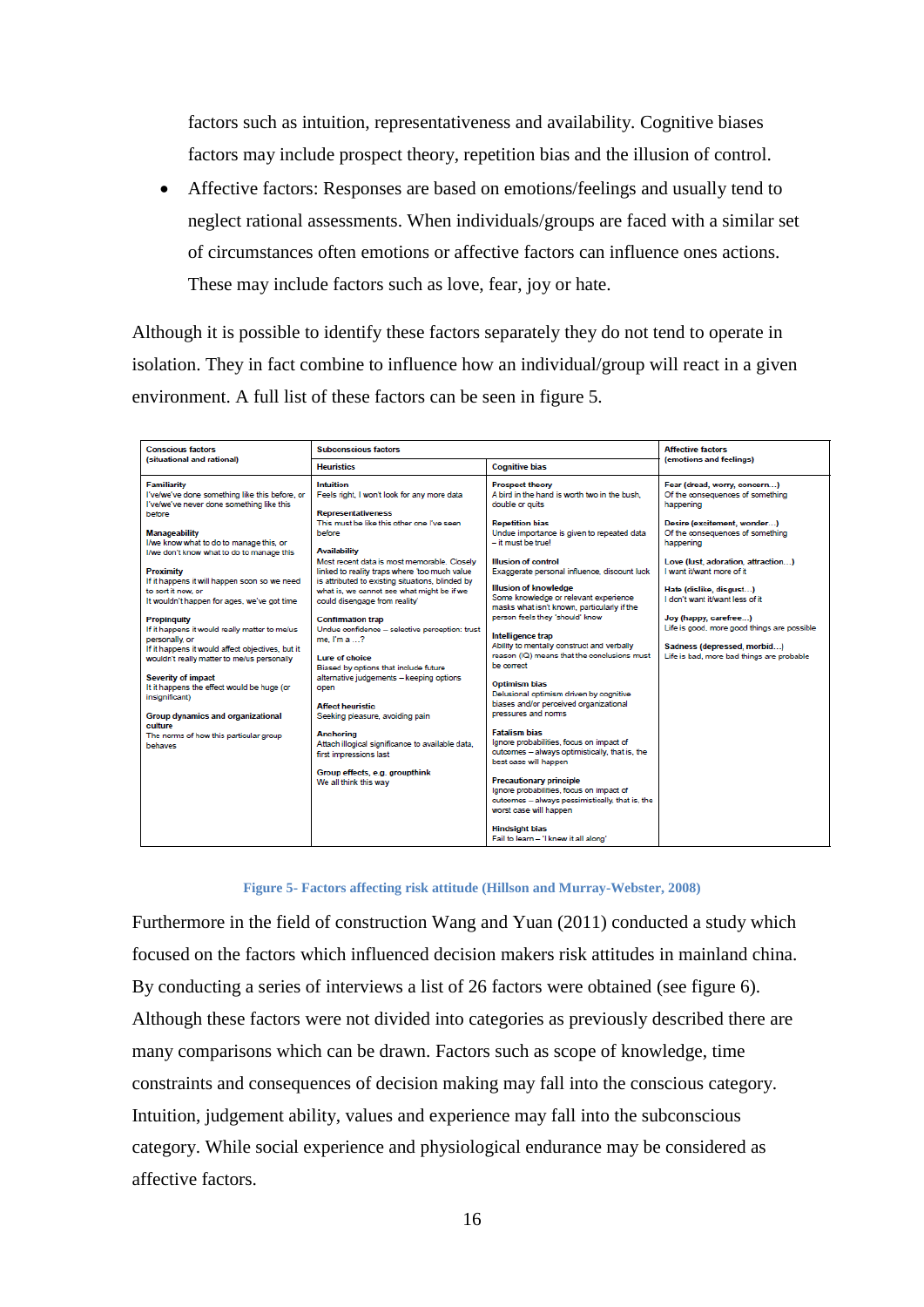| No.         | Factors                                         | Descriptions                                                                                                                                                                                                                                                                                                                                                                                                                                                                                                                                                                                                                                           |
|-------------|-------------------------------------------------|--------------------------------------------------------------------------------------------------------------------------------------------------------------------------------------------------------------------------------------------------------------------------------------------------------------------------------------------------------------------------------------------------------------------------------------------------------------------------------------------------------------------------------------------------------------------------------------------------------------------------------------------------------|
| FO 1        | Education background                            | Attitudes toward risks within the decision making process may vary greatly, depending on contractors' education<br>background. Generally speaking, contractors with higher education tend to be more rational and cautious, while<br>those who received little education tend to be more fearless and impulsive Chen (2000)                                                                                                                                                                                                                                                                                                                            |
| FO3         | F02 Engineering experience<br>Social experience | Equipped with rich engineering and social experience, contractors can be more familiar with potential risks regarding<br>the project, and thus the experience could play a role in assisting in decisions. Therefore, the risk attitude would, to a<br>certain extent, be influenced by the experience                                                                                                                                                                                                                                                                                                                                                 |
| F04<br>FO 5 | Professional knowledge<br>Scope of knowledge    | Different backgrounds across professional knowledge and scope of knowledge will influence contractors directly<br>while dealing with professional project issues, and result in different risk attitudes                                                                                                                                                                                                                                                                                                                                                                                                                                               |
|             | F06 Physical health                             | Contractors' physical health influences the pressure they can endure, the degree of their preferences to short-term<br>benefits, and the corresponding ability to confront risks                                                                                                                                                                                                                                                                                                                                                                                                                                                                       |
|             | F07 Social status                               | Undoubtedly, contractors with different social status hold different risk attitudes, as they consider the same problem<br>from different angles and depths                                                                                                                                                                                                                                                                                                                                                                                                                                                                                             |
|             | F08 Character traits                            | Character means the combination of qualities or features that distinguishes one person, group, or thing from<br>another. Various kinds of character traits have been studied by Wang (2000), who found that different character<br>traits lead to different actions. For instance, contractors with independence traits prefer thinking and dealing with<br>problems independently, and sometimes they may compel their ideas to others; while contractors with obedience<br>traits tend to agree and accept others' ideas, and they are generally of poor adaptability. All these different traits in<br>character result in different risk attitudes |
|             | F09 Boldness                                    | Here boldness means the traits of being willing to undertake things that involve risk or danger. Decision makers with<br>this traits always have the ability to determine the right scheme timely and resolutely.                                                                                                                                                                                                                                                                                                                                                                                                                                      |
|             | F10 Values                                      | It means people's ideas about what is right and wrong, or what is important in life Li and Liu (2003). Within the<br>same circumstance, attitudes may vary depending on the values, as some contractors are status-and-right oriented<br>while others take money as the priority                                                                                                                                                                                                                                                                                                                                                                       |
|             | F11 Moral values                                | Moral values is the quality of being in accord with standards of right or good conduct, or a system of ideas that fall<br>into those same categories Liu (1998). As a member of the society, everyone has the unique moral values, which may<br>influence the risk attitude                                                                                                                                                                                                                                                                                                                                                                            |
|             | F12 Decision motivation                         | With specific decision motivation, the decision is of significant directivity, which results in the fact that the decision<br>activity will move on toward expected direction and objective Wang (2000)                                                                                                                                                                                                                                                                                                                                                                                                                                                |
| F13         | Interest in the engineering                     | To what degree are decision makers interested in the project can definitely influence the development and innovation<br>within the construction period, and thus influence their risk attitudes                                                                                                                                                                                                                                                                                                                                                                                                                                                        |
| F14         | Judgment ability                                | It refers to contractors' abilities of analyzing and judging problems according to their own knowledge and<br>experience. This ability plays an important role within the decision making process                                                                                                                                                                                                                                                                                                                                                                                                                                                      |
|             | F15 Intuition                                   | It is the ability that is especially useful while dealing with problems of great complexity. Mostly, the solution<br>obtained based on this may be very dose to the optimum scheme                                                                                                                                                                                                                                                                                                                                                                                                                                                                     |
|             | F16 Sensitivity to external<br>information      | It refers to that contractors can make quick response and judgment to engineering variations by analyzing different<br>external information                                                                                                                                                                                                                                                                                                                                                                                                                                                                                                            |
|             | F17 Psychological endurance<br>F18 Willpower    | It is the ability which enables contractors to endure pressures from variable sources Li and Liu (2003)<br>It is the ability to control the mind and body in order to achieve the goal                                                                                                                                                                                                                                                                                                                                                                                                                                                                 |
|             | F19 Desire for decision<br>objectives           | Normally, desire can inspire people's active actions toward particular objectives. Contractors' actions, therefore, can<br>be greatly influenced by the intensity of desires while confronting risks                                                                                                                                                                                                                                                                                                                                                                                                                                                   |
|             | F20 Consequences of decision<br>making          | Contractors may consider the consequences resulted from their decisions, and this in turn may affect their risk<br>attitudes                                                                                                                                                                                                                                                                                                                                                                                                                                                                                                                           |
|             | F21 Time constraints for<br>decision making     | In some abrupt cases, quick response and decision making are required, as little time left for thorough discussion and<br>consideration. In these cases, contractors' risk attitudes vary a lot depending on time permission for making a<br>decision                                                                                                                                                                                                                                                                                                                                                                                                  |
|             | F22 Completeness of project<br>information      | Engineering information is vital in making the right decision, and it can, to some extent, enhance contractors'<br>confidence while making the decision                                                                                                                                                                                                                                                                                                                                                                                                                                                                                                |
|             | F23 Company's economic<br>strength              | Company's economic strength always plays an important role to influence decision makers' risk attitudes. According<br>to an empirical study conducted by Haimlevy Slovic and Fishhoff (1982), decision makers' risk avoiding tendency<br>would decrease along with the increase of company's economic strength                                                                                                                                                                                                                                                                                                                                         |
|             | F24 External economic                           | Good external economic environment can contribute to active actions of decision makers when encountering project                                                                                                                                                                                                                                                                                                                                                                                                                                                                                                                                       |
|             | environment<br>F25 Policy environment           | risks, while bad external economic environment makes decision makers very passive<br>National or regional policy environment is the basis on which the project lies. Different policies involved during the<br>project period will directly impact the decision choice                                                                                                                                                                                                                                                                                                                                                                                 |
|             | F26 Engineering related<br>regulations          | It refers to some project related regulations that are promulgated by the local government                                                                                                                                                                                                                                                                                                                                                                                                                                                                                                                                                             |

#### **Figure 6- Factors affecting risk attitude (Wang and Yuan, 2011)**

<span id="page-22-0"></span>Although many of the factors which have been identified by the different authors differ, all agree on the fact that understanding the factors which affect ones risk attitude are of vital importance, in comprehending ones decision making behaviour. As a result it can be deduced that understanding the factors which affect risk attitude are critical in managing it, with regards the decision making process. It should also be noted that many authors identified the need for more research to be carried out on the factors which affect risk attitude (Wang and Yuan, 2011, Thevendran and Mawdesley, 2004, Fazli et al. 2012).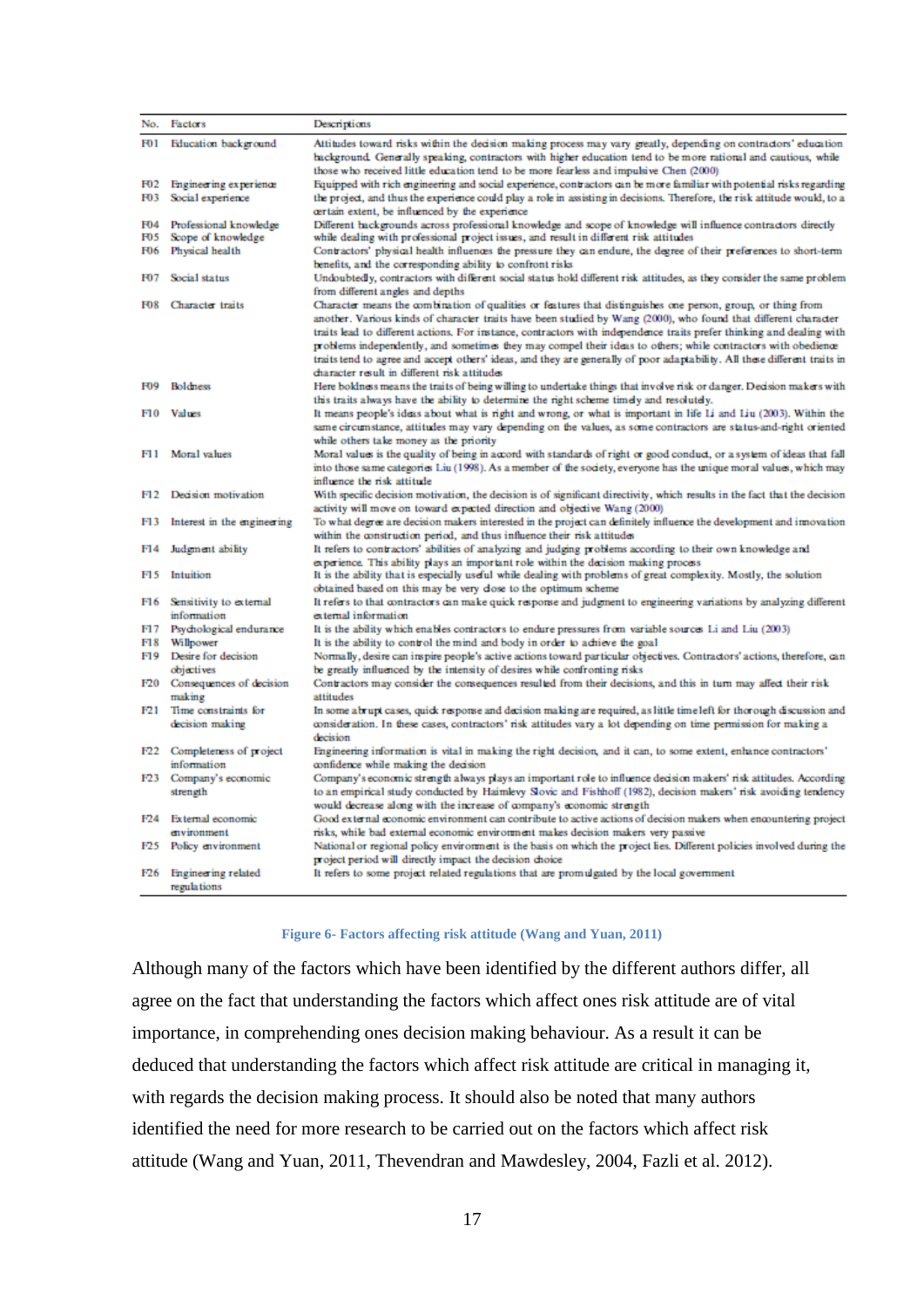### <span id="page-23-0"></span>**3.3 The importance of risk attitude to decision making in risk**

### **management**

As established thus far risk attitude is affected by a range of different factors, but as all stages of a risk management process are executed by individuals and groups this would imply that the risk management process would be also affected. Ajzen (1993) devised a model which demonstrates the relationship between attitude and planned behaviour and is one which is still held in very high regard today. This model can be seen in figure 7. It shows how factors like beliefs and factual knowledge effects Attitude which in turn, along with subjective norms and perceived behaviour control impacts behaviour intention which sequentially effects actual behaviour.





<span id="page-23-1"></span>Fazli, Alvandi and Rezaei (2012) highlighted that human resource is critical to risk based decision making and as risk attitudes heavily influence a decision maker's behaviour this is also central to the risk management of projects. Similarly De Camprieu et al (2007) emphasised that during the risk evaluation process many objective and subjective factors can have major effects on the decision making process and added that these factors can also affect the selection of data which is used to validate decisions. Furthermore Kim and Reinschmidt (2011) noted that individuals or groups when faced with uncertainty perceive situations differently due to their risk attitude. As a result questions were raised about the effects this may have on an organisations performance.

Hillson and Murray-Webster (2008) believed that by being able to understand what constitutes the term risk attitude, would enable an individual to discover the key to effective decision making in the risk management process. This is depicted within their model which can be seen in figure 8, which illustrates that being able to understand and manage risk attitude leads to effective risk management.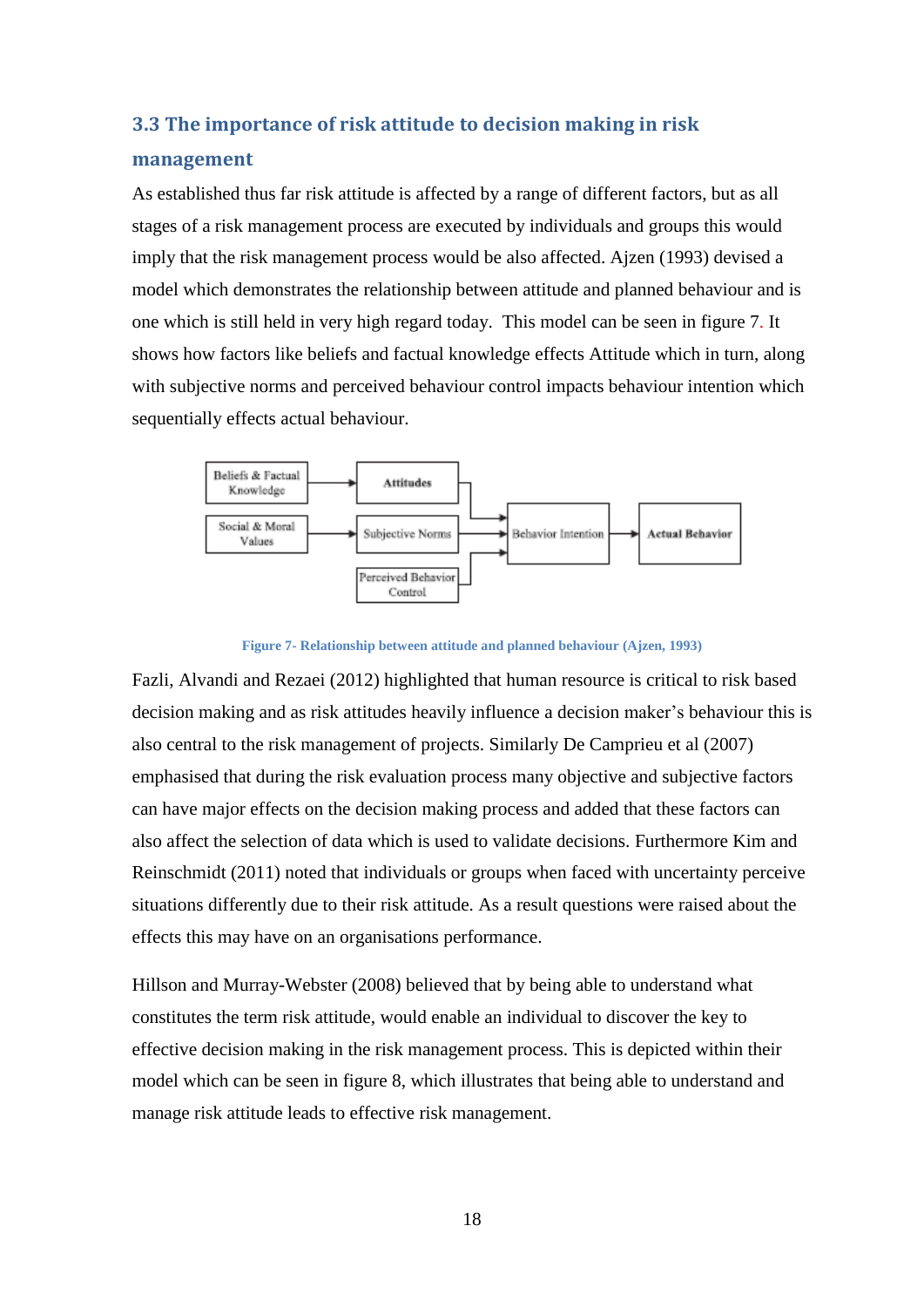

<span id="page-24-1"></span>**Figure 8- The key to effective decision making in risk management (Hillson and Murray-Webster, 2008)**

A clear link can be established between an individual/groups risk attitude and their decision making with regards to risk management. As different people perceive situations in different ways also implies that individuals will inevitably chose different strategies to deal with issues. This is something that can cause major issues especially in the process of risk management where individuals are faced with so much uncertainty. Questions have to be raised on how different individuals or groups would perform given the various degrees of risk attitude. This emphasises the importance of managing risk attitude in a project environment.

### <span id="page-24-0"></span>**3.4 Managing risk attitude**

Within the judgement and decision making literature there are many suggestions on how to remove subjectivism and improve the quality of decision making. Firstly this section will focus on some tools which have been identified. Wang and Yuan (2010) highlighted that these include "the expected profit and loss value decision method, the decision diagram method, the matrix decision method, the marginal decision method and the Bayesian decision method". However they went on to discover that as these are founded on the expected value principle, which in itself requires a repetitive decision making process in the assembly of data, can be flawed as individual's perceptions can vary depending on a number of factors. As a result of this, in the pursuit of the maximum value, individual's decision making may vary from case to case, rendering techniques based on the expected value principle unsatisfactory.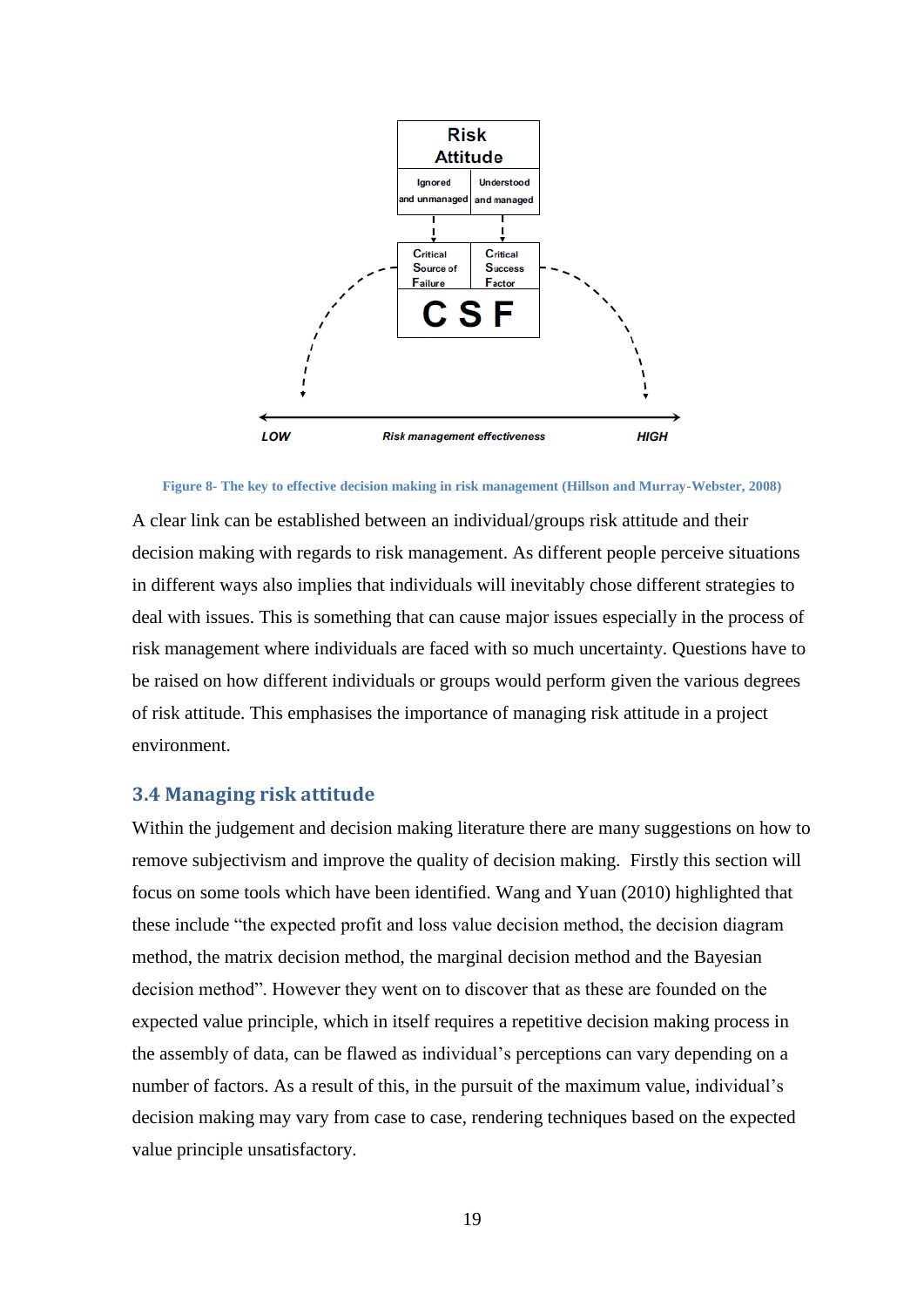Likewise Pender (2001) noted that risk management tools which are based on probability theory have their limitations. This is as probability is based on randomness where actions within projects are usually not random, each project is usually unique which decreases the reliability of statistics obtained through probability theory, the inability of individuals to comprehend and handle the full spectrum of information available and also because probability theory is based on the fact that future states are known, but is not able to incorporate the uncertainty which most projects are faced with. As a result of this a real options approach is highlighted as a possible solution, due to its ability to deal with partial knowledge and as it also adds a temporal dimension.

### <span id="page-25-0"></span>**3.4.1 Motivational, Cognitive and Technological**

The remainder of this section will focus on the views of different authors in managing risk attitude, using various techniques. Firstly, it was the view of Larrick (2004) that objective decision making could be achieved using one of three methods; Motivational, cognitive and technological. The first method "Motivational" assumed that by using incentives and holding individuals accountable for decisions that their decision making would improve. However with regards incentives, there is hardly any evidence to support this view (Camerer and Hogarth, 1999). Likewise using accountability appears to have its flaws, as the decision maker can be affected by the pressure to conform to what is expected by the stakeholders. This could also lead to a biased decision and should be used in conjunction with other techniques.

Cognitive methods on the other hand do seem to be more successful but require much effort from the decision maker. This technique draws the decision maker's attention to factors which may affect their decision making and educates them on the rules of objective decision making. Kirkeboen (2009) focused on two methods of achieving this; take an outsiders view and achieving the opposite.

Taking an outsiders view is based on the perspective that individuals tend to neglect past statistics and to judge new projects on the basis that they are totally unique. This is regarded as taking an inside view. By doing the opposite and adopting an outside view one ignores the case at hand and focuses on cases which had similar statistics and characteristics. It is concluded that there is much evidence to support the fact that better decisions are made using an outside perspective.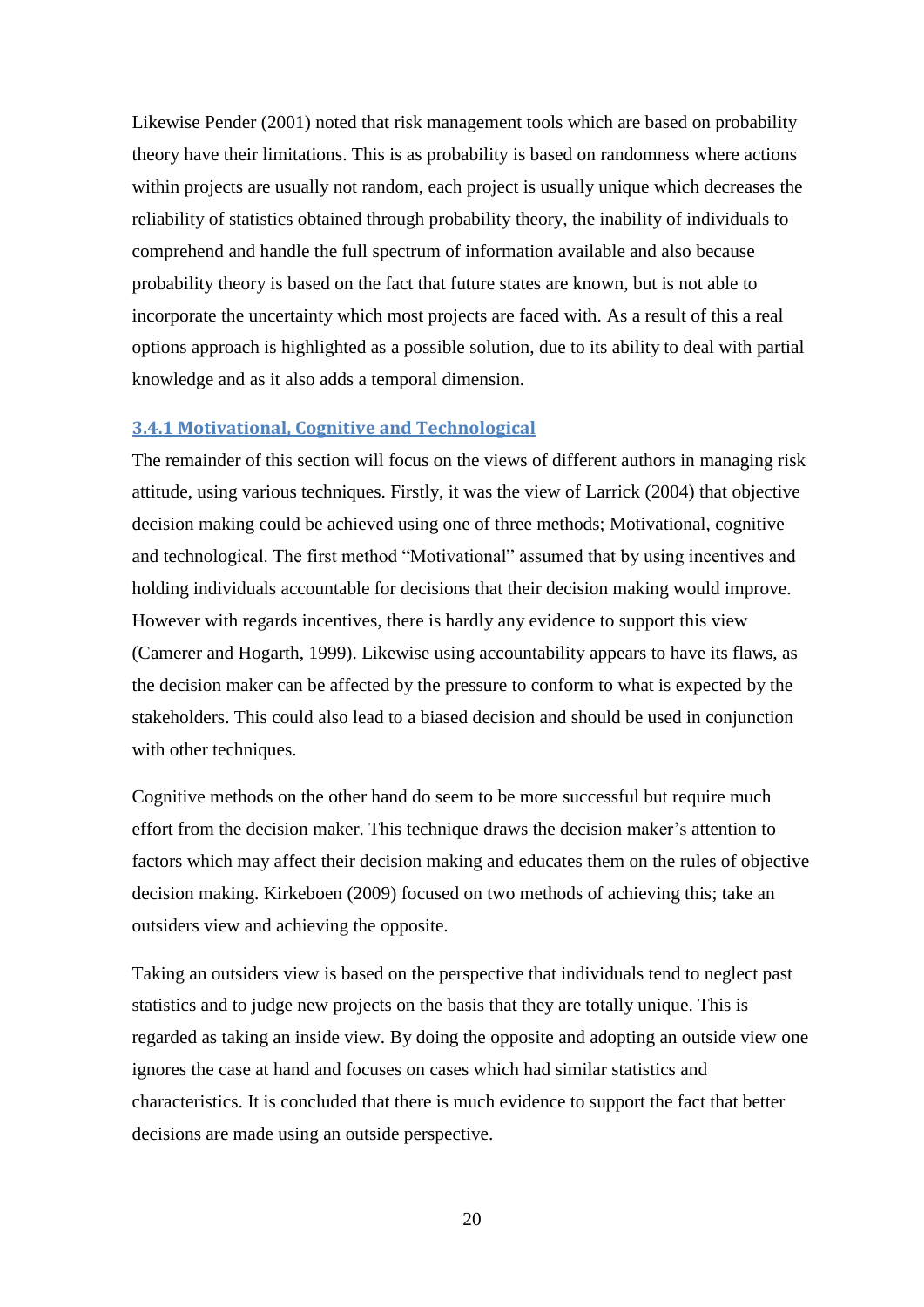In Considering the opposite the decision maker is simply required to ask themselves the question "What are some of the reasons that my initial judgement might be wrong?" it is believed in doing so many factors which affect ones decision making may be reduced significantly. This is as an individual will be required to search for information which will reinforce ones stand point, information which would have been likely to be neglected.

The last method technological differs to the previous two by surpassing the individual and utilising a group method or technologies to aid the decision making process. Firstly with regards the group process Surowiecki, (2004) identified a four stage process for successful implementation; each individual should bring diverse information, individuals must have their own personal opinions which are not affected by the group, individuals must be able utilise local knowledge effectively and finally there must be a convention to amalgamate all of the individual perspectives. The Delphi technique is an example of a mechanism which upholds all these conditions.

The second method, using technologies to aid the process looks at methods such as using simple linear models. In some cases it is unanimously agreed that these can outperform individual/group decision making methods. Einhorn (1972) discovered that although individuals know what data to study, linear models merge this in an enhanced manner in comparison to methods adopted by individuals.

#### <span id="page-26-0"></span>**3.4.2 Behavioural Risk Management**

The Behavioural risk management approach was devised by Goto (2007) as a means of controlling subjective biases and judgemental risk. This method accepts the impact which such factors can have on the decision making process and aims to confront them as opposed to trying to mitigate their impact. The main principal of this approach aims to make decision makers aware of the different attitudes and factors which can impact decision making in risk management, but also the effects they can have. It is believed by doing so that the decision makers behaviour can be altered.

Within the risk identification and assessment stage the first step is to conduct a study to determine what factors affect the team members attitudes in a given project situation. This is believed to give the stakeholders a good understanding of what drives risk attitude. Next risk should be categorised in terms of how clearly its probability can be assessed and the degree of difficulty in assessing the state which it exists (situational). This allows risks to be classified into 3 categories: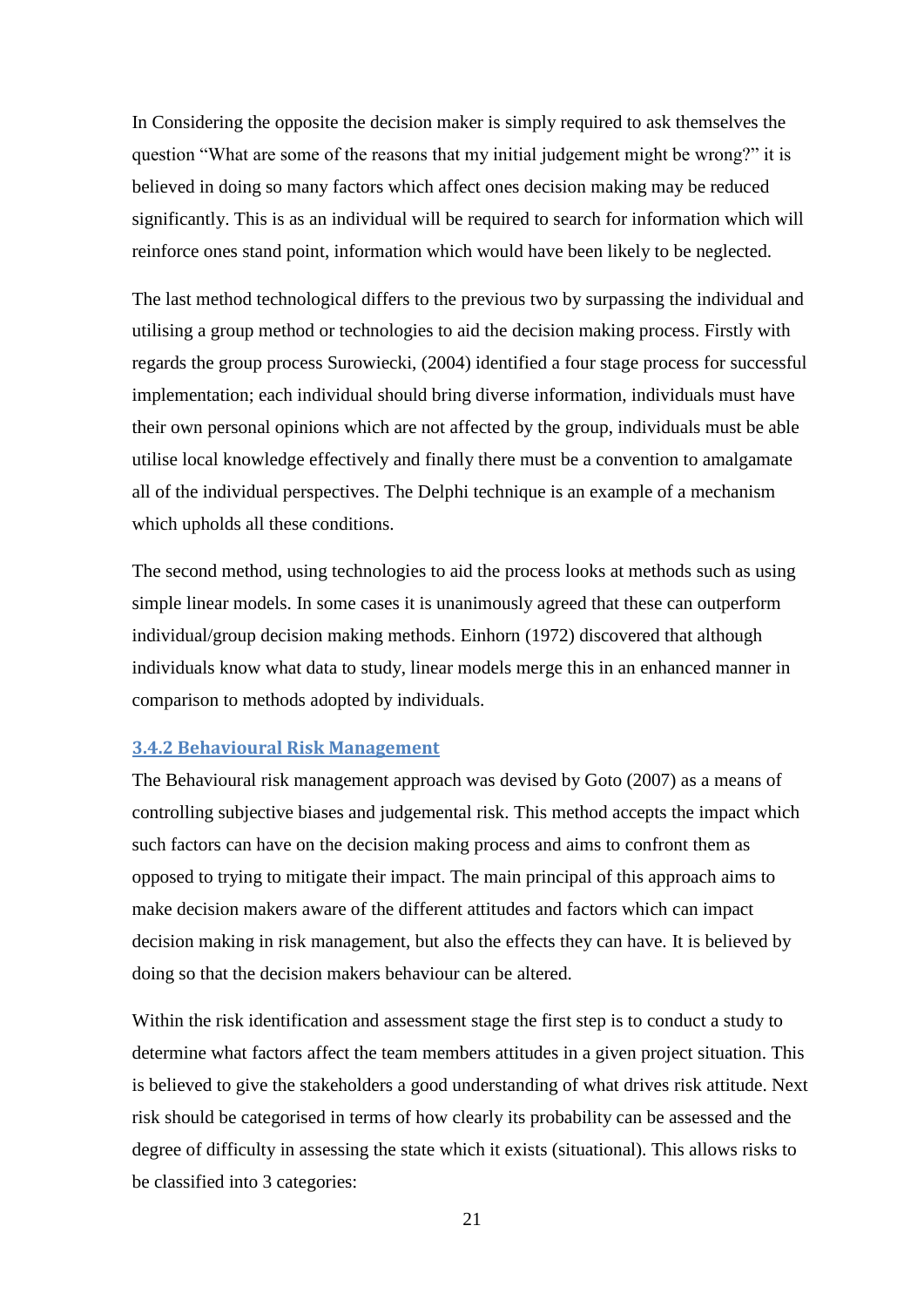- Conditions where probability is given.
- Conditions where states can be simply constructed but probability cannot be calculated.
- Conditions where states cannot be simply constructed.

Depending on the category which a risk falls into will determine the most appropriate way of managing this risk. For the first category highlighting the significance of using objective data is sufficient as probabilities are known. In the assessing stage using the method of Bayesian statistics is also prescribed but care should be taken as time progresses and additional data surfaces that decision making is not impacted (become subjective).

For the second category where probability cannot be calculated, using the method of case based decisions is recommended. This is due to the fact that individuals have the ability to draw similarities between past projects and the case in hand, where similar effects are expected from similar situations. However the ability of an individual to compare situation to situation may be affected by attitude and so guidelines which determine relevance must be established. It is also recommended that this method is completed in a group setting where different views, knowledge and experiences may be considered.

For the final stage, where states cannot be simply constructed, a real options analysis (ROA) approach is advised, as opposed to other methods such as discounted cash-flow or net present value analysis. Effectively there are a series of decision points set, where updates/corrections are to be made based on new information being acquired. Within this method decisions are only made for as long as required and there are no long term commitments. Again it is advised that a standardised methodology of achieving this be constructed. This model would minimise the subjective element.

As the environment changes through the project lifecycle it is also likely that one's perception would also change which highlights the importance of monitoring risk behaviour. It is suggested that risk limits are set below the pre-defined level of risk appetite which will give the organisation time to react if gaps between the two are seen to be quiet large or small. These limits will again be evaluated using the three categories that were already defined. In the event of irregularities being detected between the level of risk appetite and the limits an immediate analysis should be carried out.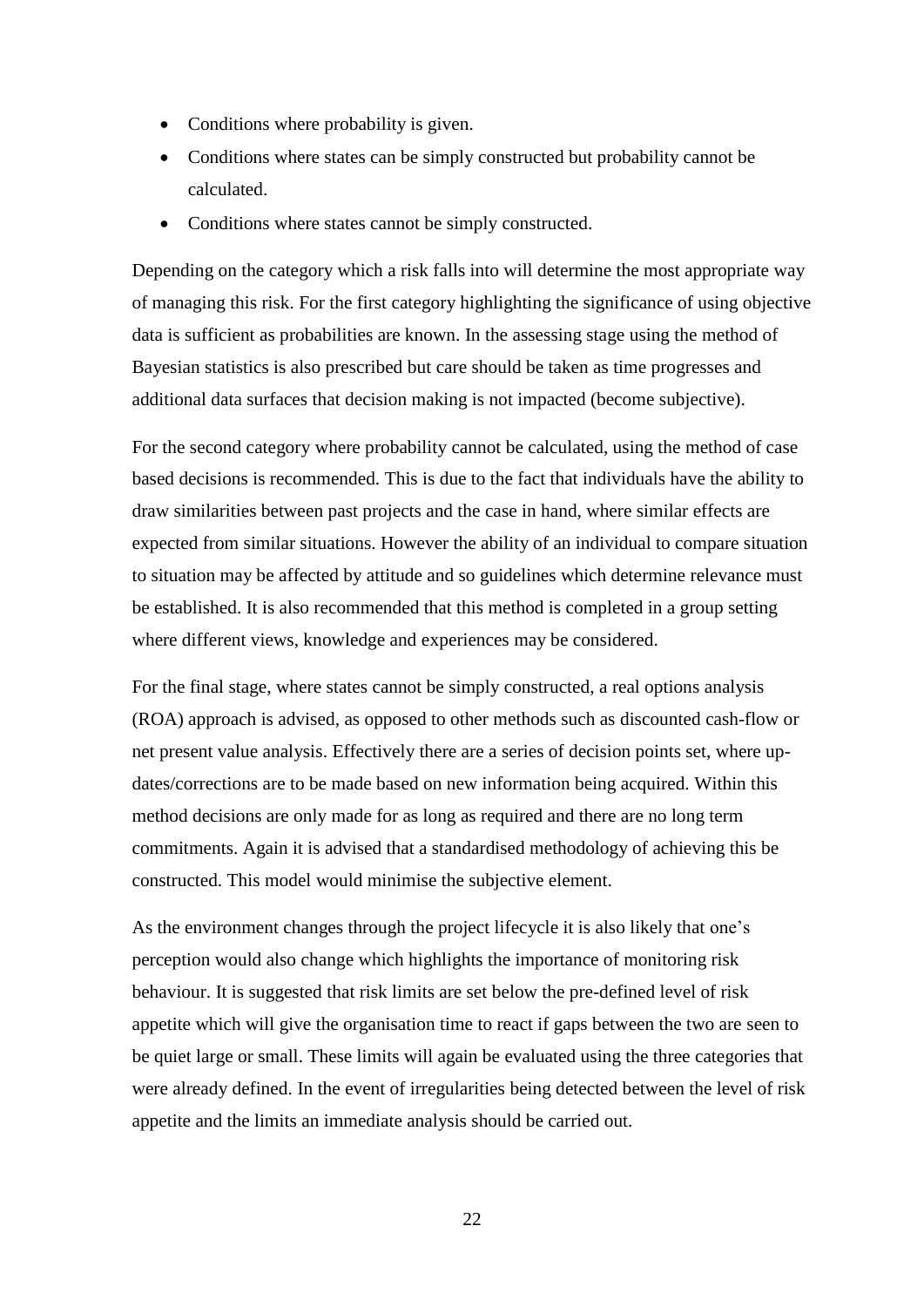### <span id="page-28-0"></span>**3.4.3 Emotional Literacy**

Hillson and Murray-Webster (2006) described emotional literacy as a method of managing risk attitude. As risk management is executed by people they acknowledged the fact that every stage of the process would be affected by different biases and attitudes. Were these affect risk management and its performance it is acknowledged that emotional literacy can be utilised as a means to stimulate and manage attitudinal modification.

They defined emotional literacy, in the field of risk management as a means of "understanding and managing emotions that matter", those which may affect the process in either a positive or negative manner. They also maintained that risk attitudes can be chosen, contradictory to the common belief that they are inherent and unalterable. It is suggested that due to repetition of a certain choice, it can become so embedded in an individual's behaviour that they do not realise there is a choice. The aim of emotional literacy is to train people how to evaluate each situation and then to select whatever risk attitude is most applicable with regards achieving a projects objectives. This requires two major elements; awareness and action.

Figure 9 illustrates this model in which an individual's/groups risk attitude can be evaluated but also altered if required. The steps in this process are sequential where one moves onto the next step every time the question relating to the stage is answered. The model is designed in such away which raises self-awareness and fosters self-modification.



**Figure 9- Emotional literacy model (Hillson and Murray-Webster, 2008)**

<span id="page-28-1"></span>It can be seen that both the behavioural risk management technique and the emotional literacy technique would fall into the categories of cognitive/technological and cognitive as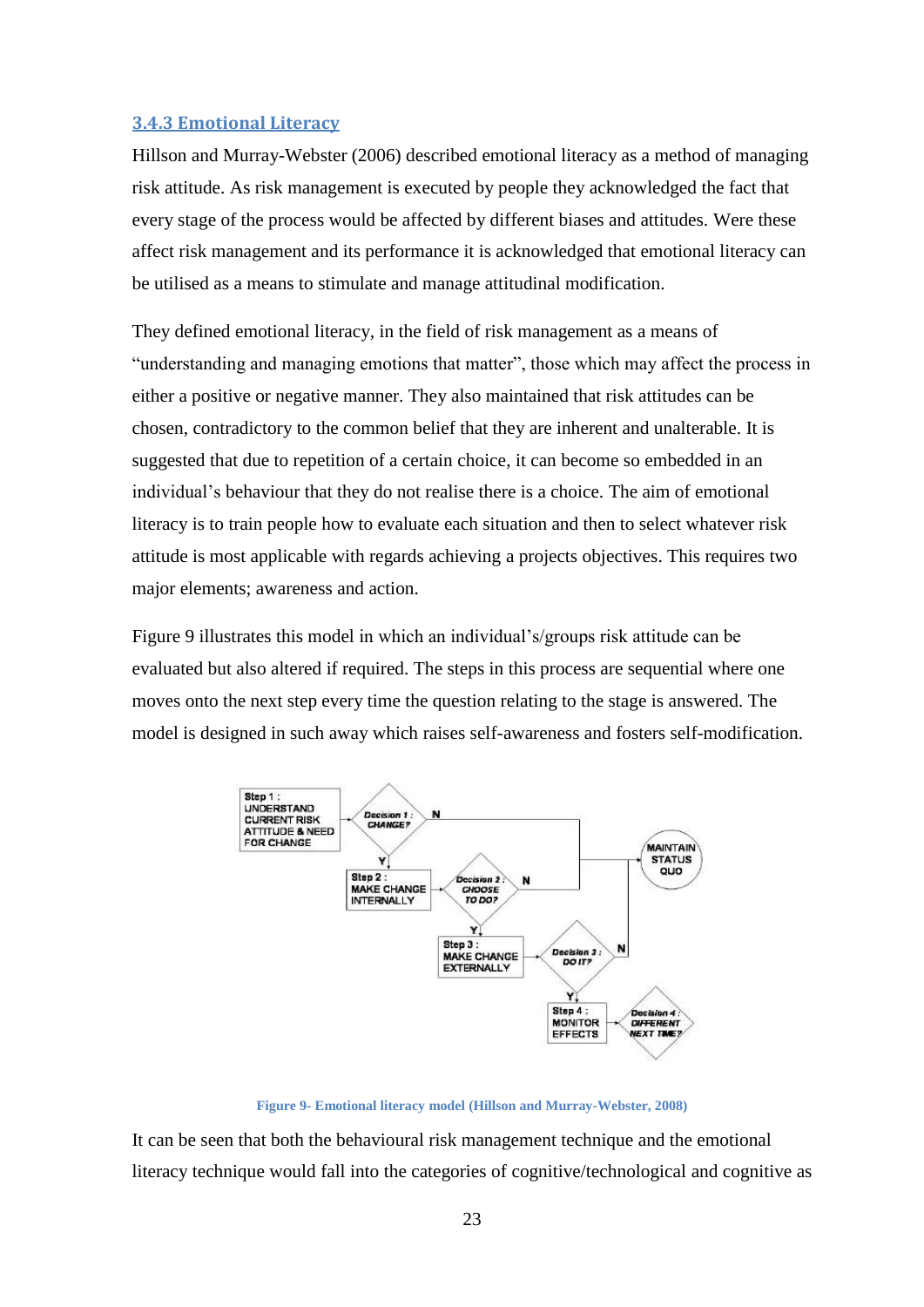described by Larrick (2004), respectively. Similarities in the techniques devised by the authors would include the importance of raising awareness on the topic of risk attitude and also the requirement of a monitoring process throughout. In saying this there are also many differences including, classifying risks into categories as a means of determining the best method of management, using technologies such as linear models and relying solely on the decision maker to alter their own state of mind. As a result of these differences one of the main objectives of this paper was formed, which is to identify what elements determine an effective means for the management of risk attitude?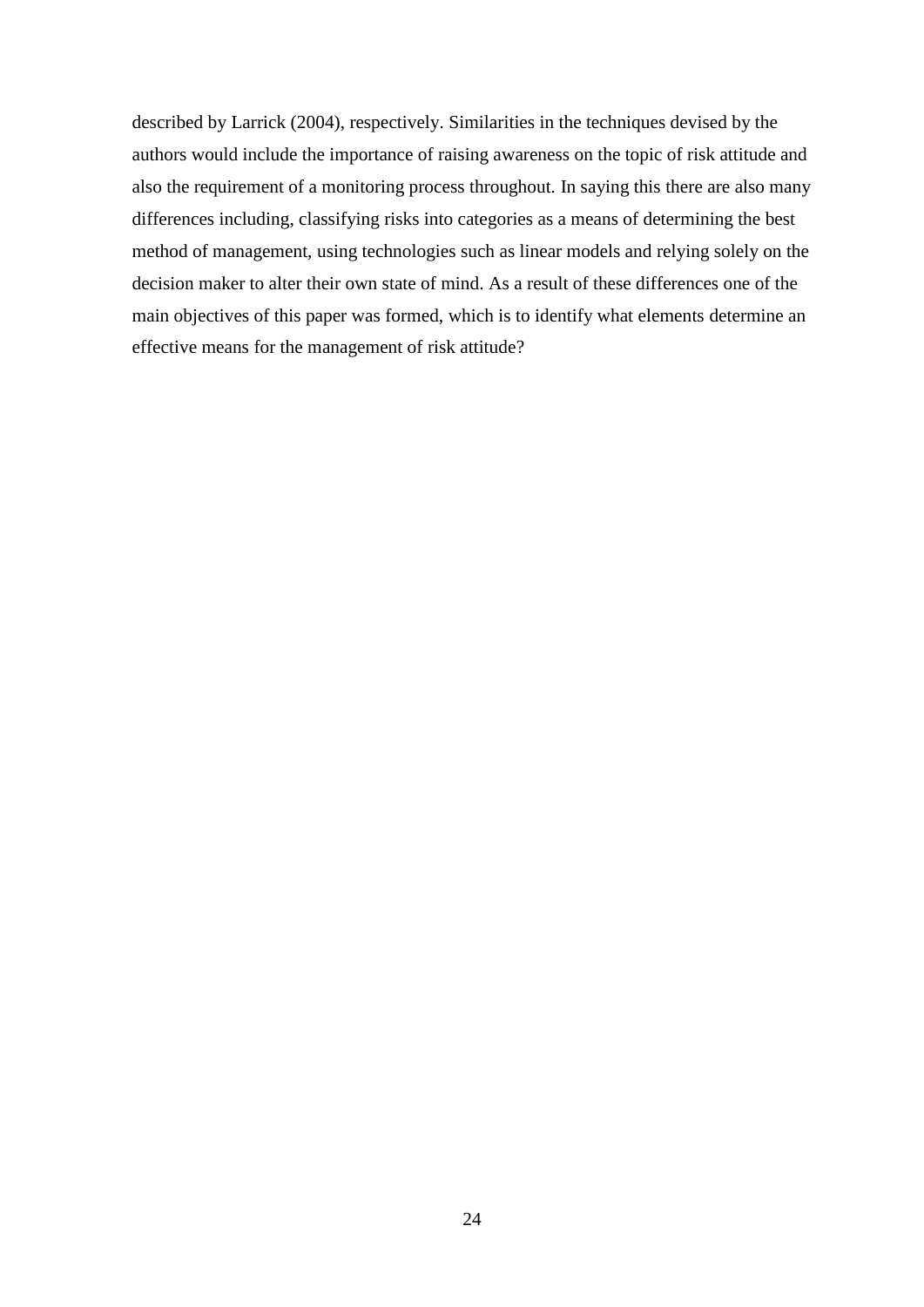## <span id="page-30-0"></span>4.0 Analysis

This chapter is split into two sections; risk standards and methods for managing risk attitude. The first will analyse how the PMI's, OGC's and IRM's methodologies differ in dealing with risk attitude, while the second will analyse the different methods for managing risk.

## <span id="page-30-1"></span>**4.1 Risk Standards**

As previously stated, this section will investigate how the PMI's, OGC's and IRM's methodologies differ in dealing with risk attitude. This will be achieved by comparing how each standard deals with this subject through each of the phases in their risk management process. The table below illustrates the framework, through which this will be achieved.

|                       | <b>IRM</b>                 | <b>PMBOK</b>                                | <b>PRINCE 2</b> |
|-----------------------|----------------------------|---------------------------------------------|-----------------|
| <b>Identification</b> | Identification             | Planning and<br>Identification              | Identification  |
| <b>Assessment</b>     | Analysis and<br>Evaluation | Qualitative and<br>Quantitative<br>Analysis | Assessment      |
| <b>Handling</b>       | Reporting and<br>Treatment | <b>Plan Responses</b>                       | Planning        |
| <b>Monitoring</b>     | Monitoring and<br>Review   | <b>Control Risk</b>                         | Implement       |

The stages identified within the respective risk management standards will be analysed under the headings which are common to most risk management procedures; Identification, analysis, handling and monitoring. How the concept is introduced will be also analysed under the heading, introduction. Under each of these headings tables will be formulated outlining the tools, theories and concepts which are described within the respective standards.

|              | <b>Introduction</b>                                             |
|--------------|-----------------------------------------------------------------|
| <b>IRM</b>   | • Risk management policy should identify its appetite for risk. |
| <b>PMBOK</b> | Introduces the topic of risk attitude.                          |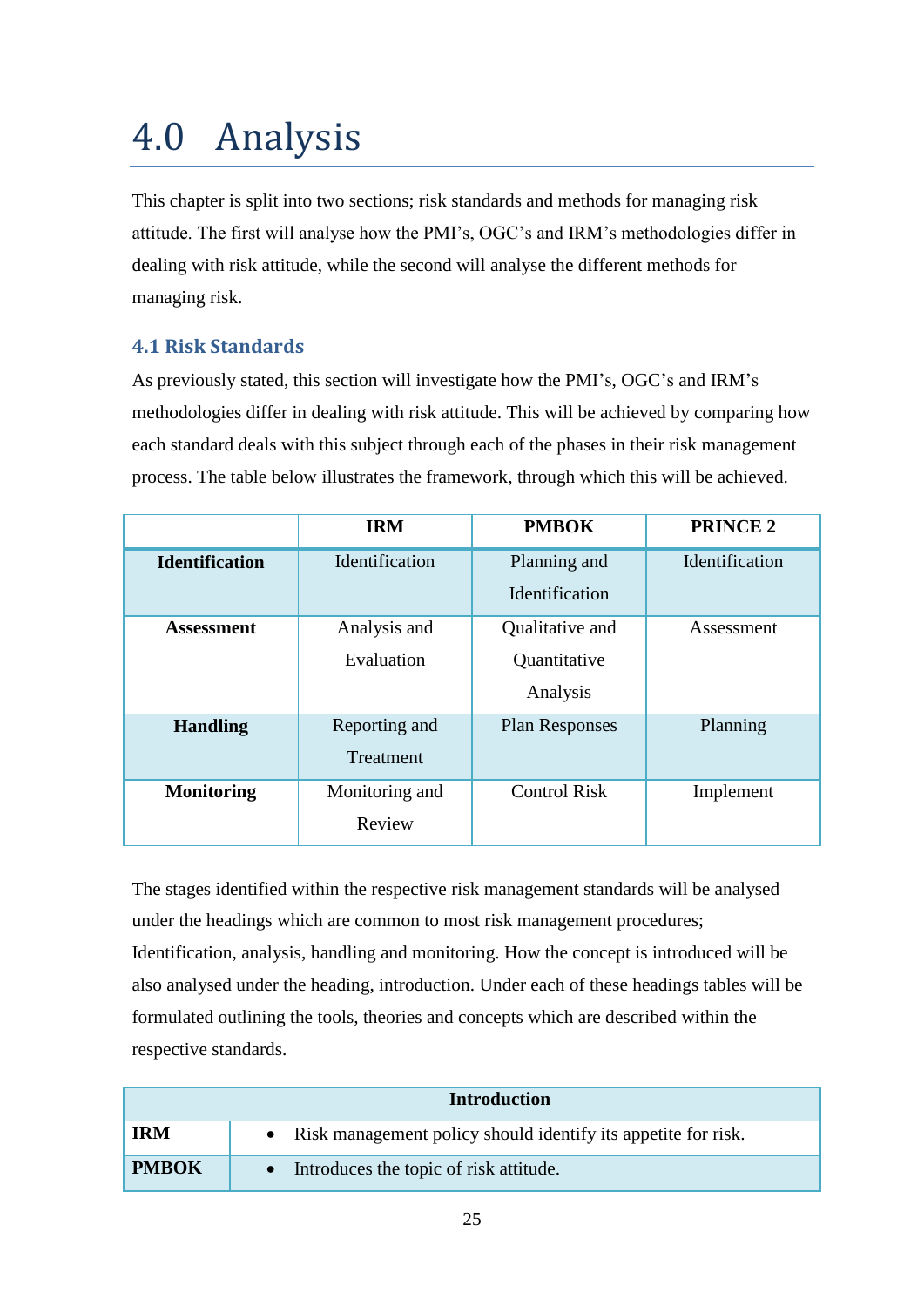|                 | Identifies risk appetite, risk tolerance and risk threshold as the three<br>$\bullet$ |
|-----------------|---------------------------------------------------------------------------------------|
|                 | themes which can affect ones attitude.                                                |
|                 | Highlights the factors which can affect risk attitude.<br>$\bullet$                   |
|                 | Recommends that risk attitude be managed.<br>$\bullet$                                |
| <b>PRINCE 2</b> | Risk management policy/strategy which includes information on,<br>$\bullet$           |
|                 | risk appetite and risk tolerances.                                                    |
|                 | When risk tolerances are exceeded an exception report should be<br>$\bullet$          |
|                 | triggered so senior management maybe informed.                                        |
|                 |                                                                                       |

| <b>Identification</b> |                                                                                                                                                                                                                                                                                                                                                                                                                                  |  |
|-----------------------|----------------------------------------------------------------------------------------------------------------------------------------------------------------------------------------------------------------------------------------------------------------------------------------------------------------------------------------------------------------------------------------------------------------------------------|--|
| <b>IRM</b>            | N/A                                                                                                                                                                                                                                                                                                                                                                                                                              |  |
| <b>PMBOK</b>          | Risk Management Plan should include information on; risk<br>$\bullet$<br>attitudes, thresholds and tolerances highlighting the degree of risk<br>which is accepted.<br>Describes the use of conducting a risk profile analysis in order to<br>evaluate stakeholders risk appetite and tolerance.<br>Classifies risk attitude as an enterprise environmental factor which<br>$\bullet$<br>can affect the Identification of risks. |  |
| <b>PRINCE 2</b>       | Risk management policy/strategy which includes information on,<br>risk appetite and risk tolerances should be consulted at this stage.<br>Also updated.<br>The use of early warning indicators- risk tolerance                                                                                                                                                                                                                   |  |

|              | <b>Analysis</b>                                                                  |  |
|--------------|----------------------------------------------------------------------------------|--|
| <b>IRM</b>   | Tools and techniques such as: decision tree, real options analysis,<br>$\bullet$ |  |
|              | Probability and Impact matrix, Business impact analysis.                         |  |
|              | In assessing the priority of risks, risk tolerance is a determining              |  |
|              | factor                                                                           |  |
| <b>PMBOK</b> | Identifies the need to define probability and impact due to risk<br>$\bullet$    |  |
|              | attitude                                                                         |  |
|              | Tools and techniques such as: Probability and impact matrix,                     |  |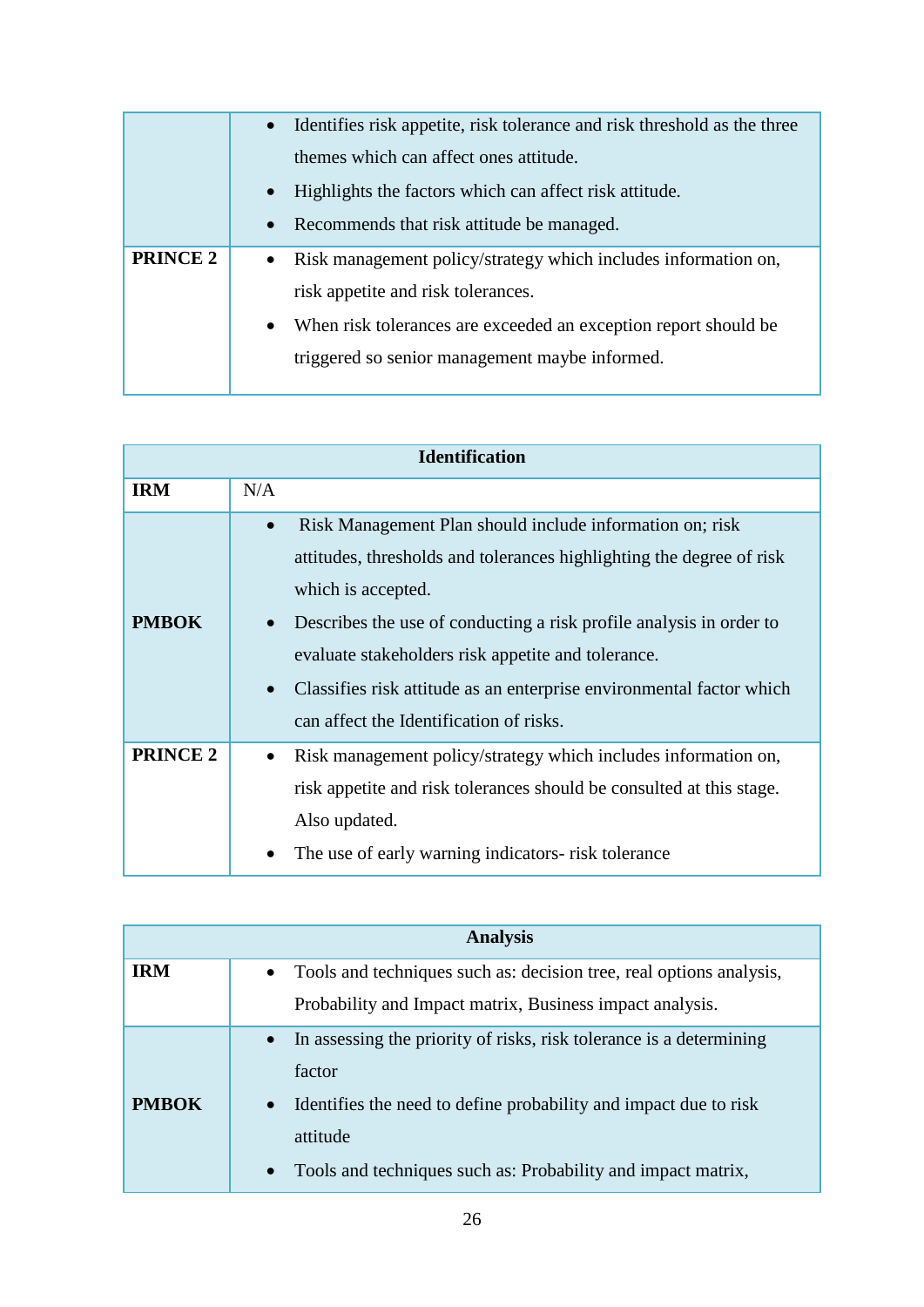|                 | decision tree, expected monetary value, expert judgement.             |
|-----------------|-----------------------------------------------------------------------|
| <b>PRINCE 2</b> | Risk policy/strategy should be consulted with regards risk tolerance  |
|                 | • Tools and techniques such as: decision trees, expected value, Monte |
|                 | Carlo analysis, Probability and impact matrix.                        |

| <b>Handling</b> |                                                                                                                                                                                                                                                                             |  |
|-----------------|-----------------------------------------------------------------------------------------------------------------------------------------------------------------------------------------------------------------------------------------------------------------------------|--|
| <b>IRM</b>      | N/A                                                                                                                                                                                                                                                                         |  |
| <b>PMBOK</b>    | Use of information within risk register when devising strategies<br>$\bullet$<br>keeping in mind risk tolerance set by organisation.<br>When choosing a particular response for negative risks keep in mind<br>$\bullet$<br>the threshold limits which were pre-determined. |  |
| <b>PRINCE 2</b> | N/A                                                                                                                                                                                                                                                                         |  |

| <b>Monitoring</b> |                                                                                                                                                                                                                                        |  |  |  |
|-------------------|----------------------------------------------------------------------------------------------------------------------------------------------------------------------------------------------------------------------------------------|--|--|--|
| <b>IRM</b>        | N/A                                                                                                                                                                                                                                    |  |  |  |
| <b>PMBOK</b>      | Evaluating the effectiveness of methods utilised on a constant basis.<br>$\bullet$<br>Ensuring all document are kept up to date.<br>$\bullet$                                                                                          |  |  |  |
| <b>PRINCE 2</b>   | Any update to policies/strategies with regards risk appetite and<br>$\bullet$<br>tolerances will trigger updates to risk register.<br>Monitoring to ensure risk tolerances are not exceeded-triggers<br>$\bullet$<br>exception report. |  |  |  |

By exploring the three standards, under these headings, it can be seen that there are many similarities, but also many variances in their methods to dealing with risk attitude. All standards recognise that risk attitude should be acknowledged and introduced within the process, all accept that risk appetite and risk tolerance should be defined and also that tools such as decision trees and matrices should be used to aid risk analysis.

However there are also many variances which can be identified, these include: PRINCE 2 is the only guide which recognises the importance of triggering an exception report to senior management when risk tolerances are exceeded. Additionally PRINCE 2 is the only guide which advises the use of early warning indicators as a mechanism for monitoring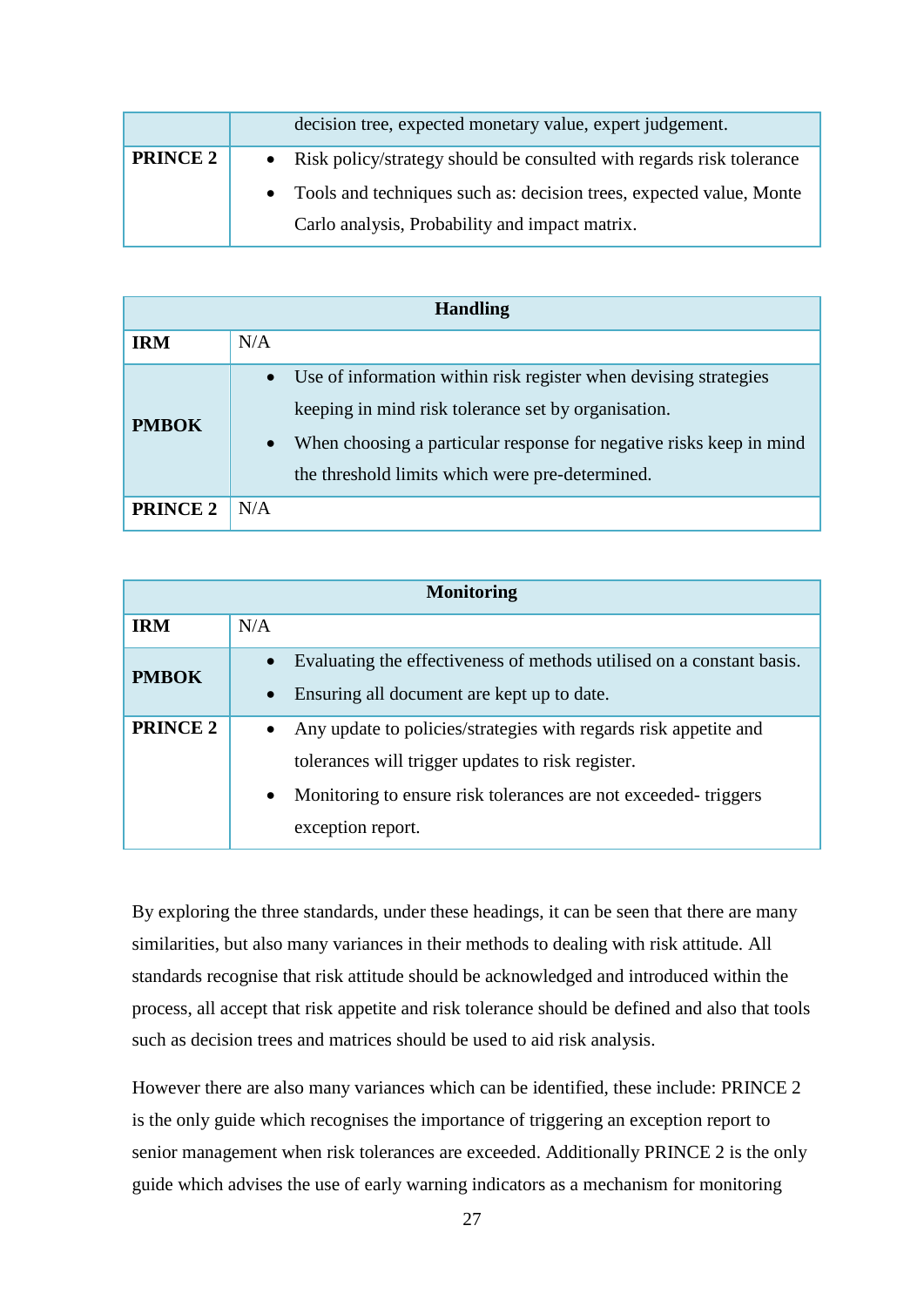risk tolerance in decision making. Furthermore the PMBOK is the only standard which recommends that the factors which may affect risk attitude should be identified; a step which is of great importance is managing attitude, as established in section 3.2. The PMBOK is also the only guide which advises on the construction of a risk profile analysis in order to evaluate stakeholders risk appetite and tolerance. Most of the tools and techniques which are identified in the IRM are also mentioned within the other two standards but it should be noted that within the handling and monitoring stages there is no reference to risk attitude what-so-ever and no mechanisms for dealing with it.

## <span id="page-33-0"></span>**4.2 Methods for managing risk attitudes**

Within this section the different techniques identified in sections 3.4.1, 3.4.2 and 3.4.3 for dealing with risk attitude will be compared. This will be done by firstly looking at all the different stages under each methodology. By doing so the table below was formulated.

| <b>Methodology</b>                           | <b>Stages</b>                                                                                                                                                                                                                                                                                                                                                                                                              |
|----------------------------------------------|----------------------------------------------------------------------------------------------------------------------------------------------------------------------------------------------------------------------------------------------------------------------------------------------------------------------------------------------------------------------------------------------------------------------------|
| <b>Behavioural Risk</b><br><b>Management</b> | Raise awareness on factors affecting risk<br>$\bullet$<br>attitude.<br>Study to determine factors affecting attitude.<br>$\bullet$<br>Categorise risk-Probability vs. state.<br>Assessment method- Objective data and<br>Bayesian statistics/Case based decisions with<br>guidelines/Real option analysis (ROA).<br>Setting early warning indicators below level of<br>$\bullet$<br>risk appetite.<br>Constant monitoring. |
| <b>Emotional Literacy</b>                    | Raise awareness on risk attitude<br>$\bullet$<br>Understand current attitude and need for change<br>Decide to make change internally<br>Show this through actions/decision making<br>$\bullet$<br>Monitor the effects while always looking for<br>$\bullet$<br>better ways.<br>Motivational-Incentives,<br>$\bullet$                                                                                                       |
| <b>Larrick</b>                               | Accountability/Monitoring                                                                                                                                                                                                                                                                                                                                                                                                  |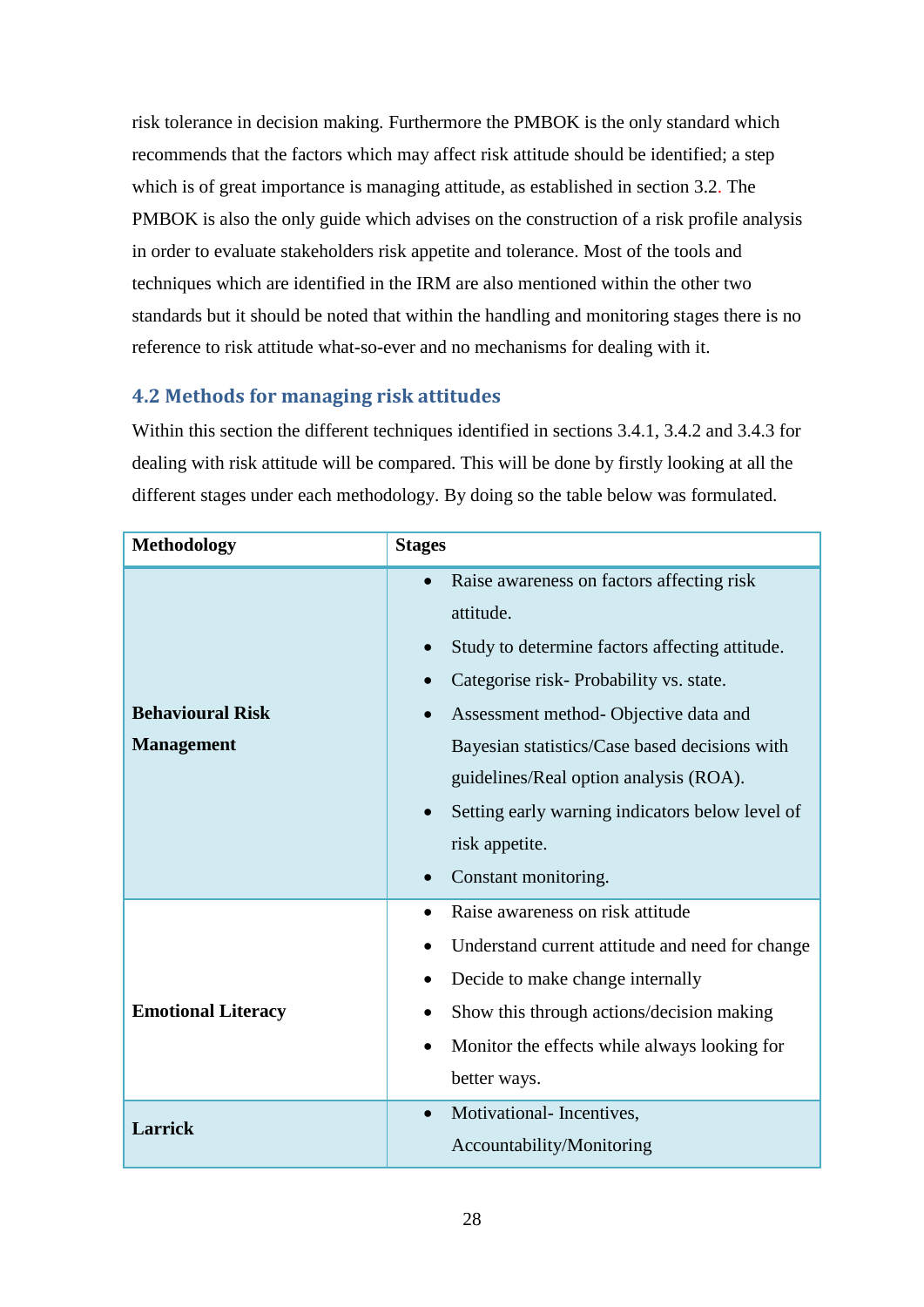| • Cognitive (Draw attention and confront)-      |
|-------------------------------------------------|
| Outsiders view, Consider the opposite           |
| • Technological – Group methods or technologies |

The next step involves cross referencing all the different stages to determine the similarities between the three different methodologies. In doing so the table below was devised. This gives a framework for which the three standards can be evaluated, in their effectiveness of dealing with risk attitude.

| <b>Similarities</b>    |
|------------------------|
| <b>Raise Awareness</b> |
| <b>Tools</b>           |
| Monitoring             |

From the methodologies which were analysed, it can be seen that there are 3 major components which are evident in all .Firstly raising awareness is present in Behavioural risk management where it is advised that stakeholders should be made aware of the factors which affect risk attitude, in Emotional literacy where individuals should understand risk attitude and in both motivational and cognitive methods as described by Larrick (2004).

Although the tools used to aid the process may differ, it is still an element which is critical to all. In Behavioural risk management tools such as matrices, objective data, Bayesian statistics, and real options analysis are mentioned, within emotional literacy the staged process which is utilised can be seen as a tool in itself and in Technological (Group and technologies) and Cognitive (Outsiders view and consider the opposite) within Larricks model.

Finally the need for monitoring is highlighted in behavioural risk management through the monitoring of early warning indicators and the process itself, in Emotional literacy by always looking for the optimum solution and, finally in Larricks model within motivational and cognitive.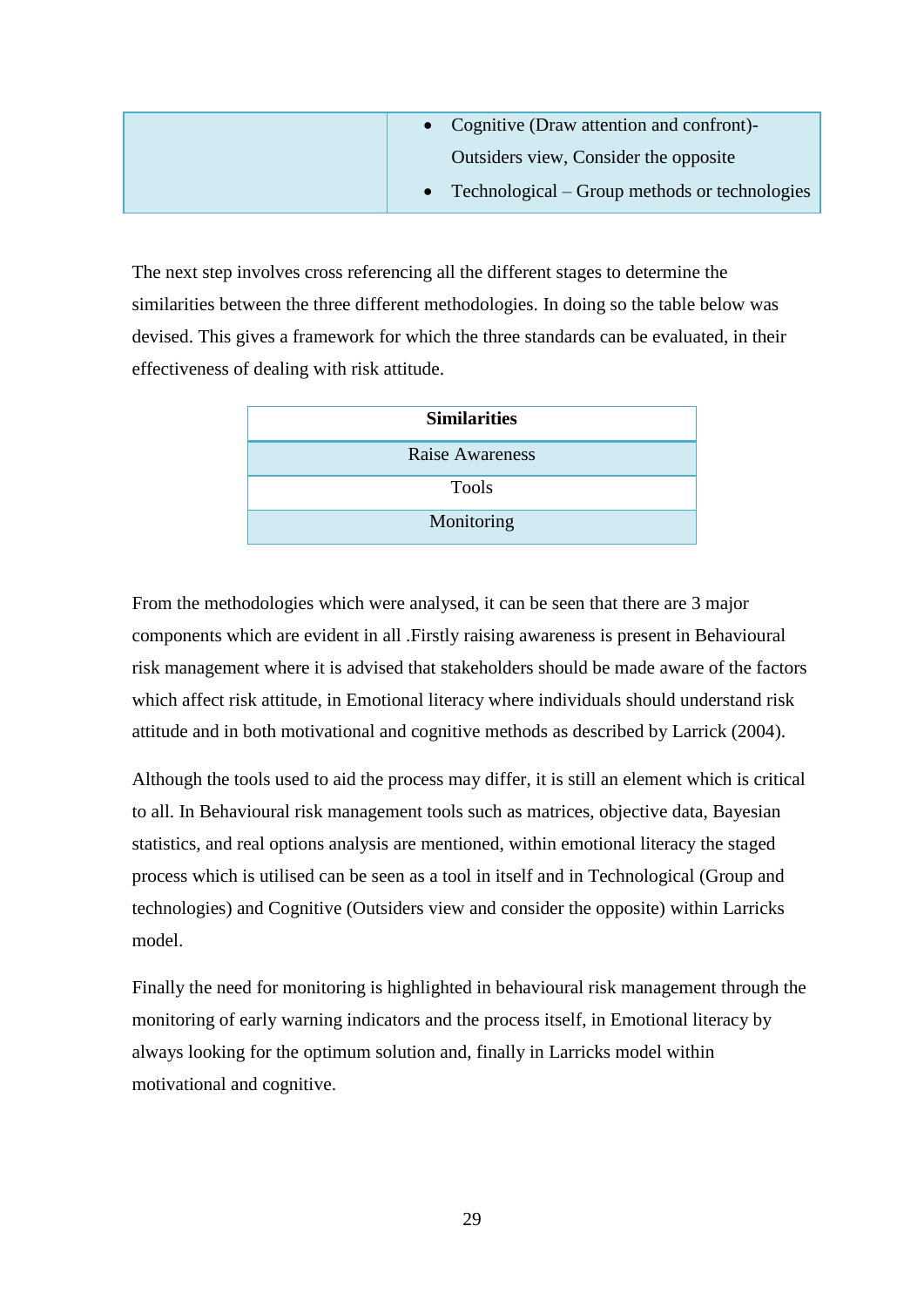## <span id="page-35-0"></span>5.0 Discussions

This chapter will aim to critically evaluate the methods used within the project management standards (PMBOK, PRINCE 2 and IRM) and also on the basis of this provide recommendations for areas which require further development. The elements which have been identified as being present in all of the methods presented by different authors, will provide a framework for which the standards can be critically evaluated. These categories are raising awareness, tools and monitoring. One additional section has also been added to facilitate a discussion on additional methods which may warrant further study.

## <span id="page-35-1"></span>**5.1 Raising Awareness**

All of the methods discussed within the various reviews identified raising awareness as a key factor. The IRM incorporated this through identifying the need to define risk appetite within their risk management policy but stopped here. The PMBOK introduced the topic of risk attitude in great detail, defined risk appetite, risk tolerance and themes which can affect ones attitude and highlights the factors which may lead to subjective decision making. It also indicated that information on risk attitude be dealt with in the risk management plan and identified it as an enterprise environmental factor which can affect the identification of risks. PRINCE 2 identified that the risk management policy should include information on how to deal with risk attitude.

It can be seen that all standards incorporated risk attitude into their respective procedures in some shape or form which in itself would raise awareness on the topic. It can also be acknowledged that the PMBOK has incorporated all of the mechanisms and more, which have been identified by the different reviews, on raising awareness. Both the IRM and PRINCE 2 do not inform the manager/decision maker on the factors which may affect their decision making. This is an area which both may need to consider and incorporate.

### <span id="page-35-2"></span>**5.2 Tools**

Tools may include any techniques, methods or technologies which are used to aid the management of risk attitude within the risk management process. The IRM recommended within the assessment stage that decision trees, probability and impact matrix, real options analysis and business impact analysis be used. While the PMBOK prescribes the use of a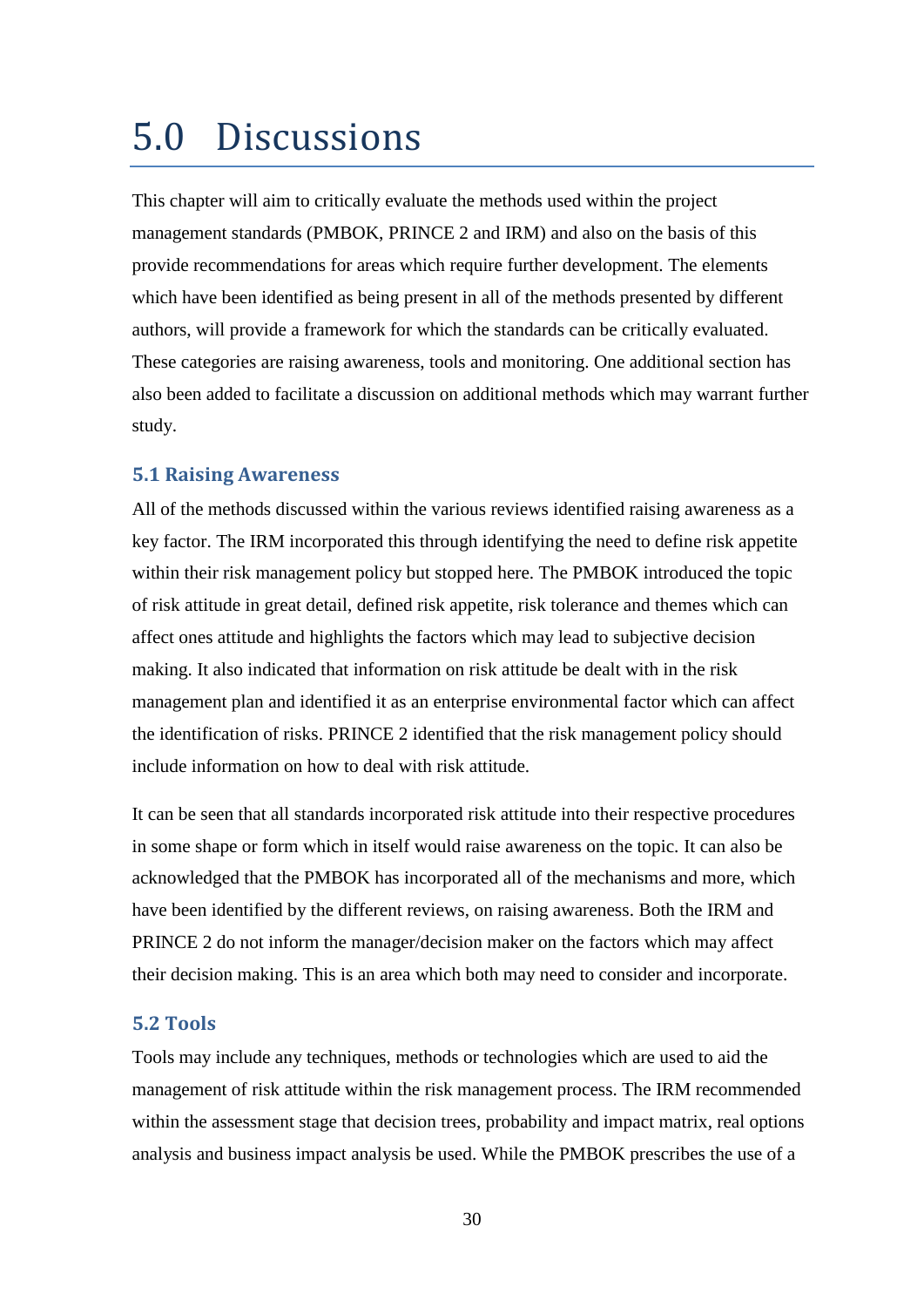risk profile analysis to determine the risk appetite and tolerance of stakeholders, similar to that mentioned in the behavioural risk management technique (section 3.4.2). It also advises the use of tools such as probability and impact matrix, decision tree, expected monetary value and expert judgement. Additionally PRINCE 2 outlines the use of methods such as decision trees, expected value, Monte Carlo analysis and probability and impact matrices.

All three of the standards incorporated to some extent, tools which can be used to reduce the level of subjectivism within decision making in risk management. Although some of these differ from standards to standard most are based on probability and expected value theories. However from the literature review (specifically section 3.4) some authors emphasise the fact that these methods are in adequate for dealing with individuals risk attitude effectively (Pender, 2001 and Wang and Yuan, 2010). As a result of these findings a method called real options analysis was highlighted as a possible solution. The use of this tool was advised within risk analysis by the IRM but is not mentioned in either PRINCE 2 or the PMBOK.

All of the authors in some shape of form also acknowledged the importance of training people how to evaluate situations objectively, either by aiming to modify their actions completely or trying to incorporate guidelines to be adhered to in decision making. Although one of the mechanisms identified through the literature of achieving this is raising awareness, which from the last section (5.1) has been recognised as being evident in all three standards, there are no further methods mentioned. Techniques such as "taking an outsiders view", "considering the opposite" and that described in Emotional literacy are not included in any form.

#### <span id="page-36-0"></span>**5.3 Monitoring**

The last element which was evident in all of the techniques for managing risk attitude was monitoring. Within the IRM standard there are no mechanisms identified for specifically monitoring individuals or groups risk attitudes. The PMBOK outlines the use of threshold limits, evaluating the effectiveness of methods constantly throughout and updating all documents to ensure all information is current. Finally Prince 2 highlights the use of early warning indicators with regards threshold limits, measures for triggering an exception report, constantly updating documents on risk appetite and tolerance which in turn will trigger updates to risk register and finally constant monitoring of threshold limits.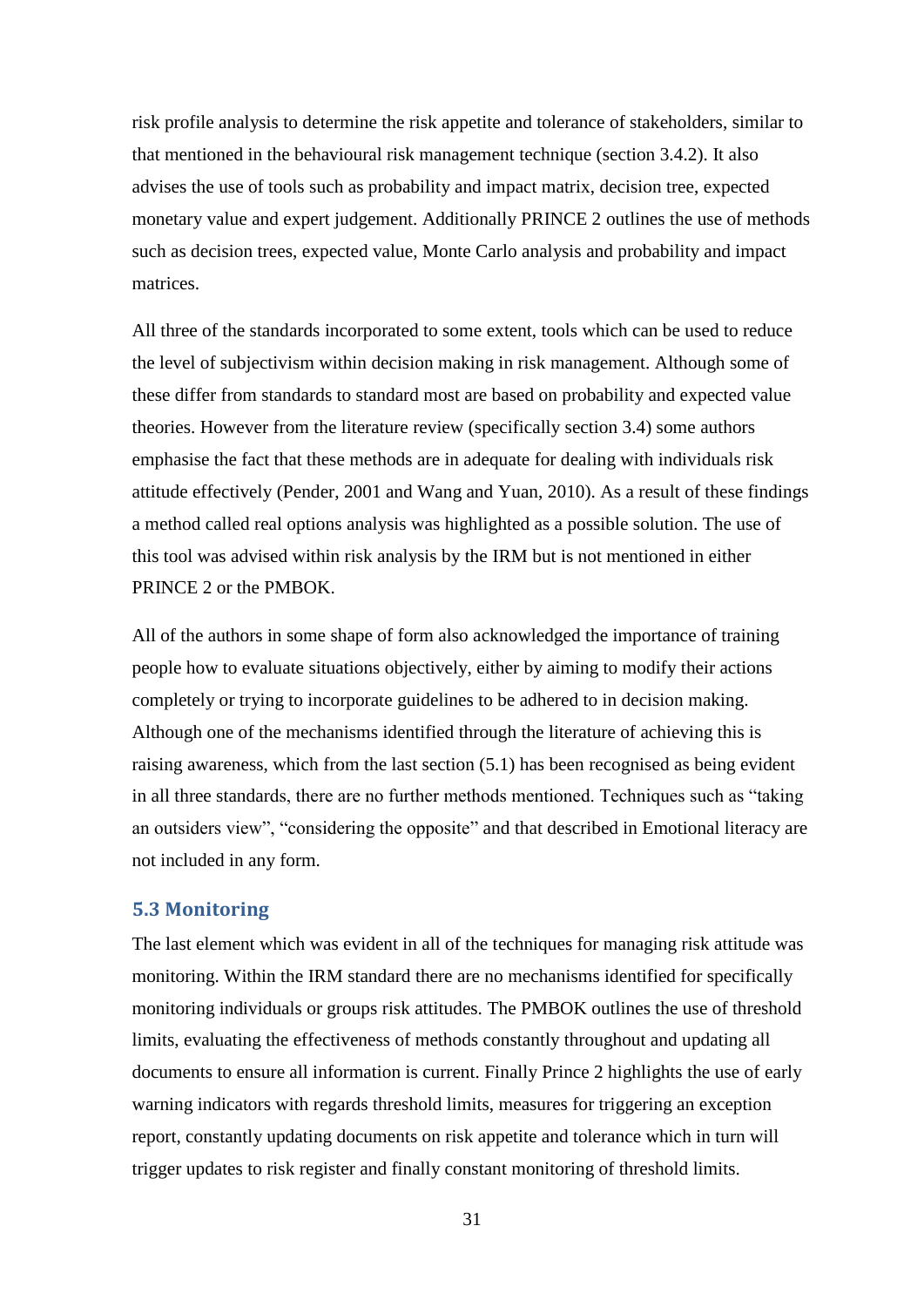Although using monitoring as a risk attitude management technique on its own can affect the decision maker negatively, due to pressures to conform to stakeholders expectations, it is still very effective when combined with other techniques. Both the PMBOK and PRINCE 2 appear to incorporate most of the mechanisms advised by the authors. However the IRM should look at incorporating some mechanisms for monitoring risk attitude, due to the fact that the environment constantly changes throughout the project lifecycle and so ones risk attitude is also likely to change.

### <span id="page-37-0"></span>**5.4 Additional areas for research**

From the research conducted it was discovered that there is no definite/complete way of managing risk attitude. As highlighted in the literature review all of the methods which were listed by the different authors vary immensely, although there were some similarities which could be drawn. From the literature reviewed it can also be stated that unless there is much more emphasis placed on determining the factors which affect risk attitude it will not be fully understood how it can be managed effectively.

The use of real options analysis is one which has featured many times throughout this paper. Studies as conducted by Pender (2001), Boute et al. (2003) and Goto (2007) all support the view that there are many advantages for its use within project risk management. Furthermore researchers believe that real options analysis would be a more beneficial tool than many of those highlighted in risk management processes, but it is believed that there are cognitive barriers against its use (Ford and Lander, 2011). Although this is an area which extends beyond the scope of this paper, it should be mentioned that first glimpses appear promising and it may be an area which warrants further investigation.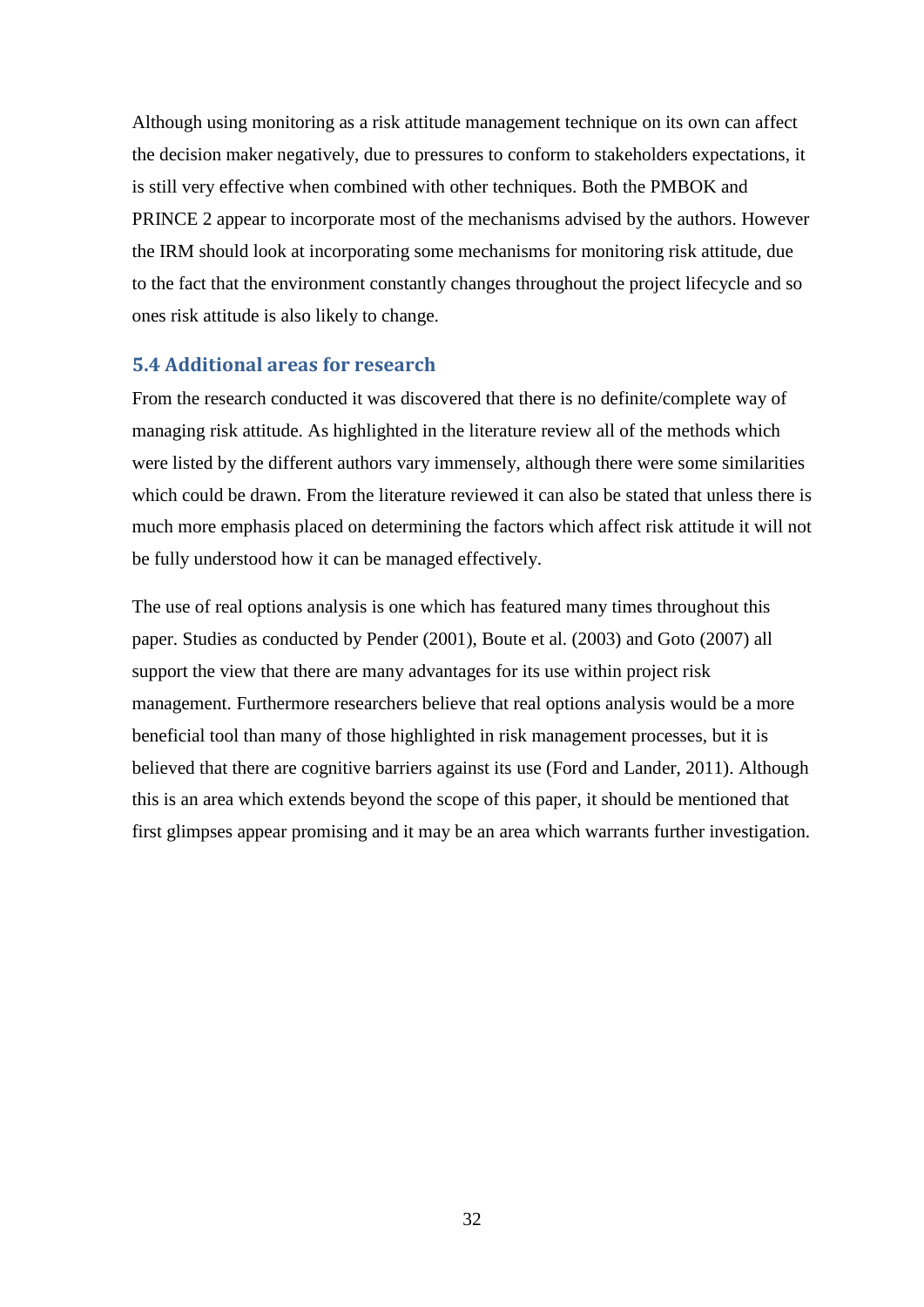## <span id="page-38-0"></span>6.0 Conclusions & Recommendations

- There is no exact/definite method for managing risk attitude within the risk management process acknowledged by authors in the field of project management.
- On the basis of review it was discovered that raising awareness, utilising appropriate tools and monitoring are all critical elements in the managing of risk attitude in decision making.
- None of the standards analysed incorporate all of the vital elements completely.
- In this respect, none of the standards analysed contain a fully effective means for managing risk attitude in decision making.
- The IRM's standard completely overlooks the Monitoring of risk attitude but does incorporate raising awareness and tools. Within the latter two however, both the neglect of the factors which affect risk attitude and the effectiveness of the tools identified are issues which may need to be investigated further.
- PRINCE 2 acknowledges all of mechanisms which are required for successful monitoring. However it disregards the factors which affect risk attitude in raising awareness and also the adequacy of the tools prescribed require further research.
- The PMBOK guide deals with both raising awareness and monitoring effectively. However the tools which are highlighted require further investigation.
- Due to the missing elements in all three of the standards assessed, it can be deduced that neither the IRM, PRINCE 2 nor the PMBOK provide a totally effective means for managing risk attitude.
- Due to the great importance of the factors which affect risk attitude and the lack of complete knowledge within this area, it can be recommended that further research be carried out.
- Real Options Analysis has been highlighted by many authors as an effective tool for risk analysis but has been only included in one of the standards; The IRM. For this reason, it is recommended that further investigations be carried out within this area.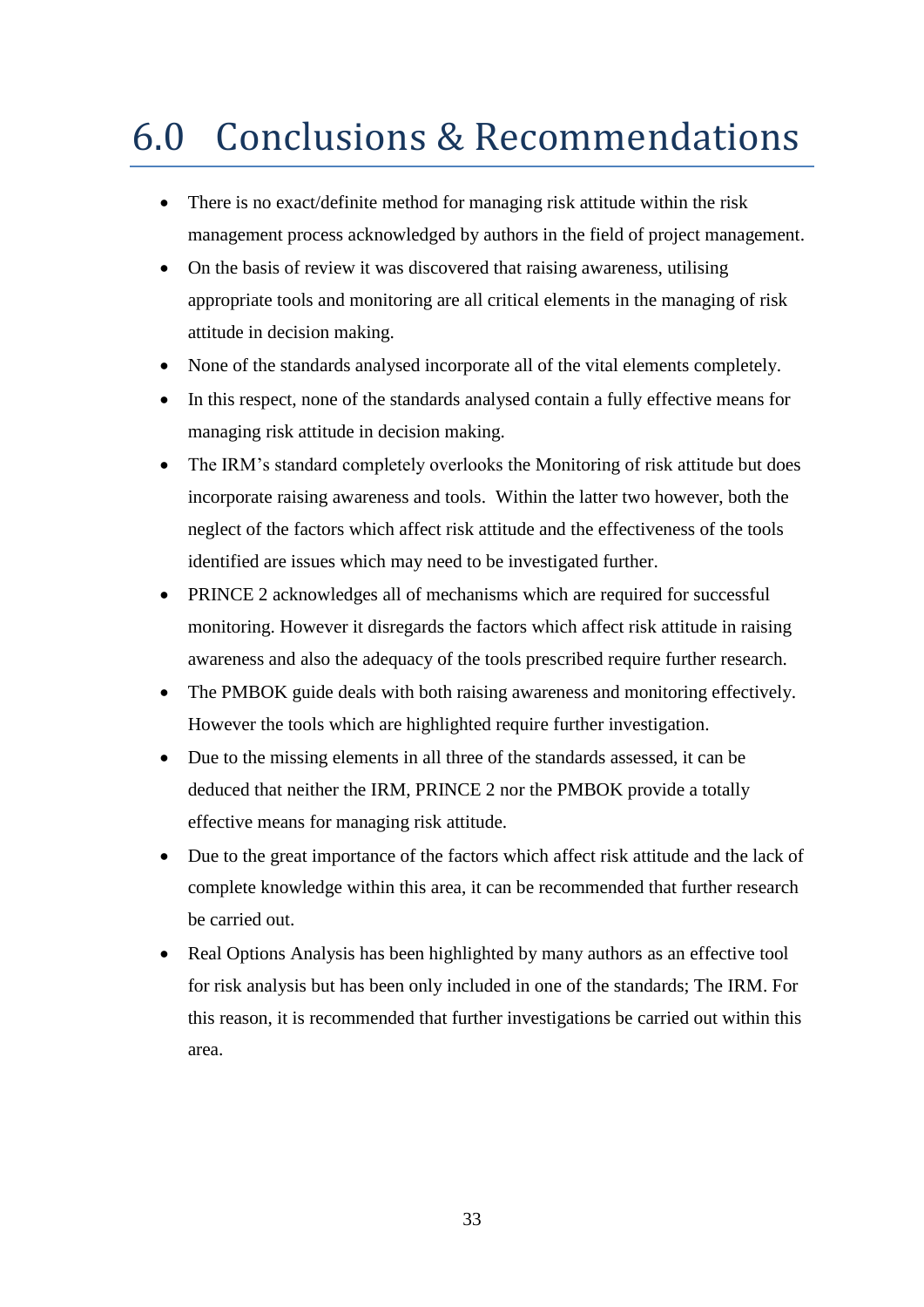## <span id="page-39-0"></span>References

Ajzen, I., 1993. Attitude theory and the attitude behaviour relation. In kerbs, D. and Schmidt, P., New directions in attitude management, Walter de Gruyter, Berlin, pp. 41-57.

Akintoye, A. S., and MacLeod, J. M., 1997. Risk analysis and management in construction. Journal of project management, 15(1), pp. 31-38.

Alexopoulos, E,C., Kavadi, Z., Bakoyannis, G. and Papantonopoulos, S., 2009. Subjective risk assessment and perception in the greek and English bakery industries. Journal of environmental and public health, pp. 1-8.

APM, 2000. Project risk analysis and management. [online] Available at: http://www.fep.up.pt/disciplinas/PGI914/Ref\_topico3/ProjectRAM\_APM.pdf [Accessed 23 July 2013).

APM, 2004. Project risk analysis and management guide.  $2<sup>nd</sup>$  ed. Buckinghamshire: APM Publishing Ltd.

Baloi, D., Price, A.D.F., 2003. Modelling global risk factors affecting construction cost performance. International Journal of Project Management, 21, pp. 261–269.

Boute, R., Demeulemeester, E., and Herroelen, W., 2003. A real options approach to project management. [online] Available at:

https://lirias.kuleuven.be/bitstream/123456789/118335/1/OR\_0320.pdf [Accessed 20 July 2013]

Bullen, C.V., and Rockart, J.F., 1981. A Primer on critical success factors. Sloan school of management, pp. 1220-1281.

Camerer, C., and Hogarth, R., 1999. The effects of financial incentives in experiments: A review and capital-labor-production framework. Journal of risk and uncertainty 19, pp. 7- 42.

Chia, S.E., 2006. Risk assessment framework for project management. IEEE, pp. 376–379.

Cooke-Davies, T., 2002. The "real" success factors on projects. International journal of project management, 20, pp. 185-190.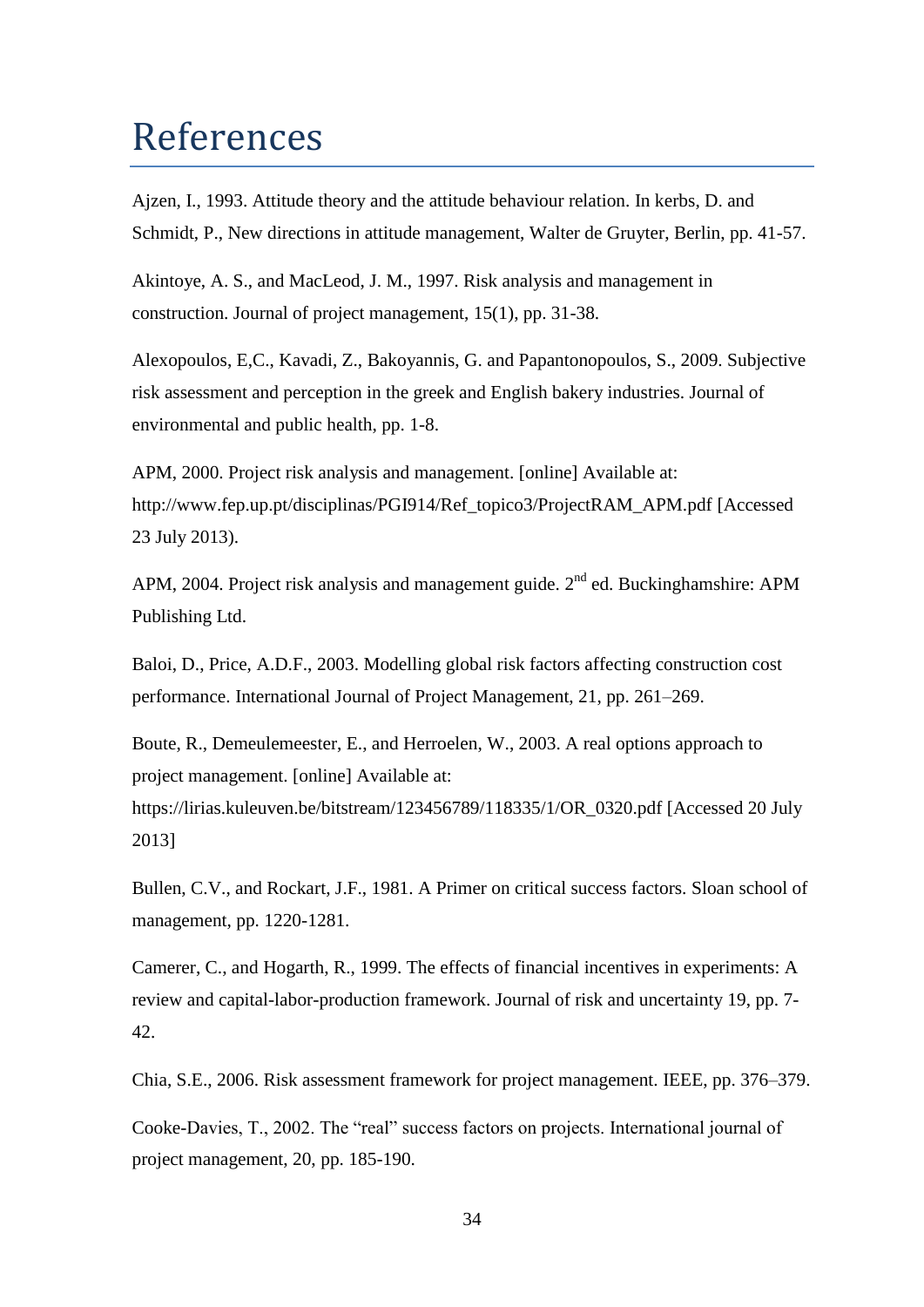Cooper, D. F., Grey, S., Raymond, G. & Walker, P. (2004) Project risk management guidelines: Managing risk in large projects and complex procurements. Chichester, UK: J Wiley

Datta S., and Mulkherjee, S.K., 2001. Developing a risk management matrix for effective project planning-An empirical study. Project management institute, 32(2), pp. 45-57.

De Camprieu, R., Desbiens, J., and Feixue, Y., 2007. "Cultural" differences in project risk perception: An empirical comparison of China and Canada. International journal of project management, 25, pp. 683-693.

Del cano, A., and De la cruz, M.P., 2002. Integrated Methodology for Project Risk Management. Journal of Construction Engineering and Management, 128 (6), pp. 473-485.

Dikmen, I.; Birgonul, M. T.; Anac, C.; Tah, J. H. M.; Aouad, G.2008. Learning from risks: a tool for post-project risk assessment, Automation in Construction, 18(1), pp. 42-50.

Edwards, P.J., and Bowen, P.A., 1998. Risk and risk management in construction: a review and future directions for research. Engineering construction and architectural management, 5, pp. 339-349.

Einhorn, H., 1972. Expert measurement and mechanical combination. Organizational behavior and human performance, 7, pp. 86-106.

Fang, C. and Marle, F., 2012. A simulation based risk model for decision support in project risk management. Decision support systems, 52, pp. 635-644.

Fazli, S., Alvandi, M., and Rezaei, M., 2012. Identifying significant factors affecting decision makers risk attitudes in multinational construction projects in Iran. Journal of basic and applied scientific research, 2(12), pp. 12765-12772.

Ford, D. N., and Lander, D. M., 2011. Real options perceptions among project managers. Risk management, 13(3), pp. 122-146.

Gajewska, E. and Ropel, M., 2011. Risk management practices in construction project- a case study. Department of civil and environmental engineering, Goteborg.

Goto, S., 2007. The bounds of classical risk management and the importance of a behavioural approach. Risk management and insurance review, 10(2), pp. 267-282.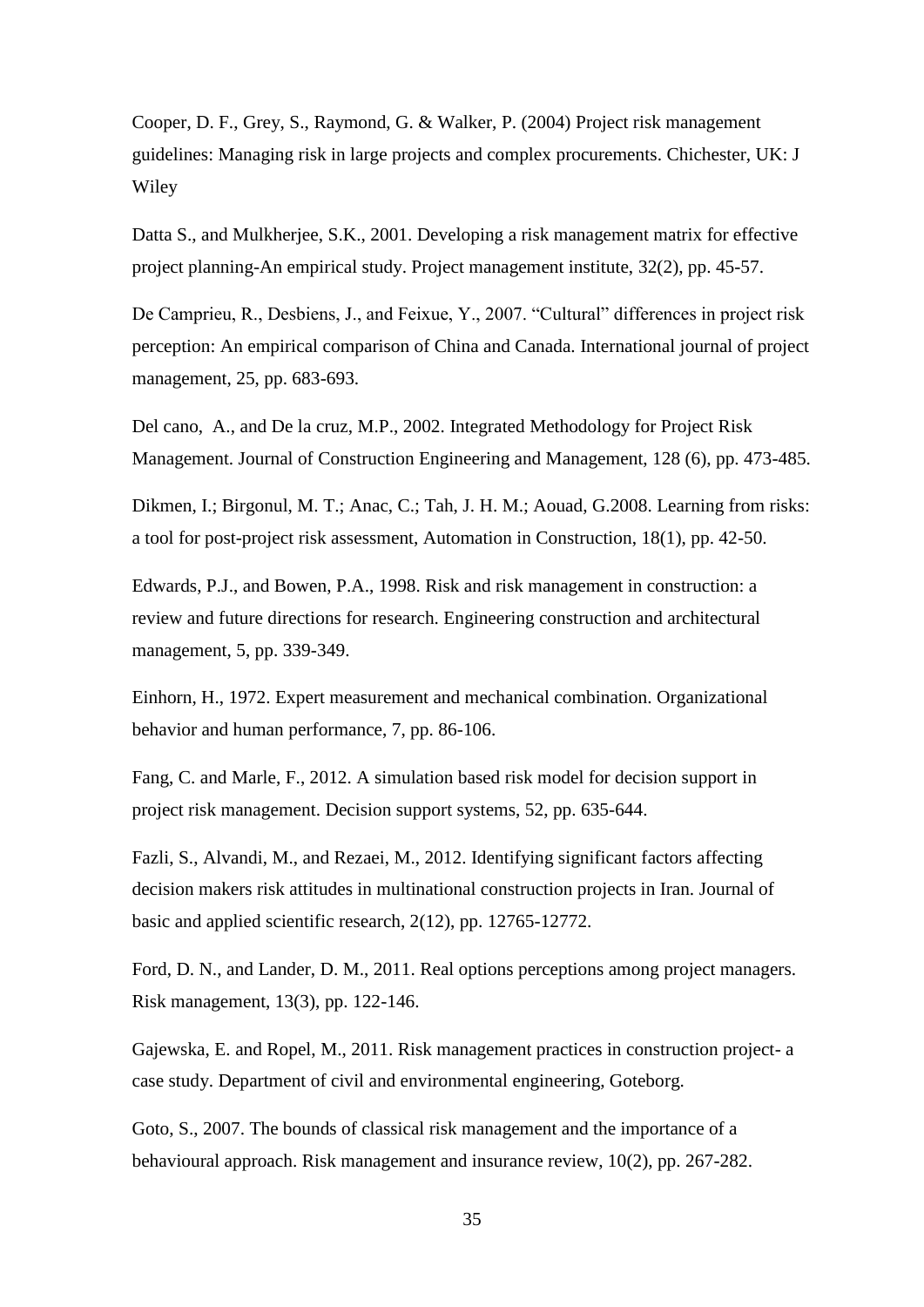Helliar, C. V., Lonie, A. A., Power, M. D., and Sinclair, C. D., 2001. Attitudes of UK managers to risk and uncertainty. [online] Available at:

http://www.google.ie/url?sa=t&rct=j&q=&esrc=s&frm=1&source=web&cd=1&ved=0CD 0QFjAA&url=http%3A%2F%2Fwww.researchgate.net%2Fpublication%2F47542311\_Att itudes\_of\_UK\_managers\_to\_risk\_and\_uncertainty%2Ffile%2F60b7d519a15fb7857f.pdf& ei=9dYjUvPRGOfA7Ab8k4CIAw&usg=AFQjCNHItoJK4wTdzd4tmblahiEKhBJJdQ&sig 2=fv9j9j9Q3HYn3IV0-5XVsw&bvm=bv.51495398,d.ZGU [Accessed 4 June 2013].

Hillson, D. A. (2002) Extending the risk process to manage opportunities. International Journal of Project Management, 20(3), pp. 235-240.

Hillson, D. A., and Murry-Webster, R., 2005. Understanding and managing risk attitude. Aldershot, Gower.

Hillson, D. A., and Murry-Webster, R., 2006. Managing attitude using emotional literacy. [online] Madrid: PMI Global Congress. Available at:

http://www.ashgate.com/pdf/white\_papers/Gower\_White\_Paper\_Managing\_Risk\_Attitude \_Emotional\_Literacy.pdf [Accessed 6 June 2013]

Hillson, D. A., and Murry-Webster, R., 2008. Managing group risk attitude. Aldershot, Gower.

Hilson, D., 2009. Managing risks in projects. Gower publishing ltd, Farnham.

Hurber, C., and Imfeld, D., 2011. Operational risk management in practice: Implementation success factors and pitfalls [online]. Available at:

http://www.garp.org/media/696026/operational\_risk\_management\_in\_practice\_wp\_v1\_0.p df [Accessed 15 July 2013].

IRM, AIRMIC, and ALARM, 2002. A risk management standard. [online] IRM. Available at: http://www.theirm.org/publications/PUstandard.html [Accessed 6 June 2013]

Kazimieras Zavadskas, E., Turskis, Z., and Tamosaitiene, J., 2010. Risk assessment of construction projects. Journal of civil engineering and Management, 16(1), pp. 33-46.

Kim, J. H., and Reinschmidt, K.F., 2011. Effects of contractors risk attitude on competition in construction. Journal of construction engineering and management, April, pp. 275-283.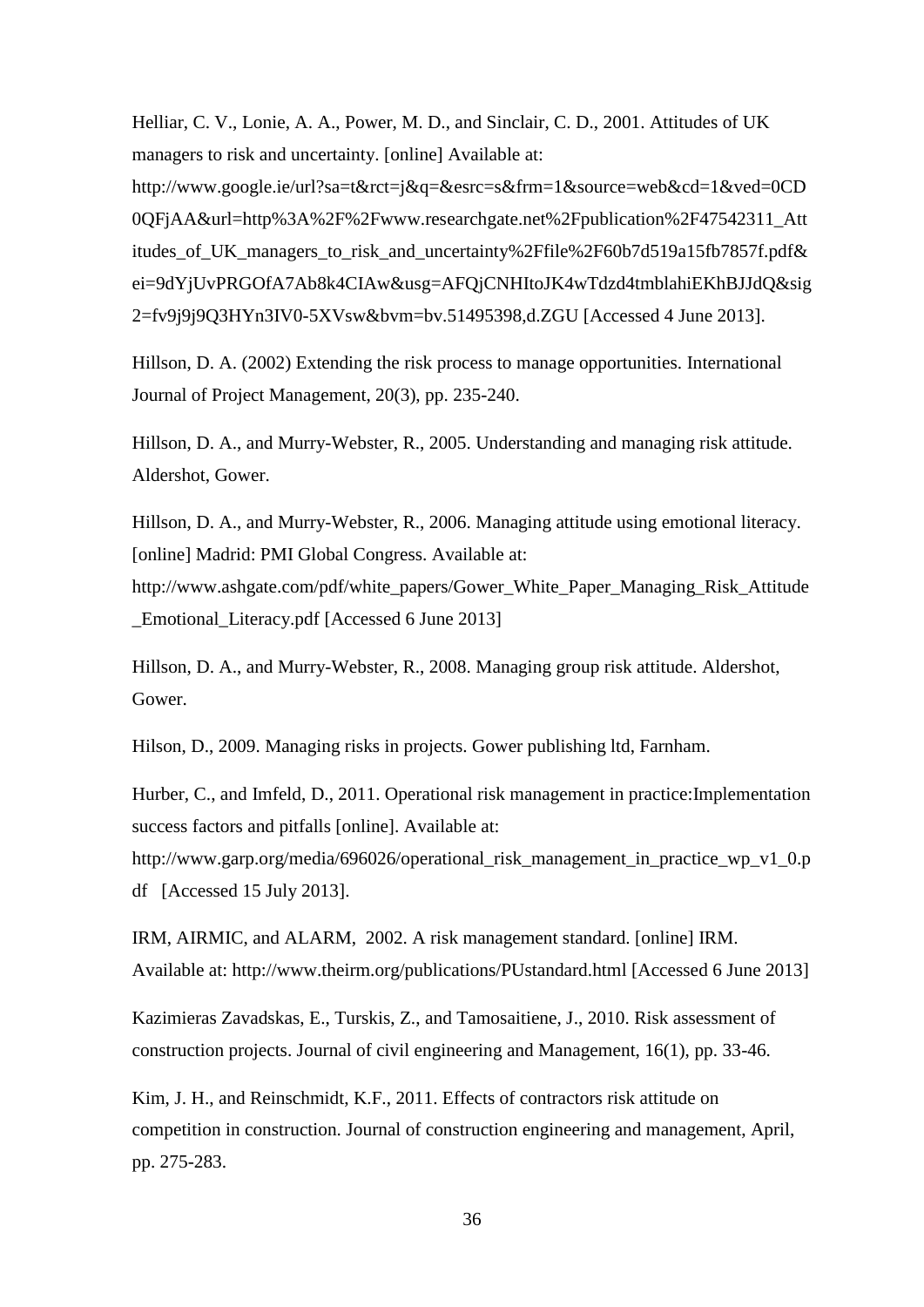Kirkeboen, G., 2009. Decision Behaviour – Improving Expert Judgement. I T.W.Williams, K. Samset & K.J. Sunnevåg, eds., Making Essential Choices with Scant Information. Front-End Decision Making in Major Projects. New York: Palgrave-Macmillan, pp. 169- 194.

Kremljak, Z., 2010. Risk Management. Annals of DAAAM for 2010 & Proceedings of the  $21<sup>st</sup>$  International DAAAM Symposium, 21 (1), pp. 253-254.

Larrick, R., 2004. Debiasing. In: D Koehler and N Harvey (eds). Blackwell handbook of judgment and decision making.. Blackwell: Malden, MA. pp. 316-337

Mark, W., Cohen, P.E., Glen, R.P., 2004. Project Risk Identification and Management. AACE International Transaction. INT.01.1-5.

Mills, A., 2001. A systematic approach to risk management for construction. Structural survey, 19(5), pp. 245-252.

New York State Information office, 2001. New York State Project Management Guidebook. Available at:

http://www.its.ny.gov/pmmp/guidebook2/ExecutionAndControl.pdf [Accessed 6 July 2013].

Nieto-Morote, A. and Ruz-Vila, F, 2010. A fuzzy approach to construction project risk assessment. International journal of project management, 29, pp. 220-231.

Northrop Grumman Corporation, 2007. Rirk management plan. [online] Available at: http://www.interlabs.bradley.edu/uskov/CS591/Topic\_10/EXAMPLE\_Risk\_Management \_Plan.pdf [Accessed 15 July 2013).

OCG, 2009. Managing successful projects with prince 2. 5th edition. Norwich: The Stationary office.

Pana, N.A., and Simionescu, L., 2011. The Importance of Risk Management Process in Ensuring Successful Implementation of Projects Entrusted. Management and Economics, 1 (61), pp. 108-114.

Pender, S., 2001. Managing incomplete knowledge: why risk management is not sufficient. International journal of project management, 19(2), pp. 79-87.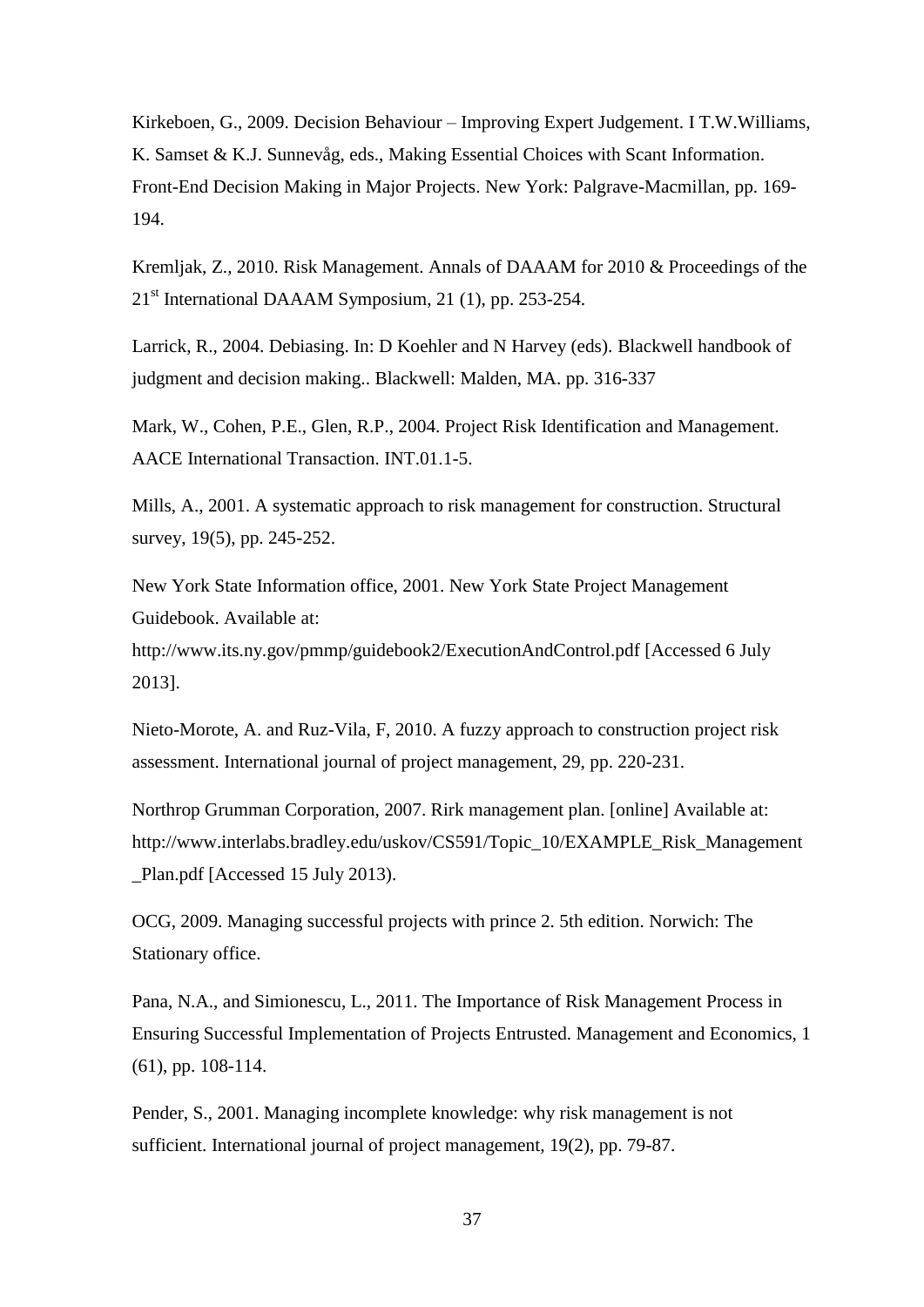PMI, 2008. A Guide to the Project Management Body of Knowledge.4<sup>th</sup> edition. Pennsylvania: Project Management Institute Inc.

PMI, 2010. A Guide to the Project Management Body of Knowledge.4<sup>th</sup> edition. Pennsylvania: Project Management Institute Inc.

Project Management Institute Standards Committee. A Guide to the project management body of knowledge 2004. 3rd ed. PMI

Raz, T. and Hillson, D., 2005. A comparative review of risk management standards. Risk management: an international Journal, 7 (4), pp. 53-66.

Renn, O., and Rohrmann, B., 2000. Cross-cultural risk perception: A survey of empirical studies. Dordrecht, Kluwer Academic publishers.

Rockart, J.F., 1982. The changing role of the information systems executive: A critical success factor perspective. Sloan Management review, 24(1), pp. 3-13.

Rokeach, M., 1972. The nature of attitudes. In Sills,

Smith H. A., McKeen J. D., Staples D. S. (2001). Risk Management in Information Systems: Problems and Potentials. Communications of the Association for Information Systems, 7.

Smith, H. A., McKeen, J. D., and Staples, D. S., 2001. Risk management in information systems: Problems and potentials. Communications of the association for information systems, 7 (13).

Stellman, A., and Greene, J., 2007. Head First PMP. [online] O'Reilly Media, Inc. Available at: http://www.headfirstlabs.com/books/hfpmp/headfirst\_pmp\_ch11.pdf [Accessed 10 May 2013].

Surowiecki, J., 2004. The wisdom of crowds. Doubleday, New York.

Thamhain, H., 2013. Managing risks in complex projects. Project management journal, 44(2), pp. 20-35.

Theo, M. M. M., and Loosemore, M., 2001. A theory of waste behaviour in the construction industry. Construction management and economics, 19, pp. 741-751.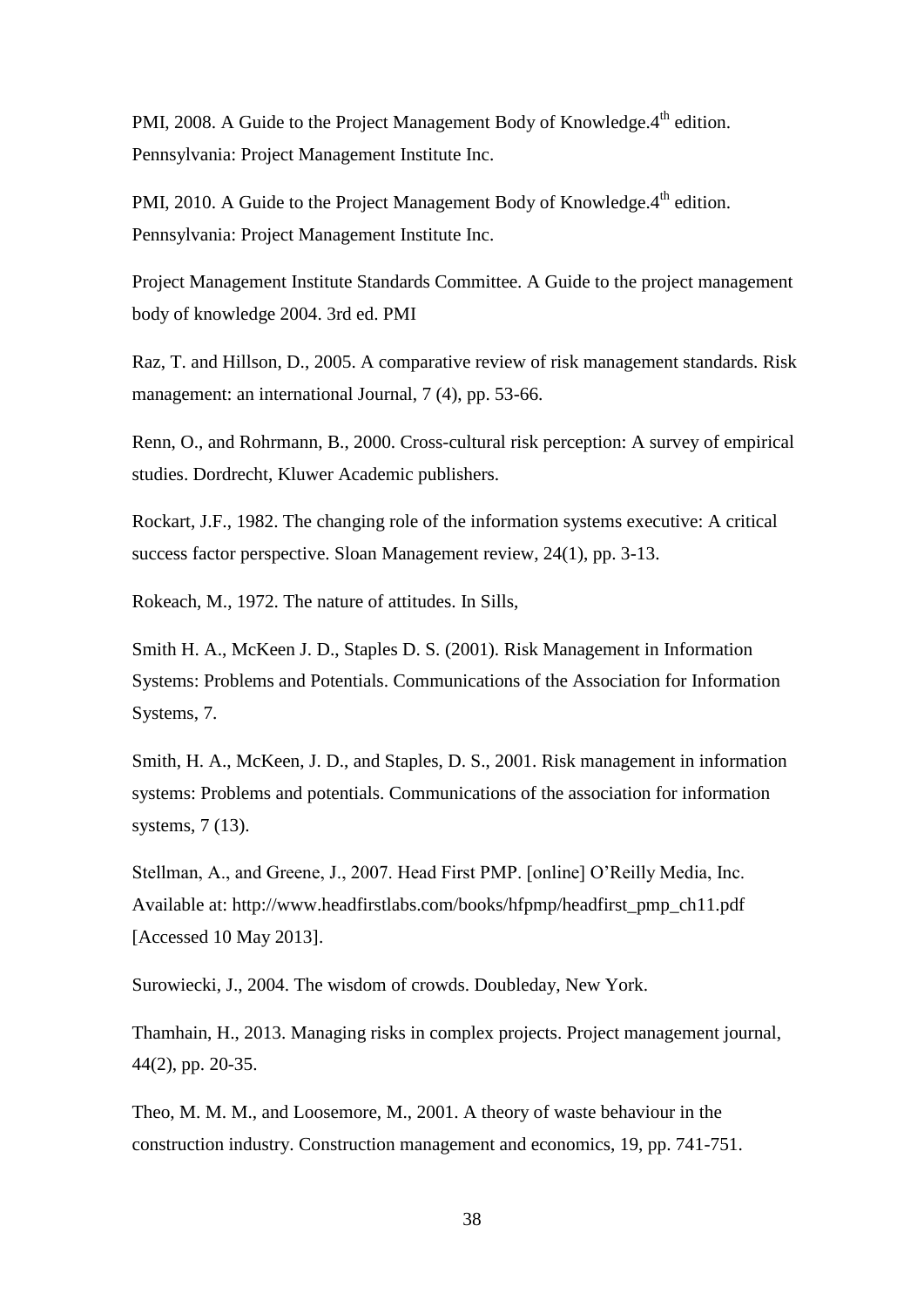Thevendran, V. and Mawdesley, M.J., 2003. Perception of human risk factors in construction projects: An exploratory study. Journal of project management, 22, pp. 131- 137.

Underwood, A., and Ingram, D., 2010. The full spectrum of a risk attitude. The Actuary, 7(4), pp. 26-32.

Wang, J., and Yuan, H., 2011. Factors affecting contractors risk attitudes in construction projects: A case study from china. International journal of project management, 29, pp. 209-219.

Wysocki, R.K., 2009. Effective project management; Traditional, Agile, Extreme. 5<sup>th</sup> Edition. Wiley Publishing Inc., Indianapolis.

Yaraghi, N., and Langhe, R. G., 2011. Critical success factors for risk management systems. Journal of risk research, 14(5), pp. 551-581.

Yaraghi, N., and Langhe, R. G., 2011. Critical success factors for risk management systems. Journal of risk research, 14(5), pp. 551-581.

Zavadskas, E. K., Turskis, Z., and Tamosaitiene, J., 2010. Risk assessment of construction projects. Journal of Civil engineering and Management, 16(1), pp. 33-46.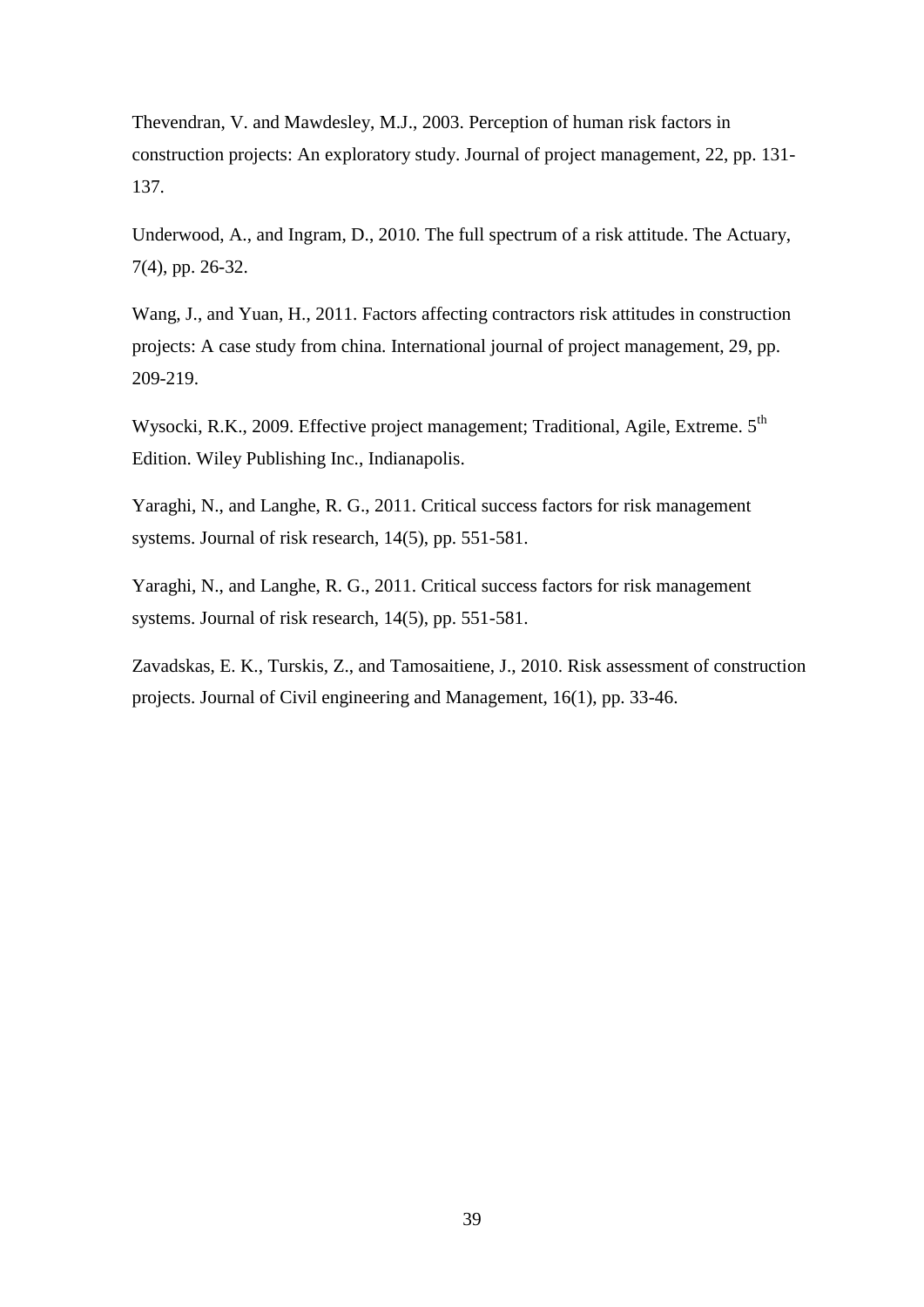## <span id="page-45-0"></span>Appendix A- The IRM Standard

Within the IRM standard the first step is risk assessment. They define this as the process of risk analysis and risk evaluation, which are in line with the organisations strategic objectives. Risk Analysis can then be further divided into three distinct steps; risk Identification, risk description and risk estimation.

The main aim of risk identification is to determine exactly how exposed the organisation is to uncertainty. This activity requires an in depth knowledge of both the internal and external environment. It is recommended that this is approached in a methodical manner to guarantee all major activities have been identified, along with the risks which extend from these activities.

| 1. Name of Risk                           |                                                                                                                                                                                            |
|-------------------------------------------|--------------------------------------------------------------------------------------------------------------------------------------------------------------------------------------------|
| 2. Scope of Risk                          | Qualitative description of the events, their size, type,<br>number and dependencies                                                                                                        |
| 3. Nature of Risk                         | Eg. strategic, operational, financial, knowledge or compliance                                                                                                                             |
| 4. Stakeholders                           | Stakeholders and their expectations                                                                                                                                                        |
| 5. Quantification of Risk                 | Significance and Probability                                                                                                                                                               |
| 6. Risk Tolerance/<br>Appetite            | Loss potential and financial impact of risk<br>Value at risk<br>Probability and size of potential losses/gains<br>Objective(s) for control of the risk and desired level of<br>performance |
| 7. Risk Treatment &<br>Control Mechanisms | Primary means by which the risk is currently managed<br>Levels of confidence in existing control<br>Identification of protocols for monitoring and review                                  |
| 8. Potential Action for<br>Improvement    | Recommendations to reduce risk                                                                                                                                                             |
| 9. Strategy and Policy<br>Developments    | Identification of function responsible for developing strategy<br>and policy                                                                                                               |

#### **Figure 10- Risk Description ((IRM, AIRMIC, and ALARM, 2002)**

<span id="page-45-1"></span>Within the risk description stage all the identified risks are to be displayed in a coordinated manner. By going into great detail at this stage it is possible to identify the risks which need to be analysed in greater depth. An example of such can be seen in figure 10.

The risk estimation stage can be either qualitative or quantitative but it can also be a hybrid of the two; semi-quantitative. These methods are used in order to determine both the probability of a risk occurring and also the impact which it may have. The IRM suggest a range of risk analysis methods including; Prospecting, test marketing, event tree analysis,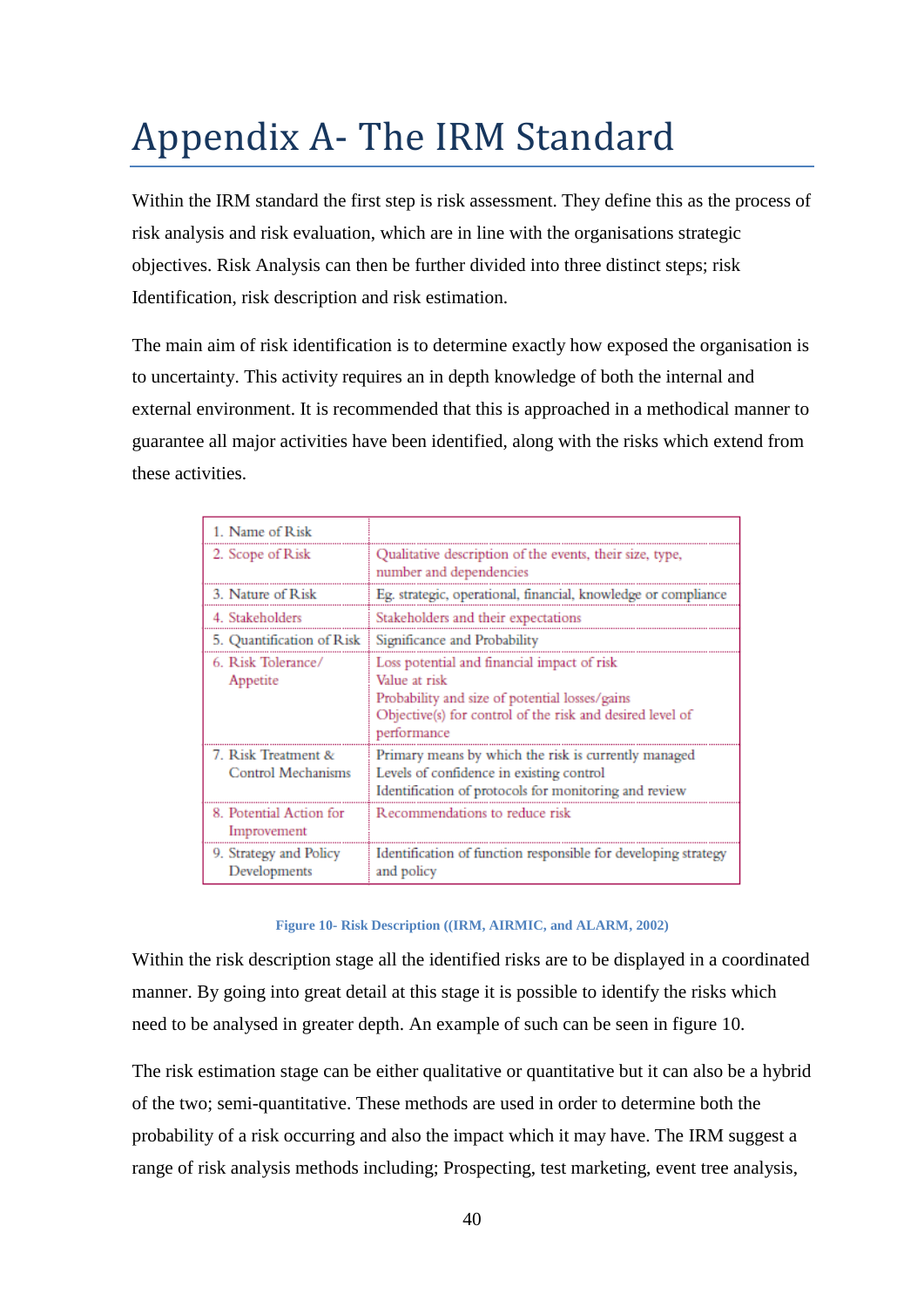SWOT analysis, PESTLE and Fault tree analysis. The overall aim of this process is to produce a risk profile which allows for prioritisation.

The next phase is the risk evaluation stage where the determined risks are contrasted against risk criteria i.e. loss/gains, stakeholders concerns, social/environmental issues. The purpose of risk evaluation is to make decisions about the risks, which are all reviewed on an individual basis.

Within reporting there are two types; Internal reporting and external reporting. Under internal reporting the IRM risk management standard identifies three main groups which should receive information, but also defines what type of information each group requires. These groups include; The board of directors, the different business units and Individuals. External reporting then outlines the information which should be made available to all stakeholders. This is said to be of major importance in retaining stakeholder confidence.

Risk Treatment is the stage at which it is determined how the risk is to be dealt with but also how these measures should be implemented. Many techniques are highlighted which include risk mitigation, risk avoidance, risk transfer etc. At minimum a risk treatment option should provide:

- Efficient internal control mechanism.
- Must comply with standards and regulations.
- Must not impair the organisations ability to operate.

A monitoring and review structure is the final stage in the process. This stage should ensure that all phases within the risk management process are running effectively. Reviews/audits should be conducted constantly to identify any possible areas where future improvements can be made. Additionally given how dynamic a project environment is changes may need to be made to the process during the project lifecycle (IRM, AIRMIC, and ALARM, 2002).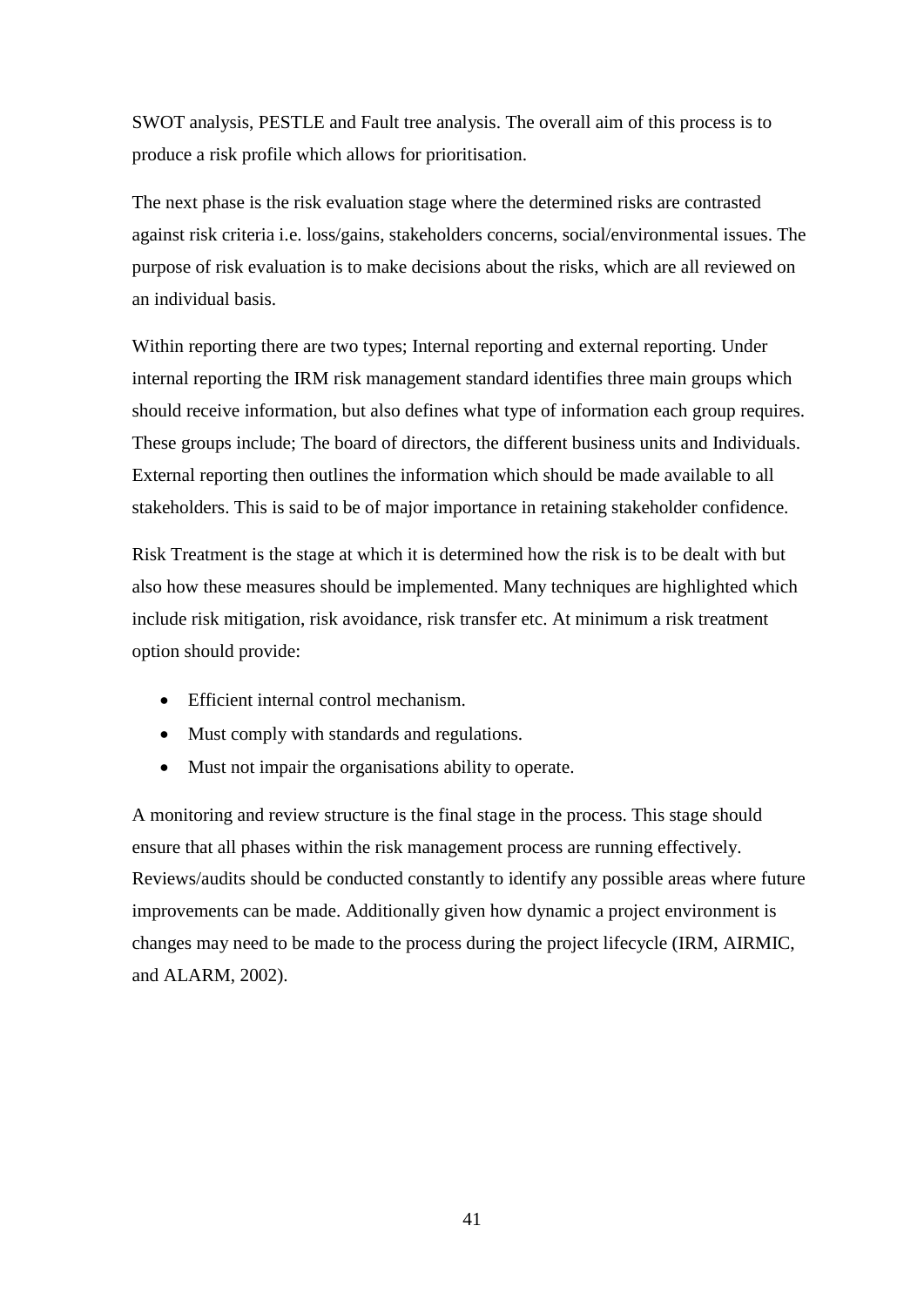## <span id="page-47-0"></span>Appendix B- The PMBOK Guide

The first step within the risk management process in the PMBOK guide is plan risk management. The aim of this phase is to outline how the risk management activities will be conducted for a specific project/programme. This phase defines the type of risk which is most essential to the success of the project but also ones which are most important to the organisation. A vital step within this phase is to gain the support of the stakeholders involved to ensure the risk management process is implemented effectively throughout. Elements such as roles and responsibilities, budgeting, definitions of probability and impact and risk categories are all set out.

Within the identify risk phase all threats and opportunities which may impact the project, along with their characteristics are identified. From this phase a risk register will be compiled which will be added too later on in the risk management process. From this stage it will contain a list of identified risks and a list of potential responses. This stage informs the project team about some possible scenarios they are likely to encounter, which means they are better prepared. It should also be noted that this is an iterative process as risks may be added through the project lifecycle.

Perform qualitative risk analysis aims to rank risks for further evaluation by gauging both the probability of an event occurring but also the impact it may have. Both these criteria are then combined in order for a risk to be ranked. This allows for the project team/manager to focus on the risks which are of the highest priority. From this stage the main outputs are updates to the risk register in the form of risk ranking or risks requiring further evaluation and also the assumptions log usually located within the project scope statement needs to be revised.

The next phase is performing quantitative risk analysis where the known risks are numerically assessed. The main advantage of this phase is that it produces risk information in quantitative form which can aid decision making. Additional information may be added to the risk register which may include, probability of achieving cost and time objectives, trends may be identified which may affect risk responses and also risks may be reprioritised as a result of the quantitative risk analysis.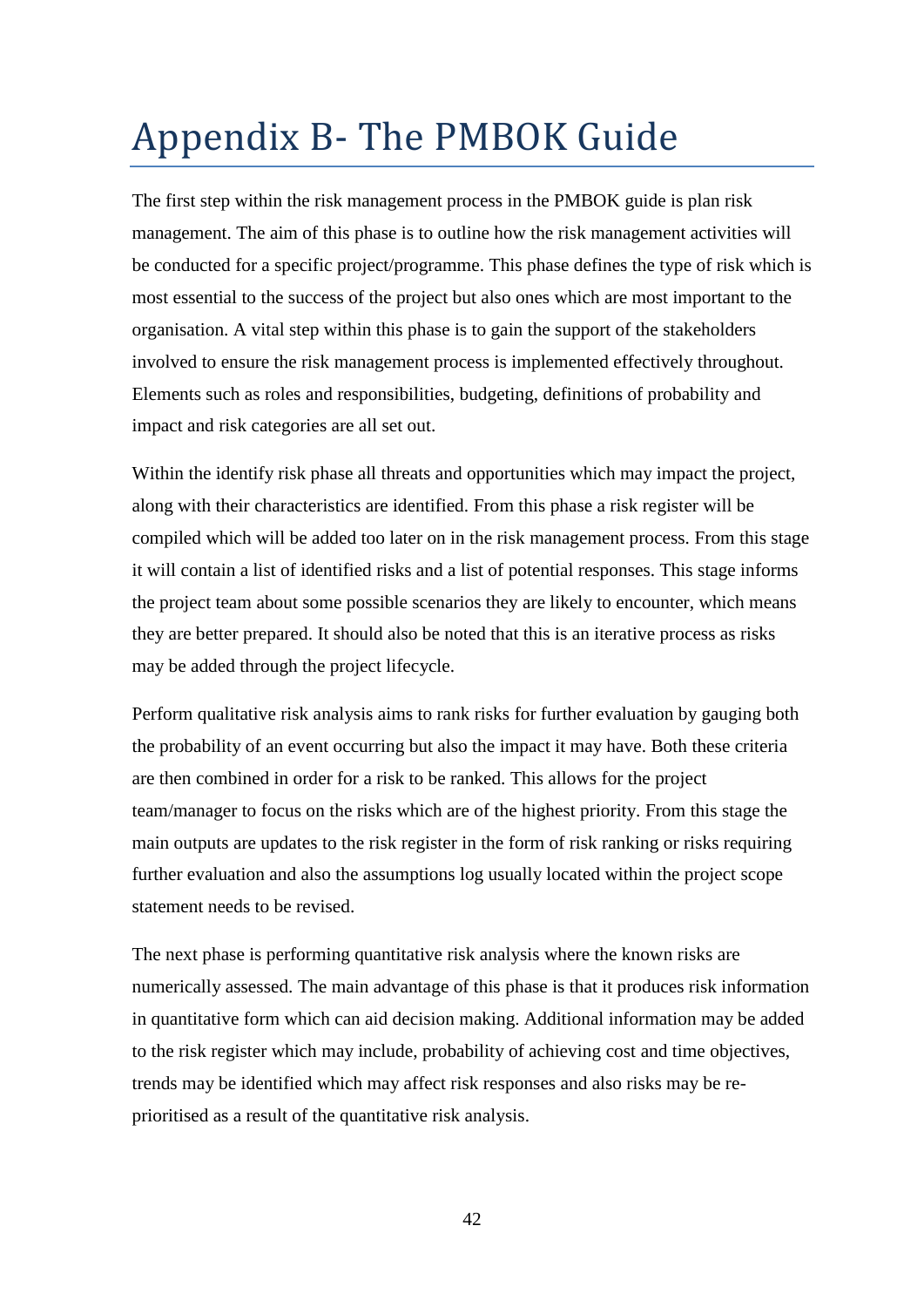Plan risk responses is the stage where potential options are explored and decisions are made in order to maximise opportunities and to minimise threats. This phase deals with risks as they are ranked in the risk register and so the required resources/activities are assigned accordingly. The outputs from this phase include updates to both the project management plan and the risk register. The risk management plan may include amendments to elements such as the schedule plan, cost plan, the quality plan and also the human resource plan. While risk ownership, responsibilities, response strategies, specific actions and contingency plans are all examples of updates to the risk register.

The final phase is control risks where risk responses are executed, the identified risks are monitored, any new risks are detected, while also assessing the effectiveness of the risk management process for the duration of the project. This stage ensures that the full process is being constantly monitored and also improved, to ensure that the optimum risk response is implemented. Outputs may include change requests, risk register updates, project management plan updates and also organisational process updates (PMI, 2012)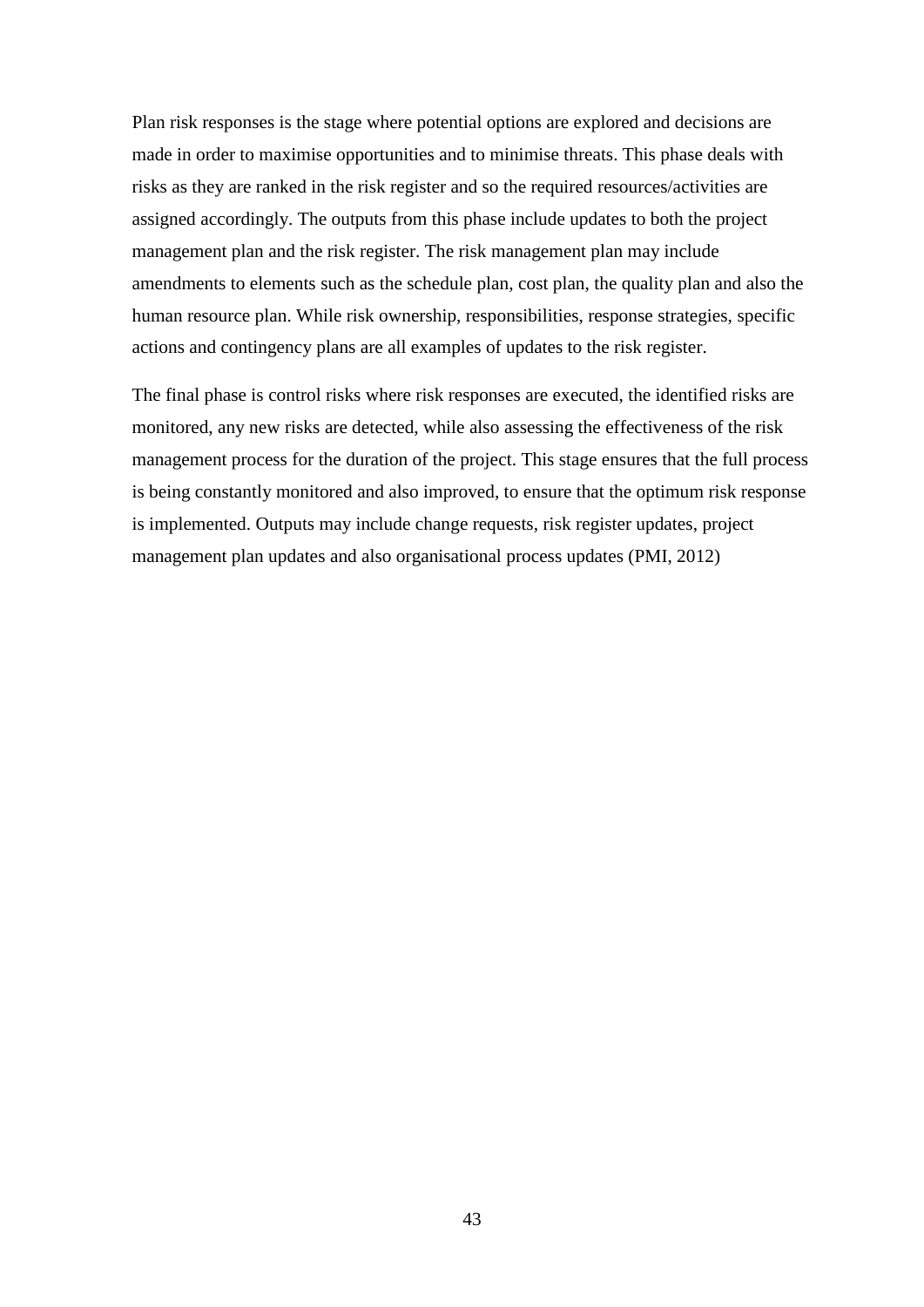## <span id="page-49-0"></span>Appendix C- PRINCE 2

PRINCE 2 advises that before its framework is implemented it should be investigated whether there are any organisational policies/processes which need to be adapted. These may be in the form of a risk management policy or even a risk management process. If the project is part of a programme, this may also require further investigation before commencement, as the programme may have its own risk management strategy.

Under the first step; identify, there are two main phases; Identify context and identify risks. Identify context aims to gather as much information as possible so one can understand the project objectives and develop a risk management strategy. This identifies how risks are to be handled throughout the project life cycle and should be review at the end of each stage. The identify risks phase on the other hand aims to identify which threats and opportunities may impact on any project objectives. These will be then recorded in a risk register which is to be continuously updated. It is also imperative at this stage that early warning indicators are prepared on risks and also that stakeholders views are incorporated.

Within Assess there are again two phases; Estimate and Evaluate. The objective of Estimate is to gauge both the identified threats and opportunities in relation to their probability of occurrence and the impact they may have. It is also recommended that the time scale in which these risks may occur be estimated along with the probability of the impact changing over the project lifecycle. The Evaluate phase then amalgamates both the probability and impact of the risk to identify the net effect. As a result the severity of a risk may be identified and also whether this level of risk is acceptable to the organisation.

The plan stage is utilised in order to deal with the identified risks, by aiming to minimise threats and maximise opportunities. This stage reduces the likeliness of the project being taken by surprise and prepares the project team to react accordingly. For each risk a response should be attached along with a contingency plan. In figure 11 an array of different responses which are available for the different types of risks can be seen.